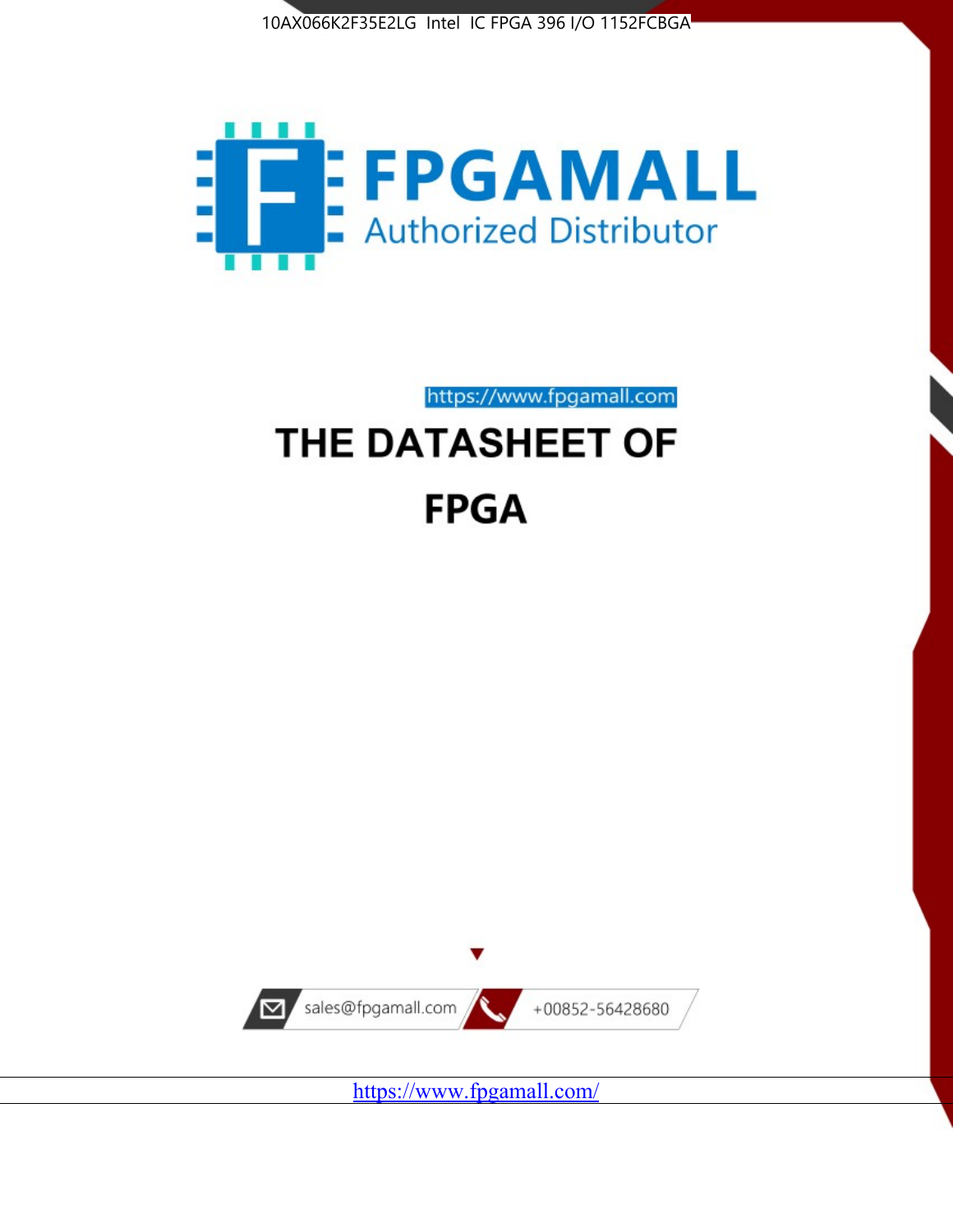10AX066K2F35E2LG Intel IC FPGA 396 I/O 1152FCBGA



# **Intel® Arria® 10 Device Overview**



**A10-OVERVIEW | 2018.12.06** Latest document on the web: **[PDF](https://www.intel.com/content/dam/www/programmable/us/en/pdfs/literature/hb/arria-10/a10_overview.pdf)** | **[HTML](https://www.intel.com/content/www/us/en/programmable/documentation/sam1403480274650.html)**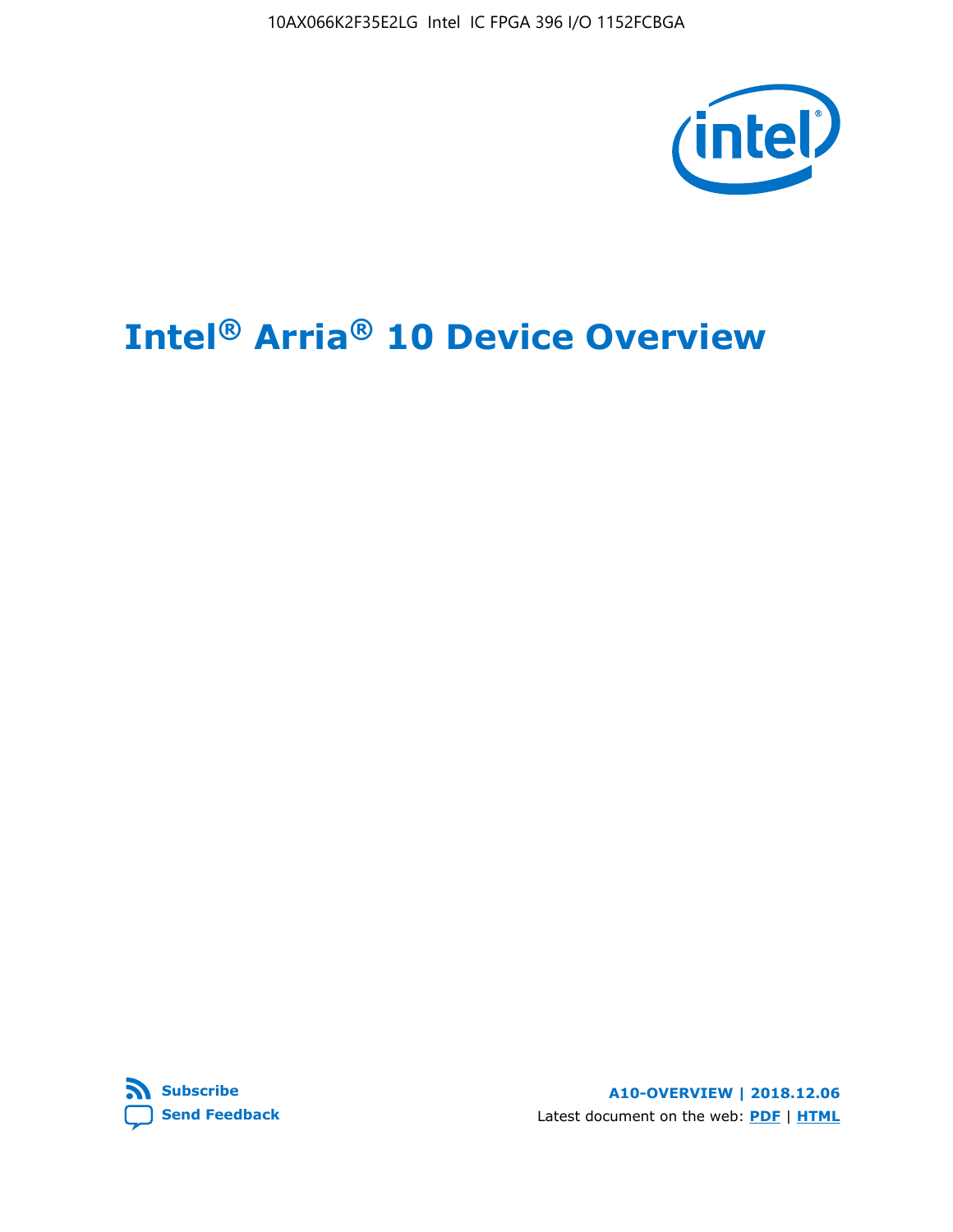

**Contents** 

# **Contents**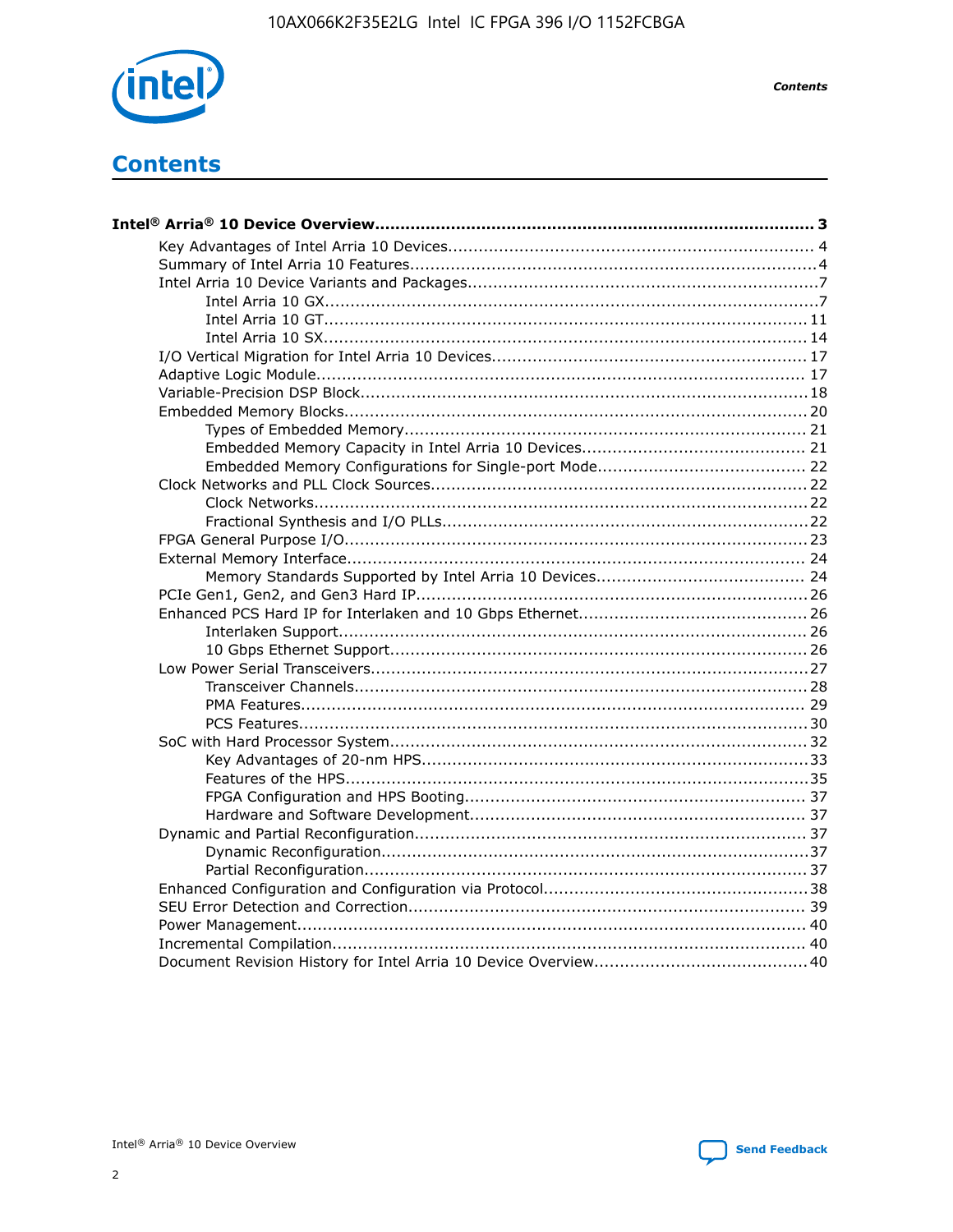**A10-OVERVIEW | 2018.12.06**

**[Send Feedback](mailto:FPGAtechdocfeedback@intel.com?subject=Feedback%20on%20Intel%20Arria%2010%20Device%20Overview%20(A10-OVERVIEW%202018.12.06)&body=We%20appreciate%20your%20feedback.%20In%20your%20comments,%20also%20specify%20the%20page%20number%20or%20paragraph.%20Thank%20you.)**



# **Intel® Arria® 10 Device Overview**

The Intel<sup>®</sup> Arria<sup>®</sup> 10 device family consists of high-performance and power-efficient 20 nm mid-range FPGAs and SoCs.

Intel Arria 10 device family delivers:

- Higher performance than the previous generation of mid-range and high-end FPGAs.
- Power efficiency attained through a comprehensive set of power-saving technologies.

The Intel Arria 10 devices are ideal for high performance, power-sensitive, midrange applications in diverse markets.

| <b>Market</b>         | <b>Applications</b>                                                                                               |
|-----------------------|-------------------------------------------------------------------------------------------------------------------|
| Wireless              | Channel and switch cards in remote radio heads<br>٠<br>Mobile backhaul<br>٠                                       |
| Wireline              | 40G/100G muxponders and transponders<br>٠<br>100G line cards<br>٠<br><b>Bridging</b><br>٠<br>Aggregation<br>٠     |
| <b>Broadcast</b>      | Studio switches<br>٠<br>Servers and transport<br>٠<br>Videoconferencing<br>٠<br>Professional audio and video<br>٠ |
| Computing and Storage | Flash cache<br>٠<br>Cloud computing servers<br>٠<br>Server acceleration<br>٠                                      |
| Medical               | Diagnostic scanners<br>٠<br>Diagnostic imaging<br>٠                                                               |
| Military              | Missile guidance and control<br>٠<br>Radar<br>٠<br>Electronic warfare<br>٠<br>Secure communications<br>٠          |

#### **Table 1. Sample Markets and Ideal Applications for Intel Arria 10 Devices**

#### **Related Information**

- [Intel Arria 10 Device Handbook: Known Issues](http://www.altera.com/support/kdb/solutions/rd07302013_646.html) Lists the planned updates to the *Intel Arria 10 Device Handbook* chapters.
- [Intel Arria 10 GX/GT Device Errata and Design Recommendations](https://www.intel.com/content/www/us/en/programmable/documentation/agz1493851706374.html#yqz1494433888646)
- [Intel Arria 10 SX Device Errata and Design Recommendations](https://www.intel.com/content/www/us/en/programmable/documentation/cru1462832385668.html#cru1462832558642)

Intel Corporation. All rights reserved. Intel, the Intel logo, Altera, Arria, Cyclone, Enpirion, MAX, Nios, Quartus and Stratix words and logos are trademarks of Intel Corporation or its subsidiaries in the U.S. and/or other countries. Intel warrants performance of its FPGA and semiconductor products to current specifications in accordance with Intel's standard warranty, but reserves the right to make changes to any products and services at any time without notice. Intel assumes no responsibility or liability arising out of the application or use of any information, product, or service described herein except as expressly agreed to in writing by Intel. Intel customers are advised to obtain the latest version of device specifications before relying on any published information and before placing orders for products or services. \*Other names and brands may be claimed as the property of others.

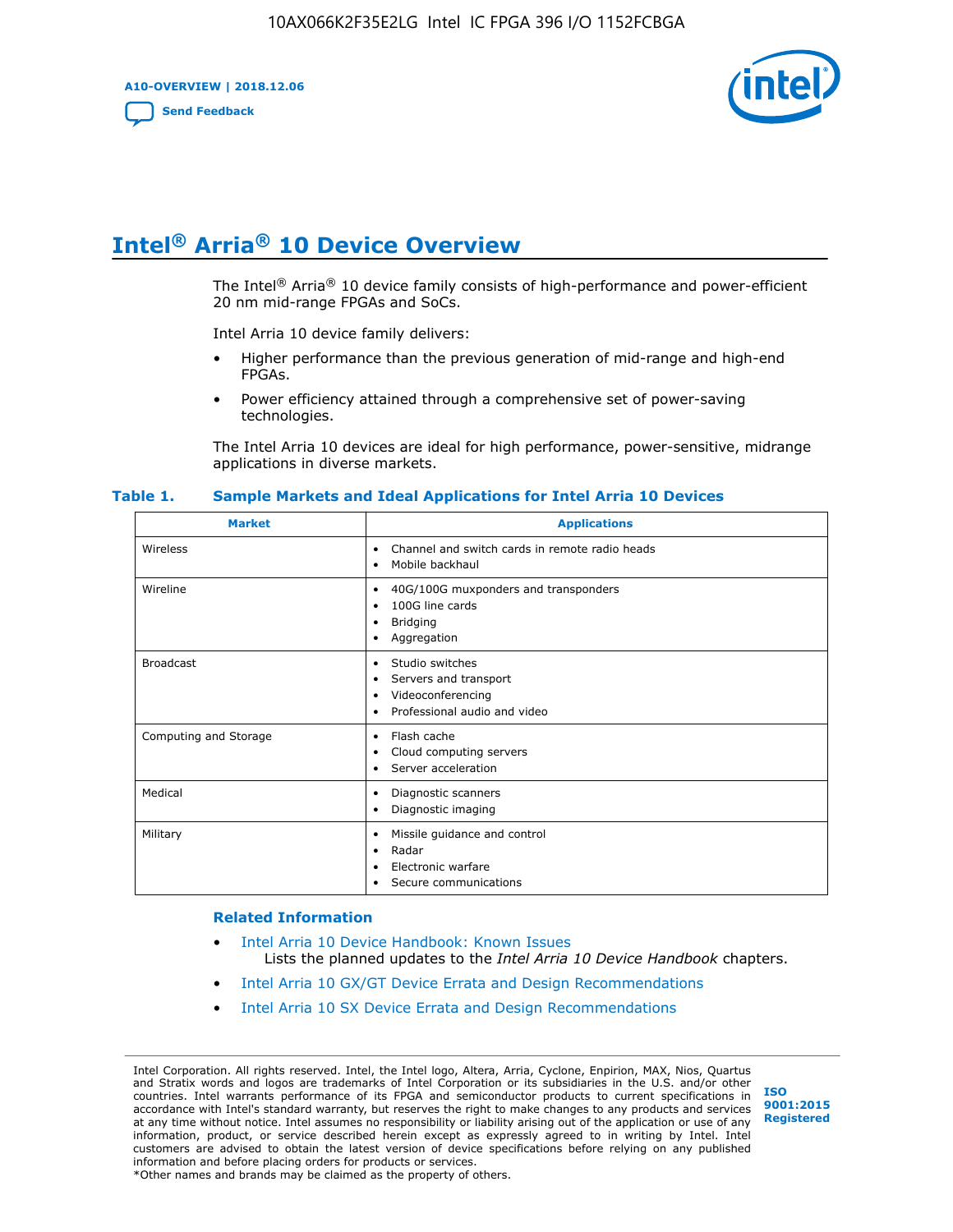

## **Key Advantages of Intel Arria 10 Devices**

## **Table 2. Key Advantages of the Intel Arria 10 Device Family**

| <b>Advantage</b>                                                                                          | <b>Supporting Feature</b>                                                                                                                                                                                                                                                                                                |  |  |  |  |  |
|-----------------------------------------------------------------------------------------------------------|--------------------------------------------------------------------------------------------------------------------------------------------------------------------------------------------------------------------------------------------------------------------------------------------------------------------------|--|--|--|--|--|
| Enhanced core architecture                                                                                | Built on TSMC's 20 nm process technology<br>٠<br>60% higher performance than the previous generation of mid-range FPGAs<br>٠<br>15% higher performance than the fastest previous-generation FPGA<br>٠                                                                                                                    |  |  |  |  |  |
| High-bandwidth integrated<br>transceivers                                                                 | Short-reach rates up to 25.8 Gigabits per second (Gbps)<br>٠<br>Backplane capability up to 12.5 Gbps<br>٠<br>Integrated 10GBASE-KR and 40GBASE-KR4 Forward Error Correction (FEC)<br>٠                                                                                                                                   |  |  |  |  |  |
| Improved logic integration and<br>hard IP blocks                                                          | 8-input adaptive logic module (ALM)<br>٠<br>Up to 65.6 megabits (Mb) of embedded memory<br>٠<br>Variable-precision digital signal processing (DSP) blocks<br>Fractional synthesis phase-locked loops (PLLs)<br>Hard PCI Express Gen3 IP blocks<br>Hard memory controllers and PHY up to 2,400 Megabits per second (Mbps) |  |  |  |  |  |
| Second generation hard<br>processor system (HPS) with<br>integrated ARM* Cortex*-A9*<br>MPCore* processor | Tight integration of a dual-core ARM Cortex-A9 MPCore processor, hard IP, and an<br>٠<br>FPGA in a single Intel Arria 10 system-on-a-chip (SoC)<br>Supports over 128 Gbps peak bandwidth with integrated data coherency between<br>$\bullet$<br>the processor and the FPGA fabric                                        |  |  |  |  |  |
| Advanced power savings                                                                                    | Comprehensive set of advanced power saving features<br>٠<br>Power-optimized MultiTrack routing and core architecture<br>٠<br>Up to 40% lower power compared to previous generation of mid-range FPGAs<br>Up to 60% lower power compared to previous generation of high-end FPGAs                                         |  |  |  |  |  |

## **Summary of Intel Arria 10 Features**

## **Table 3. Summary of Features for Intel Arria 10 Devices**

| <b>Feature</b>                  | <b>Description</b>                                                                                                                                                                                                                                                                                                                                                                                 |
|---------------------------------|----------------------------------------------------------------------------------------------------------------------------------------------------------------------------------------------------------------------------------------------------------------------------------------------------------------------------------------------------------------------------------------------------|
| Technology                      | TSMC's 20-nm SoC process technology<br>Allows operation at a lower $V_{\text{CC}}$ level of 0.82 V instead of the 0.9 V standard $V_{\text{CC}}$ core voltage                                                                                                                                                                                                                                      |
| Packaging                       | 1.0 mm ball-pitch Fineline BGA packaging<br>٠<br>0.8 mm ball-pitch Ultra Fineline BGA packaging<br>Multiple devices with identical package footprints for seamless migration between different<br><b>FPGA</b> densities<br>Devices with compatible package footprints allow migration to next generation high-end<br>Stratix $@10$ devices<br>RoHS, leaded $(1)$ , and lead-free (Pb-free) options |
| High-performance<br>FPGA fabric | Enhanced 8-input ALM with four registers<br>Improved multi-track routing architecture to reduce congestion and improve compilation time<br>Hierarchical core clocking architecture<br>Fine-grained partial reconfiguration                                                                                                                                                                         |
| Internal memory<br>blocks       | M20K-20-Kb memory blocks with hard error correction code (ECC)<br>Memory logic array block (MLAB)-640-bit memory                                                                                                                                                                                                                                                                                   |
|                                 | continued                                                                                                                                                                                                                                                                                                                                                                                          |



<sup>(1)</sup> Contact Intel for availability.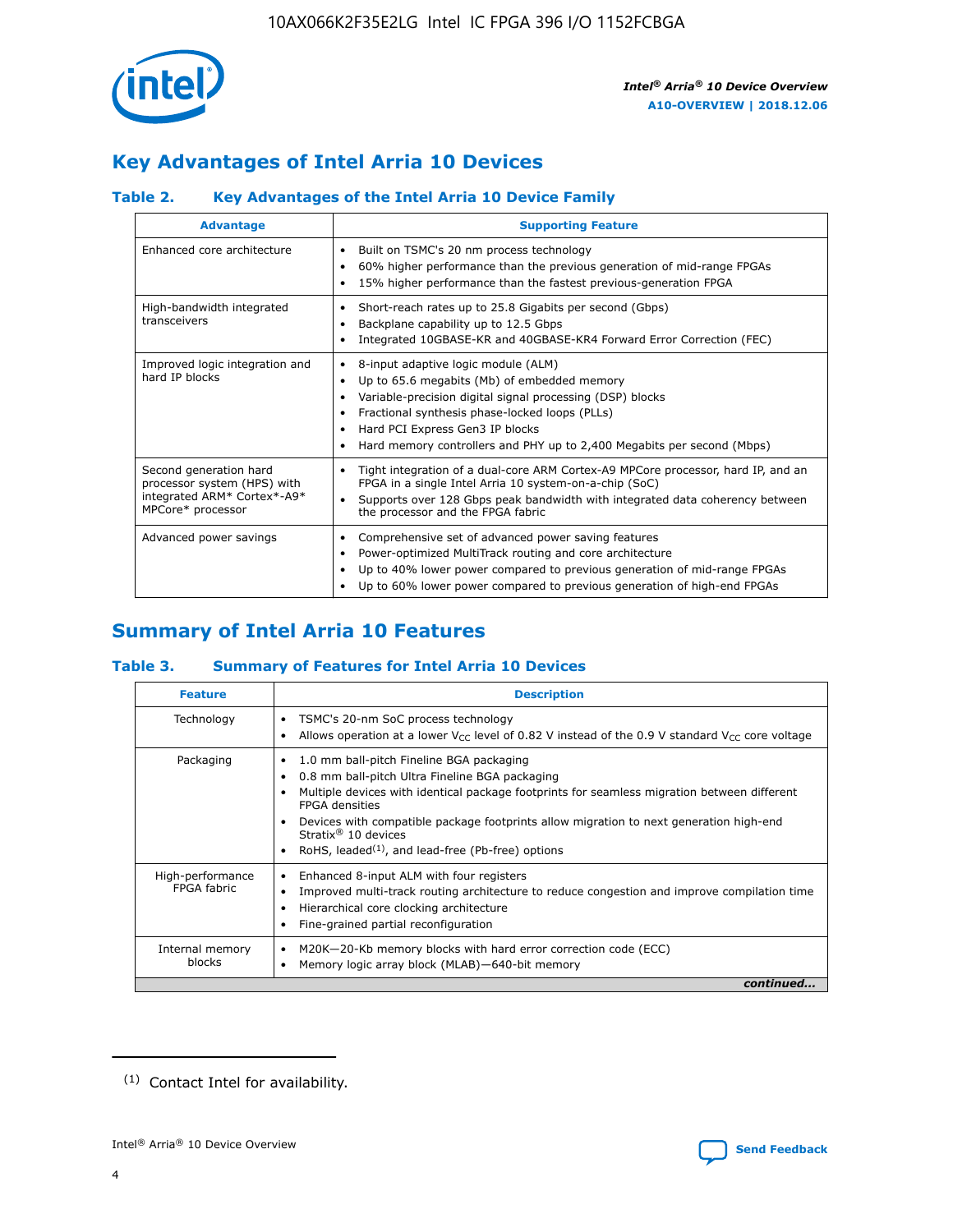r



| <b>Feature</b>                         |                                                                                                                | <b>Description</b>                                                                                                                                                                                                                                                                                                                                                                                                                                                                                                                                                                                                                                                                                                                                                                                                                                               |  |  |  |  |  |  |
|----------------------------------------|----------------------------------------------------------------------------------------------------------------|------------------------------------------------------------------------------------------------------------------------------------------------------------------------------------------------------------------------------------------------------------------------------------------------------------------------------------------------------------------------------------------------------------------------------------------------------------------------------------------------------------------------------------------------------------------------------------------------------------------------------------------------------------------------------------------------------------------------------------------------------------------------------------------------------------------------------------------------------------------|--|--|--|--|--|--|
| Embedded Hard IP<br>blocks             | Variable-precision DSP                                                                                         | Native support for signal processing precision levels from $18 \times 19$ to<br>$\bullet$<br>54 x 54<br>Native support for 27 x 27 multiplier mode<br>$\bullet$<br>64-bit accumulator and cascade for systolic finite impulse responses<br>(FIRs)<br>Internal coefficient memory banks<br>$\bullet$<br>Preadder/subtractor for improved efficiency<br>Additional pipeline register to increase performance and reduce<br>power<br>Supports floating point arithmetic:<br>- Perform multiplication, addition, subtraction, multiply-add,<br>multiply-subtract, and complex multiplication.<br>- Supports multiplication with accumulation capability, cascade<br>summation, and cascade subtraction capability.<br>- Dynamic accumulator reset control.<br>- Support direct vector dot and complex multiplication chaining<br>multiply floating point DSP blocks. |  |  |  |  |  |  |
|                                        | Memory controller                                                                                              | DDR4, DDR3, and DDR3L                                                                                                                                                                                                                                                                                                                                                                                                                                                                                                                                                                                                                                                                                                                                                                                                                                            |  |  |  |  |  |  |
|                                        | PCI Express*                                                                                                   | PCI Express (PCIe*) Gen3 (x1, x2, x4, or x8), Gen2 (x1, x2, x4, or x8)<br>and Gen1 (x1, x2, x4, or x8) hard IP with complete protocol stack,<br>endpoint, and root port                                                                                                                                                                                                                                                                                                                                                                                                                                                                                                                                                                                                                                                                                          |  |  |  |  |  |  |
|                                        | Transceiver I/O                                                                                                | 10GBASE-KR/40GBASE-KR4 Forward Error Correction (FEC)<br>PCS hard IPs that support:<br>- 10-Gbps Ethernet (10GbE)<br>- PCIe PIPE interface<br>- Interlaken<br>- Gbps Ethernet (GbE)<br>- Common Public Radio Interface (CPRI) with deterministic latency<br>support<br>- Gigabit-capable passive optical network (GPON) with fast lock-<br>time support<br>13.5G JESD204b<br>$\bullet$<br>8B/10B, 64B/66B, 64B/67B encoders and decoders<br>Custom mode support for proprietary protocols                                                                                                                                                                                                                                                                                                                                                                        |  |  |  |  |  |  |
| Core clock networks                    | $\bullet$                                                                                                      | Up to 800 MHz fabric clocking, depending on the application:<br>- 667 MHz external memory interface clocking with 2,400 Mbps DDR4 interface<br>- 800 MHz LVDS interface clocking with 1,600 Mbps LVDS interface<br>Global, regional, and peripheral clock networks<br>Clock networks that are not used can be gated to reduce dynamic power                                                                                                                                                                                                                                                                                                                                                                                                                                                                                                                      |  |  |  |  |  |  |
| Phase-locked loops<br>(PLLs)           | High-resolution fractional synthesis PLLs:<br>$\bullet$<br>Integer PLLs:<br>- Adjacent to general purpose I/Os | - Precision clock synthesis, clock delay compensation, and zero delay buffering (ZDB)<br>- Support integer mode and fractional mode<br>- Fractional mode support with third-order delta-sigma modulation<br>- Support external memory and LVDS interfaces                                                                                                                                                                                                                                                                                                                                                                                                                                                                                                                                                                                                        |  |  |  |  |  |  |
| FPGA General-purpose<br>$I/Os$ (GPIOs) | On-chip termination (OCT)<br>٠<br>$\bullet$                                                                    | 1.6 Gbps LVDS-every pair can be configured as receiver or transmitter                                                                                                                                                                                                                                                                                                                                                                                                                                                                                                                                                                                                                                                                                                                                                                                            |  |  |  |  |  |  |
| <b>External Memory</b><br>Interface    | $\bullet$                                                                                                      | 1.2 V to 3.0 V single-ended LVTTL/LVCMOS interfacing<br>Hard memory controller- DDR4, DDR3, and DDR3L support<br>$-$ DDR4-speeds up to 1,200 MHz/2,400 Mbps<br>- DDR3-speeds up to 1,067 MHz/2,133 Mbps<br>Soft memory controller—provides support for RLDRAM $3^{(2)}$ , QDR IV $^{(2)}$ , and QDR II+<br>continued                                                                                                                                                                                                                                                                                                                                                                                                                                                                                                                                             |  |  |  |  |  |  |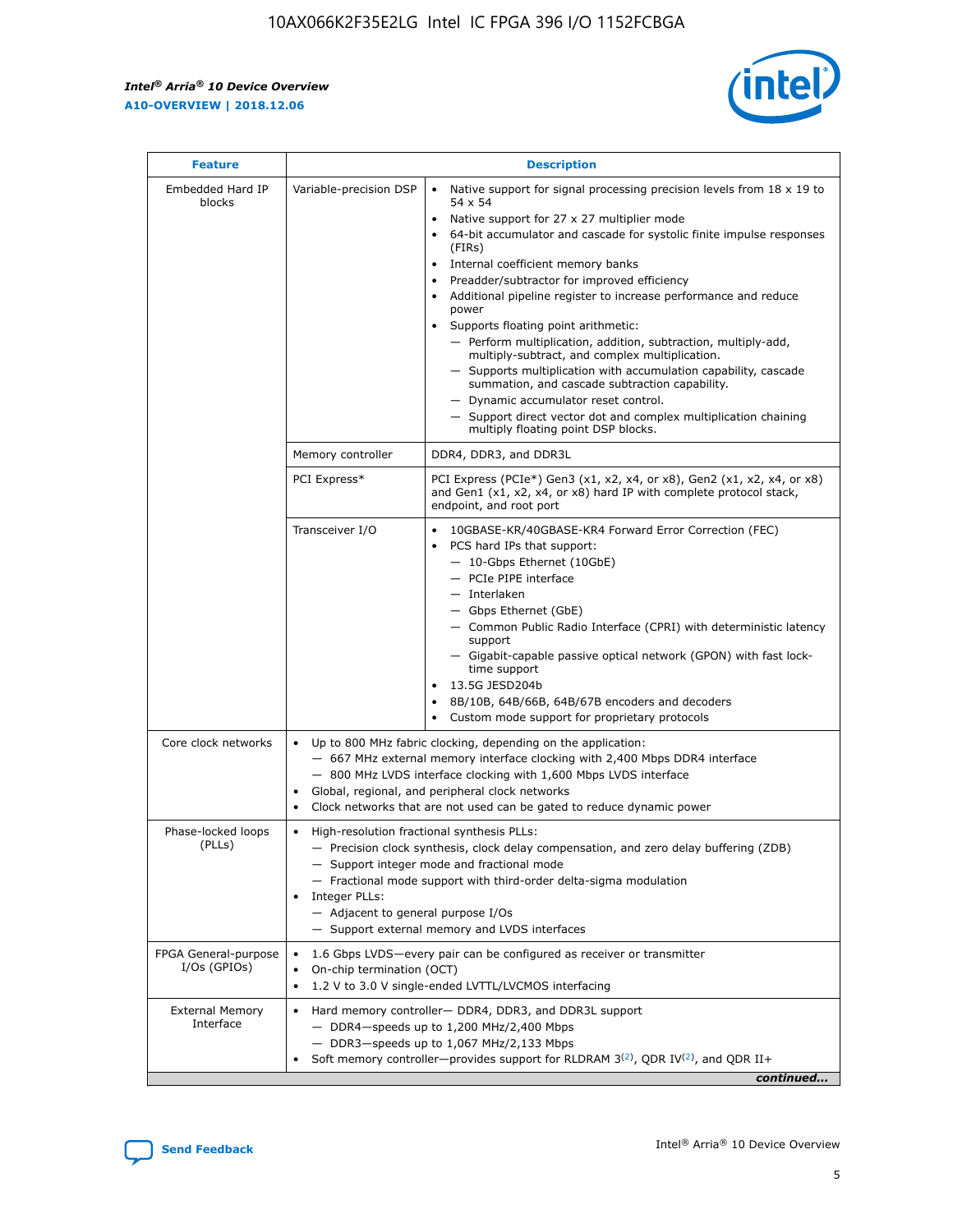

| <b>Feature</b>                                    | <b>Description</b>                                                                                                                                                                                                                                                                                                                                                                                                                                                                                                                                                                                                                                      |
|---------------------------------------------------|---------------------------------------------------------------------------------------------------------------------------------------------------------------------------------------------------------------------------------------------------------------------------------------------------------------------------------------------------------------------------------------------------------------------------------------------------------------------------------------------------------------------------------------------------------------------------------------------------------------------------------------------------------|
| Low-power serial<br>transceivers                  | • Continuous operating range:<br>- Intel Arria 10 GX-1 Gbps to 17.4 Gbps<br>- Intel Arria 10 GT-1 Gbps to 25.8 Gbps<br>Backplane support:<br>$-$ Intel Arria 10 GX-up to 12.5<br>- Intel Arria 10 GT-up to 12.5<br>Extended range down to 125 Mbps with oversampling<br>ATX transmit PLLs with user-configurable fractional synthesis capability<br>• Electronic Dispersion Compensation (EDC) support for XFP, SFP+, QSFP, and CFP optical<br>module<br>Adaptive linear and decision feedback equalization<br>$\bullet$<br>Transmitter pre-emphasis and de-emphasis<br>$\bullet$<br>Dynamic partial reconfiguration of individual transceiver channels |
| <b>HPS</b><br>(Intel Arria 10 SX<br>devices only) | Processor and system<br>Dual-core ARM Cortex-A9 MPCore processor-1.2 GHz CPU with<br>$\bullet$<br>1.5 GHz overdrive capability<br>• 256 KB on-chip RAM and 64 KB on-chip ROM<br>System peripherals-general-purpose timers, watchdog timers, direct<br>memory access (DMA) controller, FPGA configuration manager, and<br>clock and reset managers<br>• Security features—anti-tamper, secure boot, Advanced Encryption<br>Standard (AES) and authentication (SHA)<br>ARM CoreSight* JTAG debug access port, trace port, and on-chip<br>trace storage                                                                                                    |
|                                                   | <b>External interfaces</b><br>Hard memory interface—Hard memory controller (2,400 Mbps DDR4,<br>$\bullet$<br>and 2,133 Mbps DDR3), Quad serial peripheral interface (QSPI) flash<br>controller, NAND flash controller, direct memory access (DMA)<br>controller, Secure Digital/MultiMediaCard (SD/MMC) controller<br>Communication interface-10/100/1000 Ethernet media access<br>control (MAC), USB On-The-GO (OTG) controllers, I <sup>2</sup> C controllers,<br>UART 16550, serial peripheral interface (SPI), and up to 62<br>HPS GPIO interfaces (48 direct-share I/Os)                                                                           |
|                                                   | High-performance ARM AMBA* AXI bus bridges that support<br>Interconnects to core<br>$\bullet$<br>simultaneous read and write<br>HPS-FPGA bridges—include the FPGA-to-HPS, HPS-to-FPGA, and<br>lightweight HPS-to-FPGA bridges that allow the FPGA fabric to issue<br>transactions to slaves in the HPS, and vice versa<br>Configuration bridge that allows HPS configuration manager to<br>configure the core logic via dedicated 32-bit configuration port<br>FPGA-to-HPS SDRAM controller bridge-provides configuration<br>interfaces for the multiport front end (MPFE) of the HPS SDRAM<br>controller                                               |
| Configuration                                     | Tamper protection—comprehensive design protection to protect your valuable IP investments<br>Enhanced 256-bit advanced encryption standard (AES) design security with authentication<br>٠<br>Configuration via protocol (CvP) using PCIe Gen1, Gen2, or Gen3<br>continued                                                                                                                                                                                                                                                                                                                                                                               |

<sup>(2)</sup> Intel Arria 10 devices support this external memory interface using hard PHY with soft memory controller.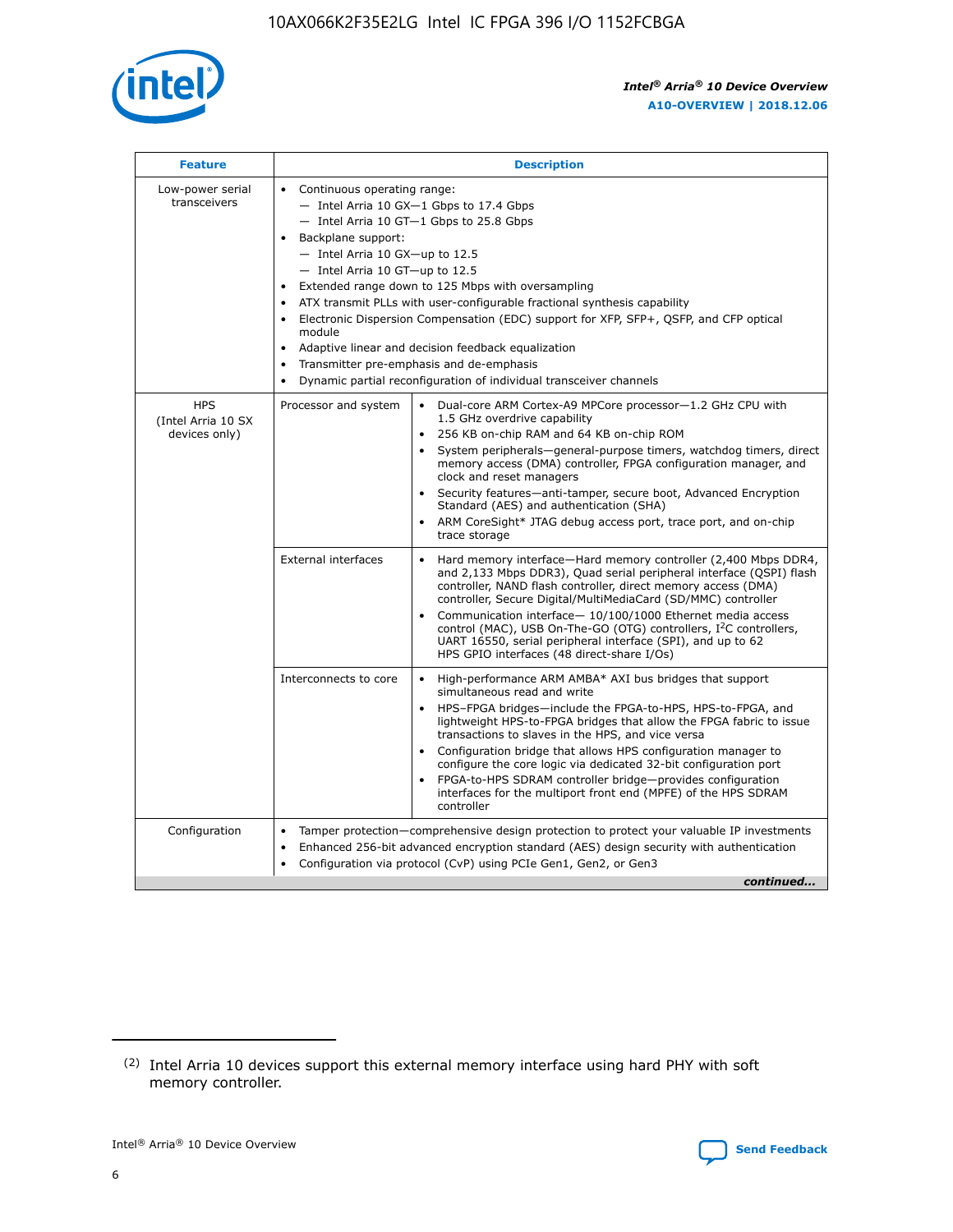

| <b>Feature</b>     | <b>Description</b>                                                                                                                                                                                               |
|--------------------|------------------------------------------------------------------------------------------------------------------------------------------------------------------------------------------------------------------|
|                    | Dynamic reconfiguration of the transceivers and PLLs<br>Fine-grained partial reconfiguration of the core fabric<br>Active Serial x4 Interface<br>$\bullet$                                                       |
| Power management   | SmartVID<br>Low static power device options<br>Programmable Power Technology<br>Intel Quartus <sup>®</sup> Prime integrated power analysis                                                                       |
| Software and tools | Intel Quartus Prime design suite<br>Transceiver toolkit<br>Platform Designer system integration tool<br>DSP Builder for Intel FPGAs<br>OpenCL <sup>™</sup> support<br>Intel SoC FPGA Embedded Design Suite (EDS) |

## **Related Information**

[Intel Arria 10 Transceiver PHY Overview](https://www.intel.com/content/www/us/en/programmable/documentation/nik1398707230472.html#nik1398706768037) Provides details on Intel Arria 10 transceivers.

## **Intel Arria 10 Device Variants and Packages**

#### **Table 4. Device Variants for the Intel Arria 10 Device Family**

| <b>Variant</b>    | <b>Description</b>                                                                                                                                                                                                     |
|-------------------|------------------------------------------------------------------------------------------------------------------------------------------------------------------------------------------------------------------------|
| Intel Arria 10 GX | FPGA featuring 17.4 Gbps transceivers for short reach applications with 12.5 backplane driving<br>capability.                                                                                                          |
| Intel Arria 10 GT | FPGA featuring:<br>17.4 Gbps transceivers for short reach applications with 12.5 backplane driving capability.<br>25.8 Gbps transceivers for supporting CAUI-4 and CEI-25G applications with CFP2 and CFP4<br>modules. |
| Intel Arria 10 SX | SoC integrating ARM-based HPS and FPGA featuring 17.4 Gbps transceivers for short reach<br>applications with 12.5 backplane driving capability.                                                                        |

## **Intel Arria 10 GX**

This section provides the available options, maximum resource counts, and package plan for the Intel Arria 10 GX devices.

The information in this section is correct at the time of publication. For the latest information and to get more details, refer to the Intel FPGA Product Selector.

### **Related Information**

#### [Intel FPGA Product Selector](http://www.altera.com/products/selector/psg-selector.html) Provides the latest information on Intel products.

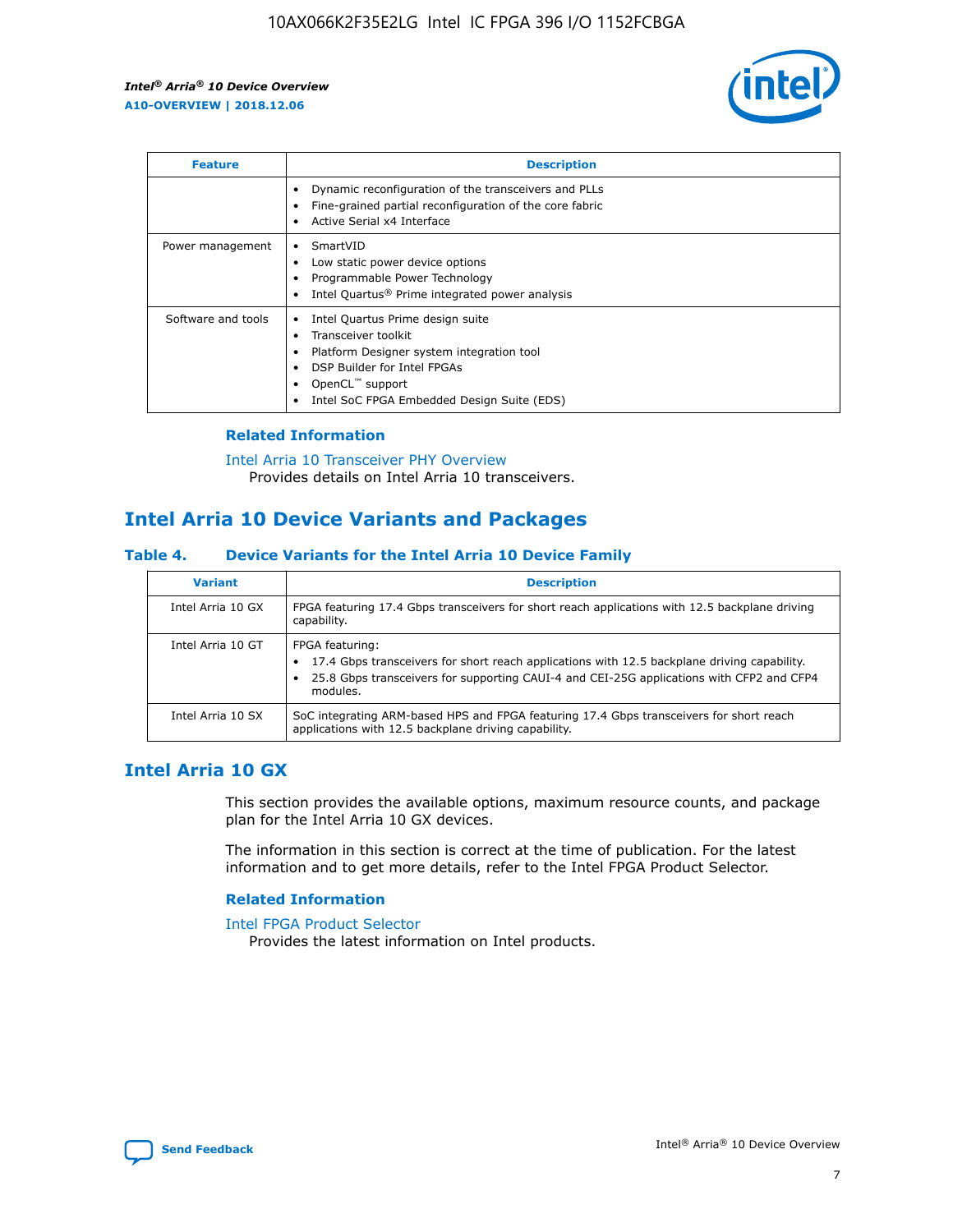

## **Available Options**





## **Related Information**

#### [Transceiver Performance for Intel Arria 10 GX/SX Devices](https://www.intel.com/content/www/us/en/programmable/documentation/mcn1413182292568.html#mcn1413213965502) Provides more information about the transceiver speed grade.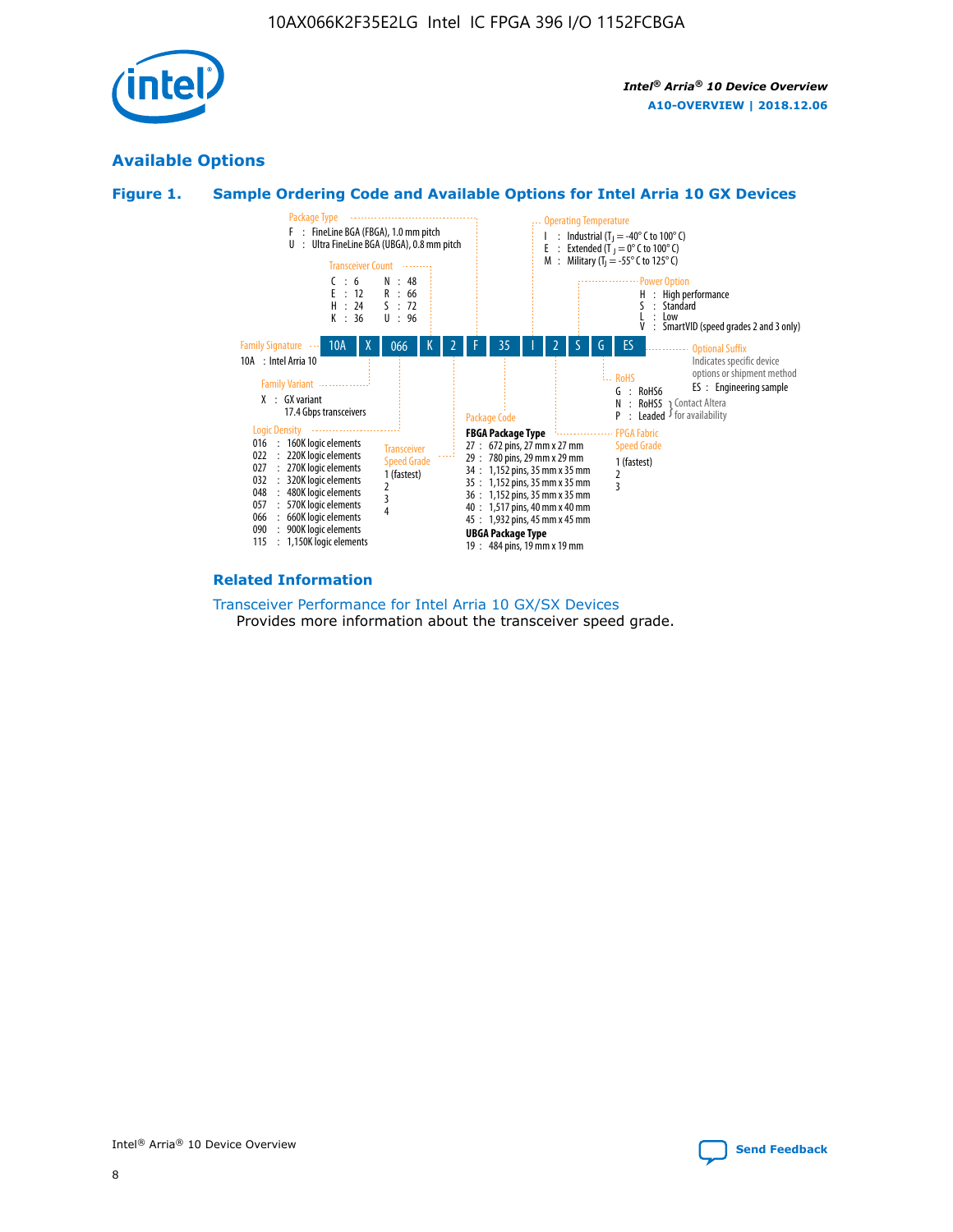

## **Maximum Resources**

### **Table 5. Maximum Resource Counts for Intel Arria 10 GX Devices (GX 160, GX 220, GX 270, GX 320, and GX 480)**

| <b>Resource</b>         |                              | <b>Product Line</b> |                                                 |                    |                |                |  |  |  |
|-------------------------|------------------------------|---------------------|-------------------------------------------------|--------------------|----------------|----------------|--|--|--|
|                         |                              | <b>GX 160</b>       | <b>GX 220</b><br><b>GX 270</b><br><b>GX 320</b> |                    |                | <b>GX 480</b>  |  |  |  |
| Logic Elements (LE) (K) |                              | 160                 | 220                                             | 270                | 320            | 480            |  |  |  |
| <b>ALM</b>              |                              | 61,510              | 80,330                                          | 101,620            | 119,900        | 183,590        |  |  |  |
| Register                |                              | 246,040             | 321,320                                         | 406,480<br>479,600 |                | 734,360        |  |  |  |
| Memory (Kb)             | M <sub>20</sub> K            | 8,800               | 11,740                                          | 15,000             | 17,820         | 28,620         |  |  |  |
|                         | <b>MLAB</b>                  | 1,050               | 1,690                                           | 2,452              | 2,727          | 4,164          |  |  |  |
|                         | Variable-precision DSP Block |                     | 192                                             | 830<br>985         |                | 1,368          |  |  |  |
| 18 x 19 Multiplier      |                              | 312                 | 384                                             | 1,970<br>1,660     |                | 2,736          |  |  |  |
| PLL                     | Fractional<br>Synthesis      | 6                   | 6                                               | 8                  | 8              | 12             |  |  |  |
|                         | I/O                          | 6                   | 6                                               | 8                  | 8              | 12             |  |  |  |
| 17.4 Gbps Transceiver   |                              | 12                  | 12                                              | 24                 | 24             | 36             |  |  |  |
| GPIO <sup>(3)</sup>     |                              | 288                 | 288                                             | 384                | 384            | 492            |  |  |  |
| LVDS Pair $(4)$         |                              | 120                 | 120                                             | 168                | 168            | 222            |  |  |  |
| PCIe Hard IP Block      |                              | 1                   | 1                                               | 2                  | $\overline{2}$ | $\overline{2}$ |  |  |  |
| Hard Memory Controller  |                              | 6                   | 6                                               | 8                  | 8              | 12             |  |  |  |

<sup>(4)</sup> Each LVDS I/O pair can be used as differential input or output.



<sup>(3)</sup> The number of GPIOs does not include transceiver I/Os. In the Intel Quartus Prime software, the number of user I/Os includes transceiver I/Os.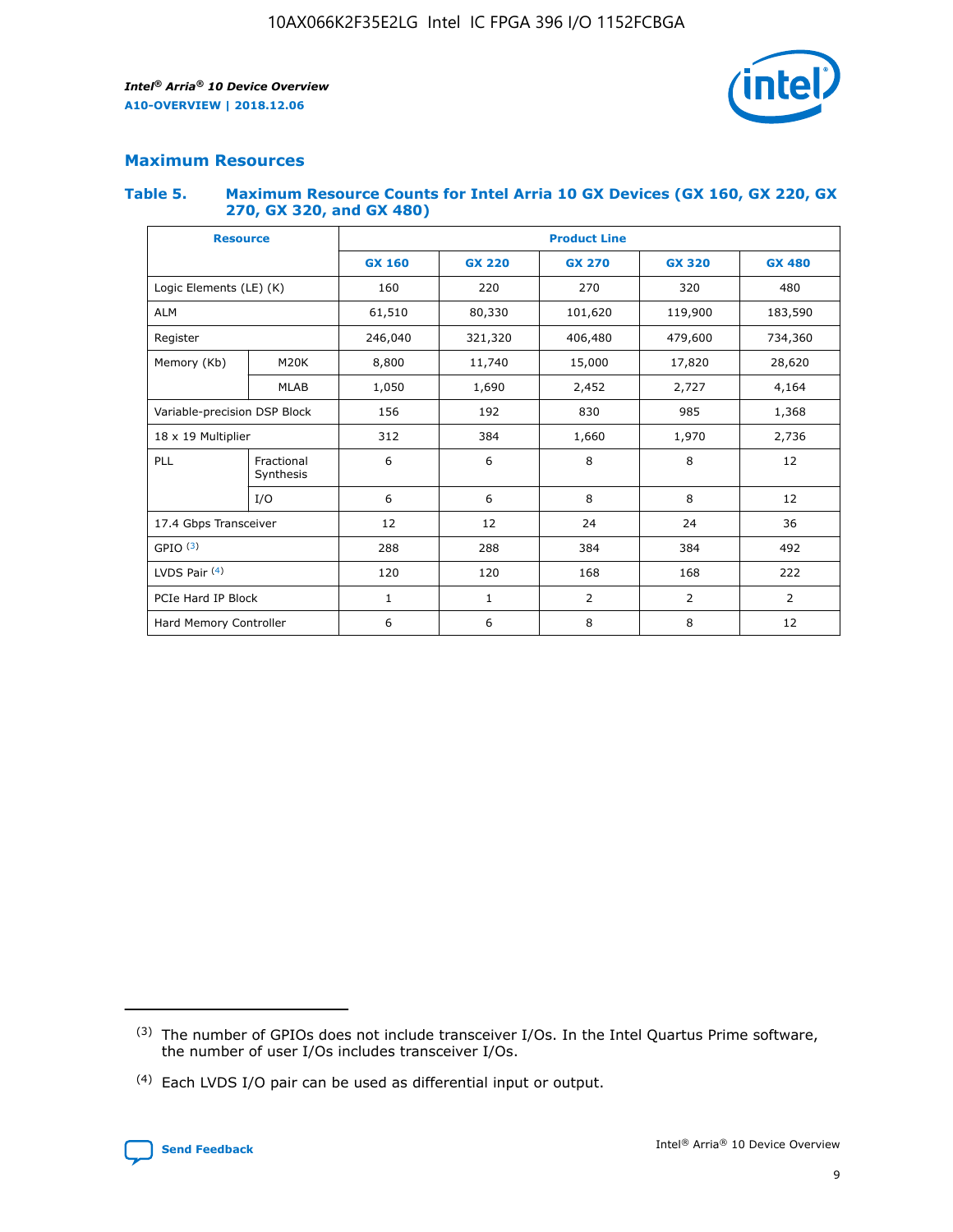

## **Table 6. Maximum Resource Counts for Intel Arria 10 GX Devices (GX 570, GX 660, GX 900, and GX 1150)**

|                              | <b>Resource</b>         | <b>Product Line</b> |                |                |                |  |  |  |
|------------------------------|-------------------------|---------------------|----------------|----------------|----------------|--|--|--|
|                              |                         | <b>GX 570</b>       | <b>GX 660</b>  | <b>GX 900</b>  | <b>GX 1150</b> |  |  |  |
| Logic Elements (LE) (K)      |                         | 570                 | 660            | 900            | 1,150          |  |  |  |
| <b>ALM</b>                   |                         | 217,080             | 251,680        | 339,620        | 427,200        |  |  |  |
| Register                     |                         | 868,320             | 1,006,720      | 1,358,480      | 1,708,800      |  |  |  |
| Memory (Kb)                  | <b>M20K</b>             | 36,000              | 42,620         | 48,460         | 54,260         |  |  |  |
|                              | <b>MLAB</b>             | 5,096               | 5,788          | 9,386          | 12,984         |  |  |  |
| Variable-precision DSP Block |                         | 1,523               | 1,687          | 1,518          | 1,518          |  |  |  |
|                              | 18 x 19 Multiplier      |                     | 3,374          | 3,036          | 3,036          |  |  |  |
| PLL                          | Fractional<br>Synthesis | 16                  | 16             | 32             | 32             |  |  |  |
|                              | I/O                     | 16                  | 16             | 16             | 16             |  |  |  |
| 17.4 Gbps Transceiver        |                         | 48                  | 48             | 96             | 96             |  |  |  |
| GPIO <sup>(3)</sup>          |                         | 696                 | 696            | 768            | 768            |  |  |  |
| LVDS Pair $(4)$              |                         | 324                 | 324<br>384     |                | 384            |  |  |  |
| PCIe Hard IP Block           |                         | 2                   | $\overline{2}$ | $\overline{4}$ | $\overline{4}$ |  |  |  |
| Hard Memory Controller       |                         | 16                  | 16             | 16             | 16             |  |  |  |

## **Package Plan**

## **Table 7. Package Plan for Intel Arria 10 GX Devices (U19, F27, and F29)**

Refer to I/O and High Speed I/O in Intel Arria 10 Devices chapter for the number of 3 V I/O, LVDS I/O, and LVDS channels in each device package.

| <b>Product Line</b> | U <sub>19</sub><br>$(19 \text{ mm} \times 19 \text{ mm})$<br>484-pin UBGA) |          |             |         | <b>F27</b><br>(27 mm × 27 mm,<br>672-pin FBGA) |             | <b>F29</b><br>(29 mm × 29 mm,<br>780-pin FBGA) |          |             |  |
|---------------------|----------------------------------------------------------------------------|----------|-------------|---------|------------------------------------------------|-------------|------------------------------------------------|----------|-------------|--|
|                     | 3 V I/O                                                                    | LVDS I/O | <b>XCVR</b> | 3 V I/O | LVDS I/O                                       | <b>XCVR</b> | 3 V I/O                                        | LVDS I/O | <b>XCVR</b> |  |
| GX 160              | 48                                                                         | 192      | 6           | 48      | 192                                            | 12          | 48                                             | 240      | 12          |  |
| GX 220              | 48                                                                         | 192      | 6           | 48      | 192                                            | 12          | 48                                             | 240      | 12          |  |
| GX 270              |                                                                            |          |             | 48      | 192                                            | 12          | 48                                             | 312      | 12          |  |
| GX 320              |                                                                            |          |             | 48      | 192                                            | 12          | 48                                             | 312      | 12          |  |
| GX 480              |                                                                            |          |             |         |                                                |             | 48                                             | 312      | 12          |  |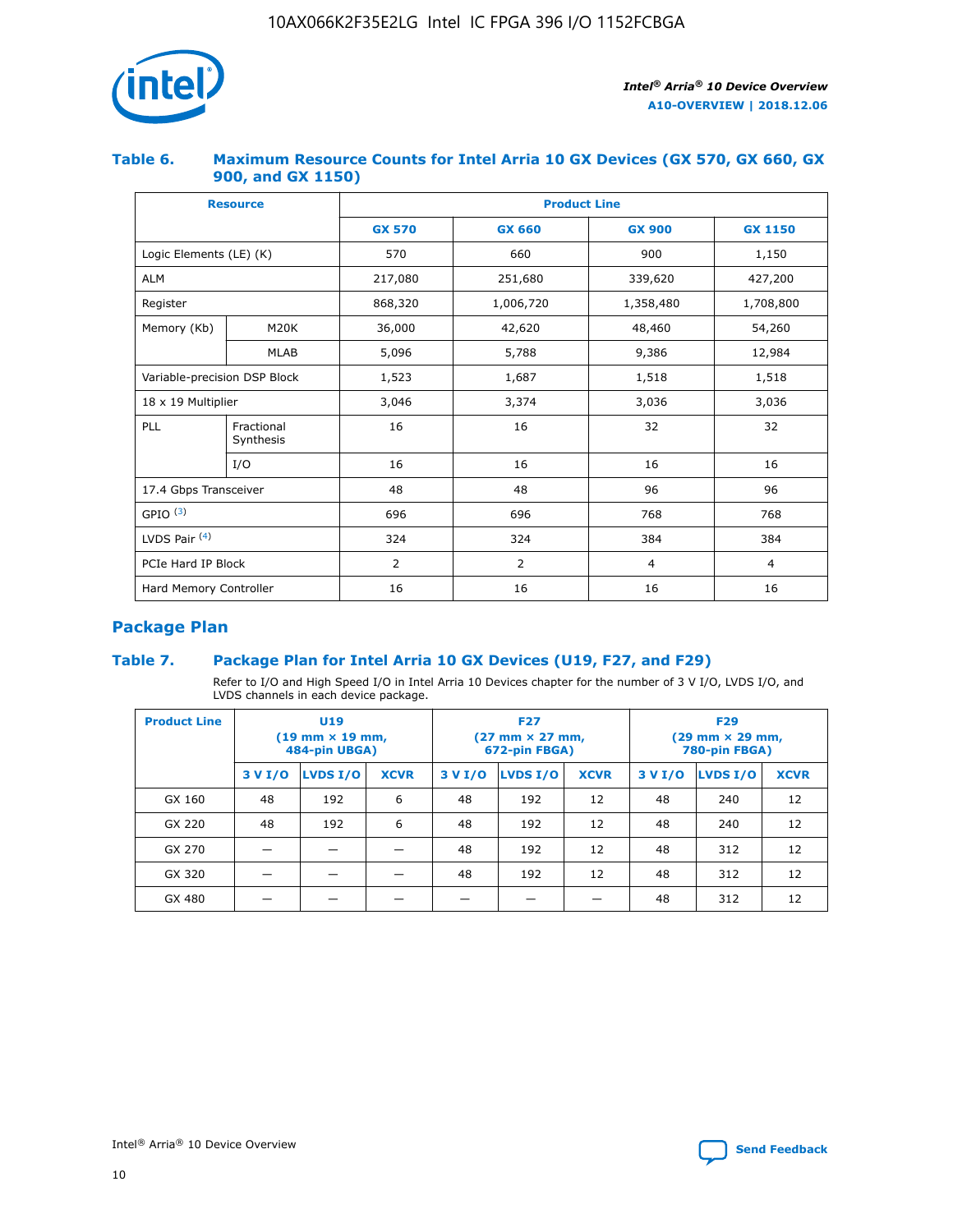

### **Table 8. Package Plan for Intel Arria 10 GX Devices (F34, F35, NF40, and KF40)**

Refer to I/O and High Speed I/O in Intel Arria 10 Devices chapter for the number of 3 V I/O, LVDS I/O, and LVDS channels in each device package.

| <b>Product Line</b> | <b>F34</b><br>$(35 \text{ mm} \times 35 \text{ mm})$<br><b>1152-pin FBGA)</b> |                    | <b>F35</b><br>$(35 \text{ mm} \times 35 \text{ mm})$<br><b>1152-pin FBGA)</b> |           | <b>KF40</b><br>$(40$ mm $\times$ 40 mm,<br><b>1517-pin FBGA)</b> |             |           | <b>NF40</b><br>$(40 \text{ mm} \times 40 \text{ mm})$<br>1517-pin FBGA) |             |           |                    |             |
|---------------------|-------------------------------------------------------------------------------|--------------------|-------------------------------------------------------------------------------|-----------|------------------------------------------------------------------|-------------|-----------|-------------------------------------------------------------------------|-------------|-----------|--------------------|-------------|
|                     | 3V<br>I/O                                                                     | <b>LVDS</b><br>I/O | <b>XCVR</b>                                                                   | 3V<br>I/O | <b>LVDS</b><br>I/O                                               | <b>XCVR</b> | 3V<br>I/O | <b>LVDS</b><br>I/O                                                      | <b>XCVR</b> | 3V<br>I/O | <b>LVDS</b><br>I/O | <b>XCVR</b> |
| GX 270              | 48                                                                            | 336                | 24                                                                            | 48        | 336                                                              | 24          |           |                                                                         |             |           |                    |             |
| GX 320              | 48                                                                            | 336                | 24                                                                            | 48        | 336                                                              | 24          |           |                                                                         |             |           |                    |             |
| GX 480              | 48                                                                            | 444                | 24                                                                            | 48        | 348                                                              | 36          |           |                                                                         |             |           |                    |             |
| GX 570              | 48                                                                            | 444                | 24                                                                            | 48        | 348                                                              | 36          | 96        | 600                                                                     | 36          | 48        | 540                | 48          |
| GX 660              | 48                                                                            | 444                | 24                                                                            | 48        | 348                                                              | 36          | 96        | 600                                                                     | 36          | 48        | 540                | 48          |
| GX 900              |                                                                               | 504                | 24                                                                            | –         |                                                                  | -           |           |                                                                         |             |           | 600                | 48          |
| GX 1150             |                                                                               | 504                | 24                                                                            |           |                                                                  |             |           |                                                                         |             |           | 600                | 48          |

#### **Table 9. Package Plan for Intel Arria 10 GX Devices (RF40, NF45, SF45, and UF45)**

Refer to I/O and High Speed I/O in Intel Arria 10 Devices chapter for the number of 3 V I/O, LVDS I/O, and LVDS channels in each device package.

| <b>Product Line</b> | <b>RF40</b><br>$(40$ mm $\times$ 40 mm,<br>1517-pin FBGA) |                    | <b>NF45</b><br>$(45 \text{ mm} \times 45 \text{ mm})$<br><b>1932-pin FBGA)</b> |            |                    | <b>SF45</b><br>$(45 \text{ mm} \times 45 \text{ mm})$<br><b>1932-pin FBGA)</b> |            |                    | <b>UF45</b><br>$(45 \text{ mm} \times 45 \text{ mm})$<br><b>1932-pin FBGA)</b> |           |                    |             |
|---------------------|-----------------------------------------------------------|--------------------|--------------------------------------------------------------------------------|------------|--------------------|--------------------------------------------------------------------------------|------------|--------------------|--------------------------------------------------------------------------------|-----------|--------------------|-------------|
|                     | 3V<br>I/O                                                 | <b>LVDS</b><br>I/O | <b>XCVR</b>                                                                    | 3 V<br>I/O | <b>LVDS</b><br>I/O | <b>XCVR</b>                                                                    | 3 V<br>I/O | <b>LVDS</b><br>I/O | <b>XCVR</b>                                                                    | 3V<br>I/O | <b>LVDS</b><br>I/O | <b>XCVR</b> |
| GX 900              |                                                           | 342                | 66                                                                             | _          | 768                | 48                                                                             |            | 624                | 72                                                                             |           | 480                | 96          |
| GX 1150             |                                                           | 342                | 66                                                                             | _          | 768                | 48                                                                             |            | 624                | 72                                                                             |           | 480                | 96          |

## **Related Information**

[I/O and High-Speed Differential I/O Interfaces in Intel Arria 10 Devices chapter, Intel](https://www.intel.com/content/www/us/en/programmable/documentation/sam1403482614086.html#sam1403482030321) [Arria 10 Device Handbook](https://www.intel.com/content/www/us/en/programmable/documentation/sam1403482614086.html#sam1403482030321)

Provides the number of 3 V and LVDS I/Os, and LVDS channels for each Intel Arria 10 device package.

## **Intel Arria 10 GT**

This section provides the available options, maximum resource counts, and package plan for the Intel Arria 10 GT devices.

The information in this section is correct at the time of publication. For the latest information and to get more details, refer to the Intel FPGA Product Selector.

#### **Related Information**

### [Intel FPGA Product Selector](http://www.altera.com/products/selector/psg-selector.html)

Provides the latest information on Intel products.

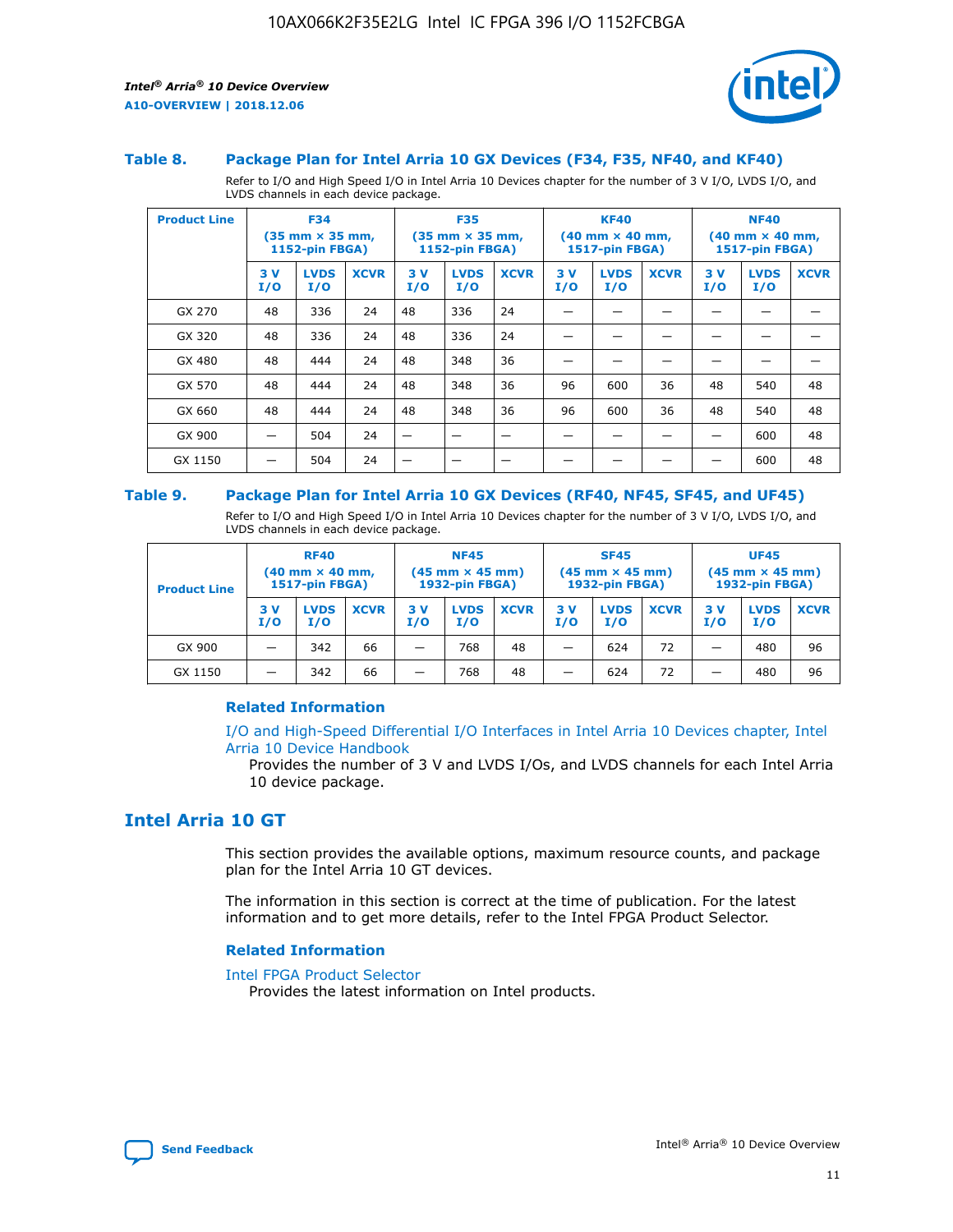

## **Available Options**

## **Figure 2. Sample Ordering Code and Available Options for Intel Arria 10 GT Devices**

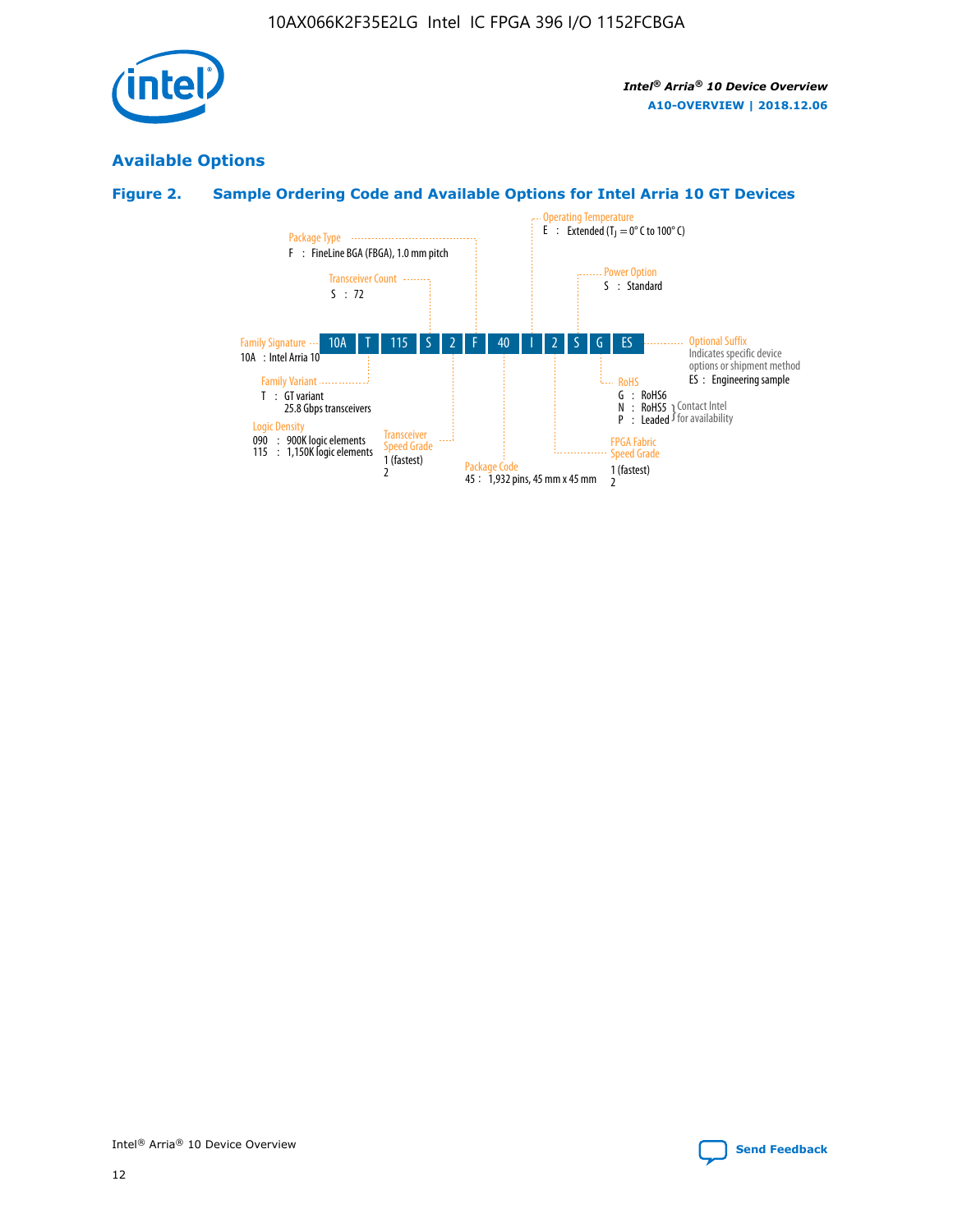

## **Maximum Resources**

#### **Table 10. Maximum Resource Counts for Intel Arria 10 GT Devices**

| <b>Resource</b>              |                      | <b>Product Line</b> |                |  |
|------------------------------|----------------------|---------------------|----------------|--|
|                              |                      | <b>GT 900</b>       | <b>GT 1150</b> |  |
| Logic Elements (LE) (K)      |                      | 900                 | 1,150          |  |
| <b>ALM</b>                   |                      | 339,620             | 427,200        |  |
| Register                     |                      | 1,358,480           | 1,708,800      |  |
| Memory (Kb)                  | M20K                 | 48,460              | 54,260         |  |
|                              | <b>MLAB</b>          | 9,386               | 12,984         |  |
| Variable-precision DSP Block |                      | 1,518               | 1,518          |  |
| 18 x 19 Multiplier           |                      | 3,036               | 3,036          |  |
| PLL                          | Fractional Synthesis | 32                  | 32             |  |
|                              | I/O                  | 16                  | 16             |  |
| Transceiver                  | 17.4 Gbps            | 72(5)               | 72(5)          |  |
|                              | 25.8 Gbps            | 6                   | 6              |  |
| GPIO <sup>(6)</sup>          |                      | 624                 | 624            |  |
| LVDS Pair $(7)$              |                      | 312                 | 312            |  |
| PCIe Hard IP Block           |                      | $\overline{4}$      | $\overline{4}$ |  |
| Hard Memory Controller       |                      | 16                  | 16             |  |

## **Related Information**

#### [Intel Arria 10 GT Channel Usage](https://www.intel.com/content/www/us/en/programmable/documentation/nik1398707230472.html#nik1398707008178)

Configuring GT/GX channels in Intel Arria 10 GT devices.

## **Package Plan**

#### **Table 11. Package Plan for Intel Arria 10 GT Devices**

Refer to I/O and High Speed I/O in Intel Arria 10 Devices chapter for the number of 3 V I/O, LVDS I/O, and LVDS channels in each device package.

| <b>Product Line</b> | <b>SF45</b><br>(45 mm × 45 mm, 1932-pin FBGA) |                 |             |  |  |  |
|---------------------|-----------------------------------------------|-----------------|-------------|--|--|--|
|                     | 3 V I/O                                       | <b>LVDS I/O</b> | <b>XCVR</b> |  |  |  |
| GT 900              |                                               | 624             | 72          |  |  |  |
| GT 1150             |                                               | 624             | 72          |  |  |  |

<sup>(7)</sup> Each LVDS I/O pair can be used as differential input or output.



 $(5)$  If all 6 GT channels are in use, 12 of the GX channels are not usable.

<sup>(6)</sup> The number of GPIOs does not include transceiver I/Os. In the Intel Quartus Prime software, the number of user I/Os includes transceiver I/Os.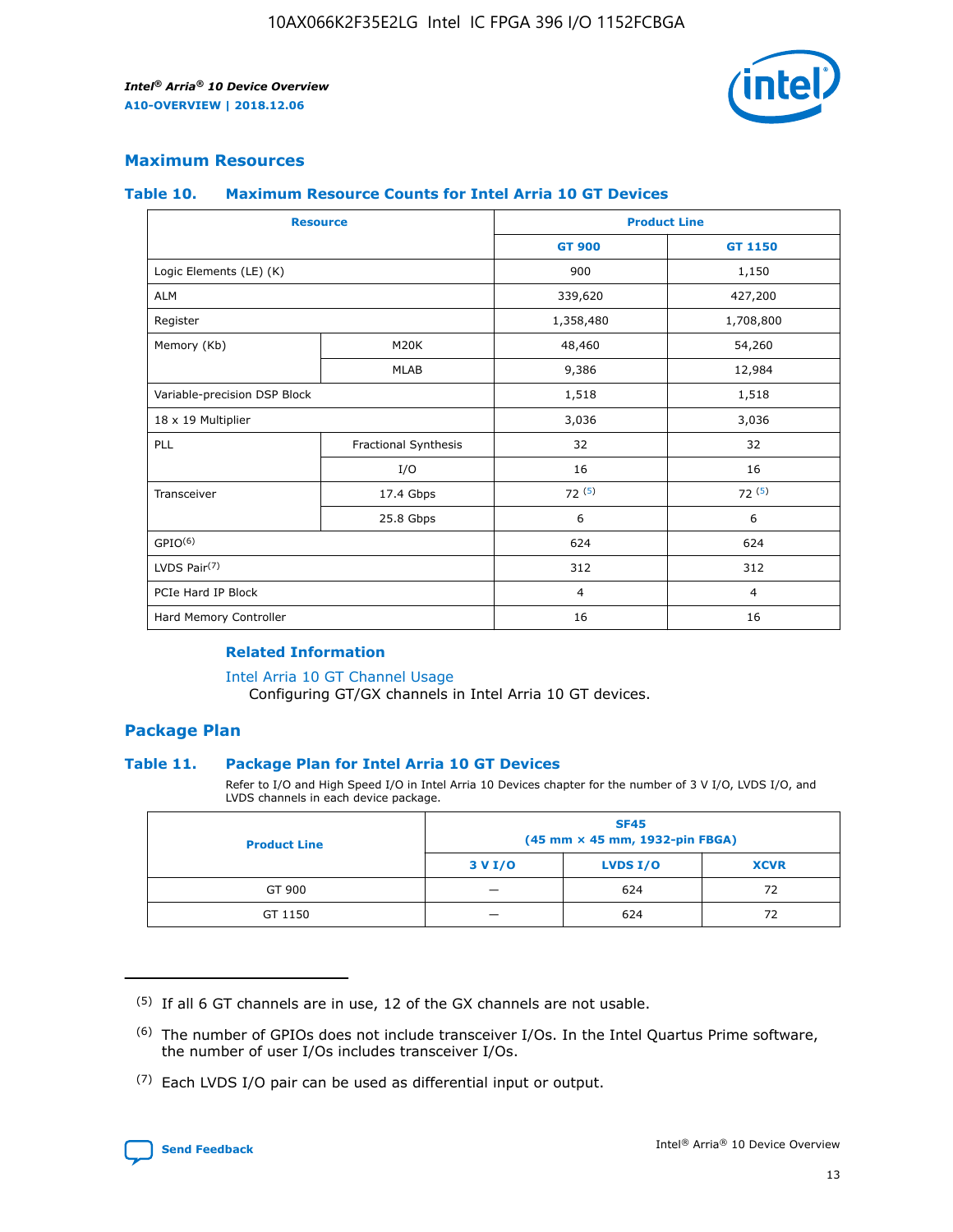

### **Related Information**

[I/O and High-Speed Differential I/O Interfaces in Intel Arria 10 Devices chapter, Intel](https://www.intel.com/content/www/us/en/programmable/documentation/sam1403482614086.html#sam1403482030321) [Arria 10 Device Handbook](https://www.intel.com/content/www/us/en/programmable/documentation/sam1403482614086.html#sam1403482030321)

Provides the number of 3 V and LVDS I/Os, and LVDS channels for each Intel Arria 10 device package.

## **Intel Arria 10 SX**

This section provides the available options, maximum resource counts, and package plan for the Intel Arria 10 SX devices.

The information in this section is correct at the time of publication. For the latest information and to get more details, refer to the Intel FPGA Product Selector.

#### **Related Information**

[Intel FPGA Product Selector](http://www.altera.com/products/selector/psg-selector.html) Provides the latest information on Intel products.

#### **Available Options**

#### **Figure 3. Sample Ordering Code and Available Options for Intel Arria 10 SX Devices**



#### **Related Information**

[Transceiver Performance for Intel Arria 10 GX/SX Devices](https://www.intel.com/content/www/us/en/programmable/documentation/mcn1413182292568.html#mcn1413213965502) Provides more information about the transceiver speed grade.



Intel® Arria® 10 Device Overview **[Send Feedback](mailto:FPGAtechdocfeedback@intel.com?subject=Feedback%20on%20Intel%20Arria%2010%20Device%20Overview%20(A10-OVERVIEW%202018.12.06)&body=We%20appreciate%20your%20feedback.%20In%20your%20comments,%20also%20specify%20the%20page%20number%20or%20paragraph.%20Thank%20you.)**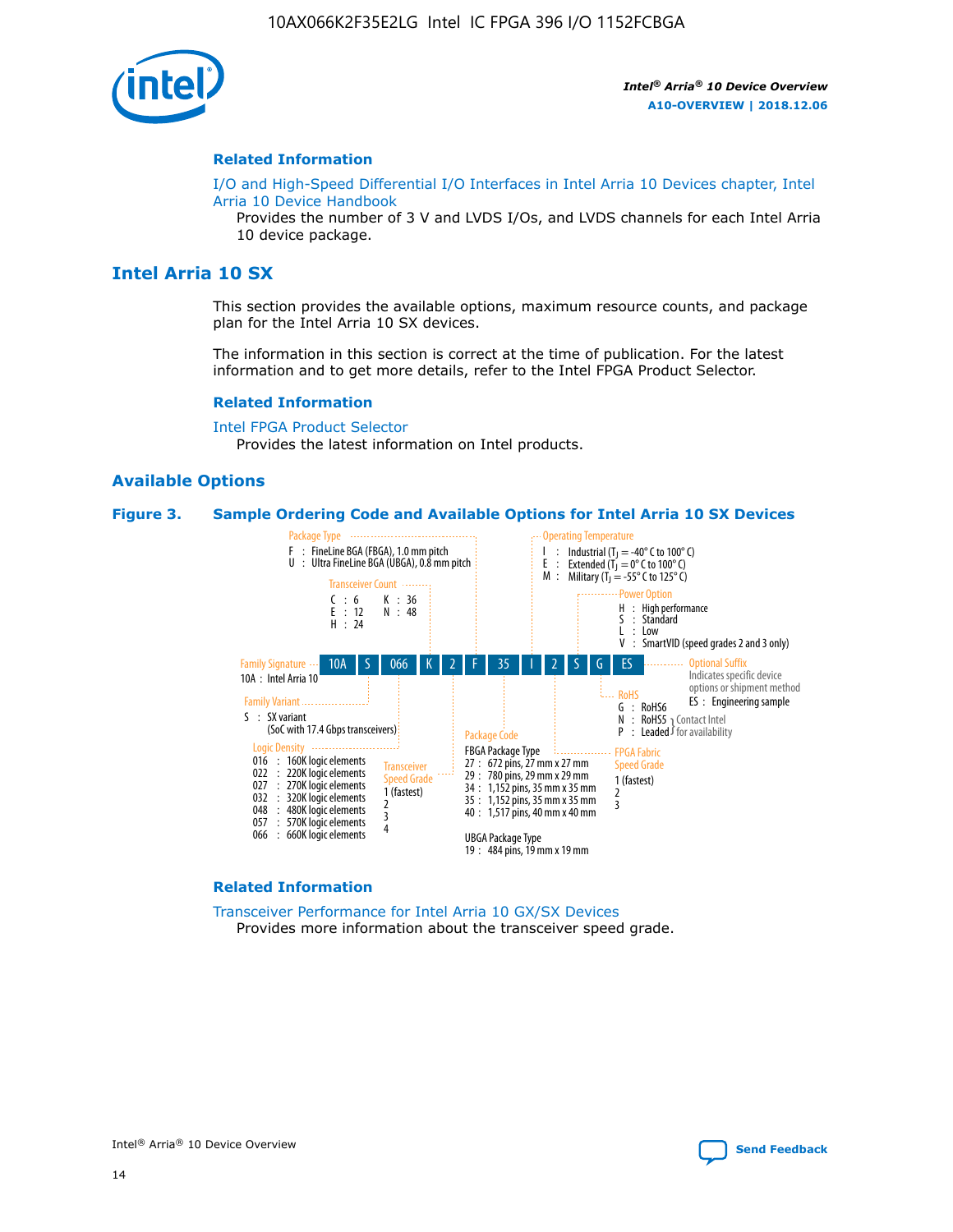

## **Maximum Resources**

#### **Table 12. Maximum Resource Counts for Intel Arria 10 SX Devices**

| <b>Resource</b>                   |                         | <b>Product Line</b> |               |                |                |                |                |                |  |  |  |
|-----------------------------------|-------------------------|---------------------|---------------|----------------|----------------|----------------|----------------|----------------|--|--|--|
|                                   |                         | <b>SX 160</b>       | <b>SX 220</b> | <b>SX 270</b>  | <b>SX 320</b>  | <b>SX 480</b>  | <b>SX 570</b>  | <b>SX 660</b>  |  |  |  |
| Logic Elements (LE) (K)           |                         | 160                 | 220           | 270            | 320            | 480            | 570            | 660            |  |  |  |
| <b>ALM</b>                        |                         | 61,510              | 80,330        | 101,620        | 119,900        | 183,590        | 217,080        | 251,680        |  |  |  |
| Register                          |                         | 246,040             | 321,320       | 406,480        | 479,600        | 734,360        | 868,320        | 1,006,720      |  |  |  |
| Memory (Kb)                       | M <sub>20</sub> K       | 8,800               | 11,740        | 15,000         | 17,820         | 28,620         | 36,000         | 42,620         |  |  |  |
|                                   | <b>MLAB</b>             | 1,050               | 1,690         | 2,452          | 2,727          | 4,164          | 5,096          | 5,788          |  |  |  |
| Variable-precision DSP Block      |                         | 156                 | 192           | 830            | 985            | 1,368          | 1,523          | 1,687          |  |  |  |
| 18 x 19 Multiplier                |                         | 312                 | 384           | 1,660          | 1,970          | 2,736          | 3,046          | 3,374          |  |  |  |
| PLL                               | Fractional<br>Synthesis | 6                   | 6             | 8              | 8              | 12             | 16             | 16             |  |  |  |
|                                   | I/O                     | 6                   | 6             | 8              | 8              | 12             | 16             | 16             |  |  |  |
| 17.4 Gbps Transceiver             |                         | 12                  | 12            | 24             | 24             | 36             | 48             | 48             |  |  |  |
| GPIO <sup>(8)</sup>               |                         | 288                 | 288           | 384            | 384            | 492            | 696            | 696            |  |  |  |
| LVDS Pair $(9)$                   |                         | 120                 | 120           | 168            | 168            | 174            | 324            | 324            |  |  |  |
| PCIe Hard IP Block                |                         | $\mathbf{1}$        | $\mathbf{1}$  | $\overline{2}$ | $\overline{2}$ | $\overline{2}$ | $\overline{2}$ | $\overline{2}$ |  |  |  |
| Hard Memory Controller            |                         | 6                   | 6             | 8              | 8              | 12             | 16             | 16             |  |  |  |
| ARM Cortex-A9 MPCore<br>Processor |                         | Yes                 | Yes           | Yes            | Yes            | Yes            | Yes            | <b>Yes</b>     |  |  |  |

## **Package Plan**

## **Table 13. Package Plan for Intel Arria 10 SX Devices (U19, F27, F29, and F34)**

Refer to I/O and High Speed I/O in Intel Arria 10 Devices chapter for the number of 3 V I/O, LVDS I/O, and LVDS channels in each device package.

| <b>Product Line</b> | U <sub>19</sub><br>$(19 \text{ mm} \times 19 \text{ mm})$<br>484-pin UBGA) |                    |             | <b>F27</b><br>$(27 \text{ mm} \times 27 \text{ mm})$ .<br>672-pin FBGA) |                    | <b>F29</b><br>$(29 \text{ mm} \times 29 \text{ mm})$ .<br>780-pin FBGA) |            |                    | <b>F34</b><br>$(35 \text{ mm} \times 35 \text{ mm})$<br><b>1152-pin FBGA)</b> |           |                    |             |
|---------------------|----------------------------------------------------------------------------|--------------------|-------------|-------------------------------------------------------------------------|--------------------|-------------------------------------------------------------------------|------------|--------------------|-------------------------------------------------------------------------------|-----------|--------------------|-------------|
|                     | 3V<br>I/O                                                                  | <b>LVDS</b><br>I/O | <b>XCVR</b> | 3V<br>I/O                                                               | <b>LVDS</b><br>I/O | <b>XCVR</b>                                                             | 3 V<br>I/O | <b>LVDS</b><br>I/O | <b>XCVR</b>                                                                   | 3V<br>I/O | <b>LVDS</b><br>I/O | <b>XCVR</b> |
| SX 160              | 48                                                                         | 144                | 6           | 48                                                                      | 192                | 12                                                                      | 48         | 240                | 12                                                                            |           |                    |             |
| SX 220              | 48                                                                         | 144                | 6           | 48                                                                      | 192                | 12                                                                      | 48         | 240                | 12                                                                            |           |                    |             |
| SX 270              |                                                                            |                    |             | 48                                                                      | 192                | 12                                                                      | 48         | 312                | 12                                                                            | 48        | 336                | 24          |
| SX 320              |                                                                            |                    |             | 48                                                                      | 192                | 12                                                                      | 48         | 312                | 12                                                                            | 48        | 336                | 24          |
|                     | continued                                                                  |                    |             |                                                                         |                    |                                                                         |            |                    |                                                                               |           |                    |             |

 $(8)$  The number of GPIOs does not include transceiver I/Os. In the Intel Quartus Prime software, the number of user I/Os includes transceiver I/Os.

 $(9)$  Each LVDS I/O pair can be used as differential input or output.

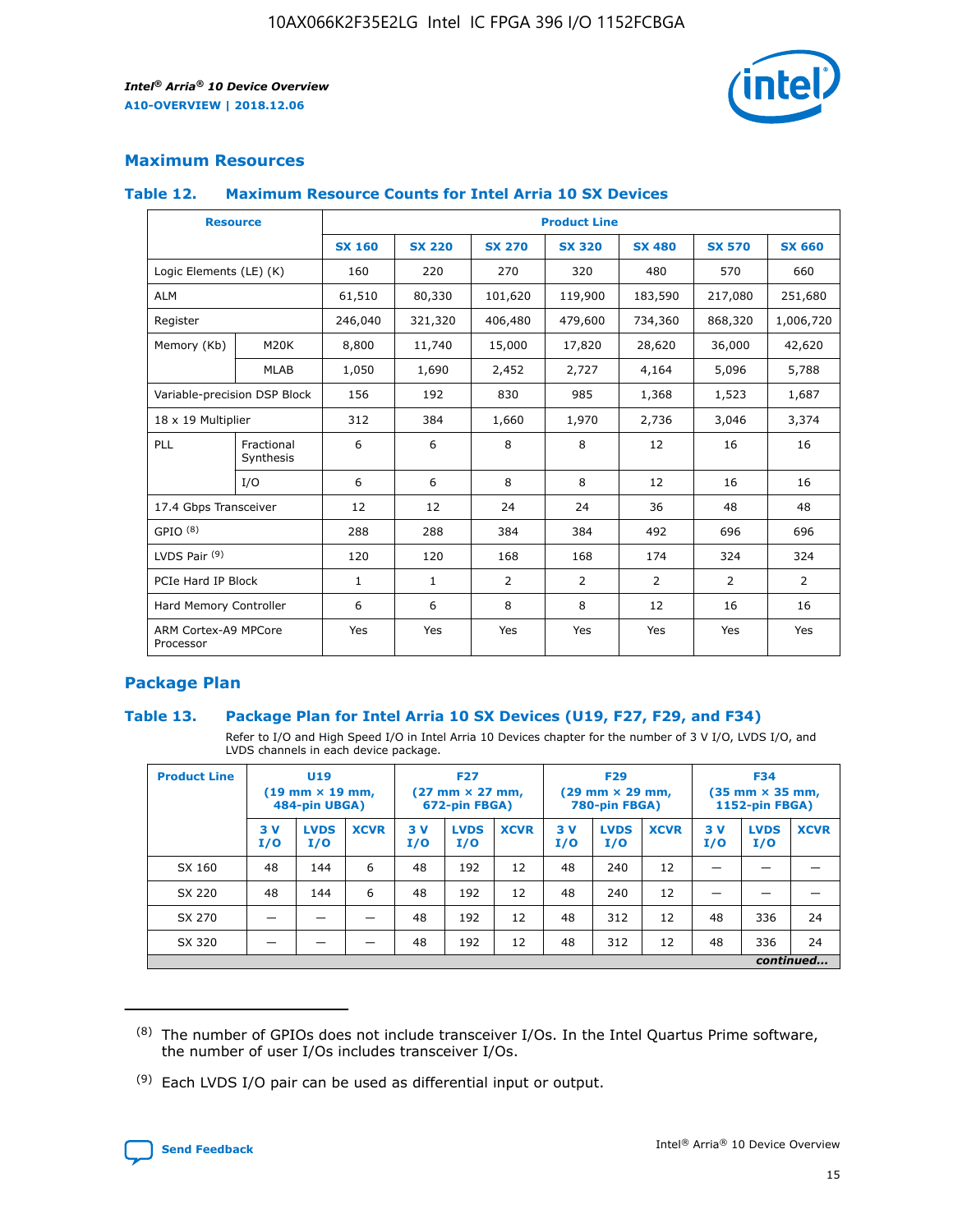

| <b>Product Line</b> | U <sub>19</sub><br>$(19 \text{ mm} \times 19 \text{ mm})$<br>484-pin UBGA) |                    | <b>F27</b><br>$(27 \text{ mm} \times 27 \text{ mm})$<br>672-pin FBGA) |            | <b>F29</b><br>$(29 \text{ mm} \times 29 \text{ mm})$<br>780-pin FBGA) |             |           | <b>F34</b><br>$(35$ mm $\times$ 35 mm,<br><b>1152-pin FBGA)</b> |             |           |                    |             |
|---------------------|----------------------------------------------------------------------------|--------------------|-----------------------------------------------------------------------|------------|-----------------------------------------------------------------------|-------------|-----------|-----------------------------------------------------------------|-------------|-----------|--------------------|-------------|
|                     | 3V<br>I/O                                                                  | <b>LVDS</b><br>I/O | <b>XCVR</b>                                                           | 3 V<br>I/O | <b>LVDS</b><br>I/O                                                    | <b>XCVR</b> | 3V<br>I/O | <b>LVDS</b><br>I/O                                              | <b>XCVR</b> | 3V<br>I/O | <b>LVDS</b><br>I/O | <b>XCVR</b> |
| SX 480              |                                                                            |                    |                                                                       |            |                                                                       |             | 48        | 312                                                             | 12          | 48        | 444                | 24          |
| SX 570              |                                                                            |                    |                                                                       |            |                                                                       |             |           |                                                                 |             | 48        | 444                | 24          |
| SX 660              |                                                                            |                    |                                                                       |            |                                                                       |             |           |                                                                 |             | 48        | 444                | 24          |

## **Table 14. Package Plan for Intel Arria 10 SX Devices (F35, KF40, and NF40)**

Refer to I/O and High Speed I/O in Intel Arria 10 Devices chapter for the number of 3 V I/O, LVDS I/O, and LVDS channels in each device package.

| <b>Product Line</b> | <b>F35</b><br>(35 mm × 35 mm,<br><b>1152-pin FBGA)</b> |          |             |                                           | <b>KF40</b><br>(40 mm × 40 mm,<br>1517-pin FBGA) |    | <b>NF40</b><br>(40 mm × 40 mm,<br>1517-pin FBGA) |          |             |  |
|---------------------|--------------------------------------------------------|----------|-------------|-------------------------------------------|--------------------------------------------------|----|--------------------------------------------------|----------|-------------|--|
|                     | 3 V I/O                                                | LVDS I/O | <b>XCVR</b> | <b>LVDS I/O</b><br>3 V I/O<br><b>XCVR</b> |                                                  |    | 3 V I/O                                          | LVDS I/O | <b>XCVR</b> |  |
| SX 270              | 48                                                     | 336      | 24          |                                           |                                                  |    |                                                  |          |             |  |
| SX 320              | 48                                                     | 336      | 24          |                                           |                                                  |    |                                                  |          |             |  |
| SX 480              | 48                                                     | 348      | 36          |                                           |                                                  |    |                                                  |          |             |  |
| SX 570              | 48                                                     | 348      | 36          | 96                                        | 600                                              | 36 | 48                                               | 540      | 48          |  |
| SX 660              | 48                                                     | 348      | 36          | 96                                        | 600                                              | 36 | 48                                               | 540      | 48          |  |

## **Related Information**

[I/O and High-Speed Differential I/O Interfaces in Intel Arria 10 Devices chapter, Intel](https://www.intel.com/content/www/us/en/programmable/documentation/sam1403482614086.html#sam1403482030321) [Arria 10 Device Handbook](https://www.intel.com/content/www/us/en/programmable/documentation/sam1403482614086.html#sam1403482030321)

Provides the number of 3 V and LVDS I/Os, and LVDS channels for each Intel Arria 10 device package.

Intel<sup>®</sup> Arria<sup>®</sup> 10 Device Overview **[Send Feedback](mailto:FPGAtechdocfeedback@intel.com?subject=Feedback%20on%20Intel%20Arria%2010%20Device%20Overview%20(A10-OVERVIEW%202018.12.06)&body=We%20appreciate%20your%20feedback.%20In%20your%20comments,%20also%20specify%20the%20page%20number%20or%20paragraph.%20Thank%20you.)** Send Feedback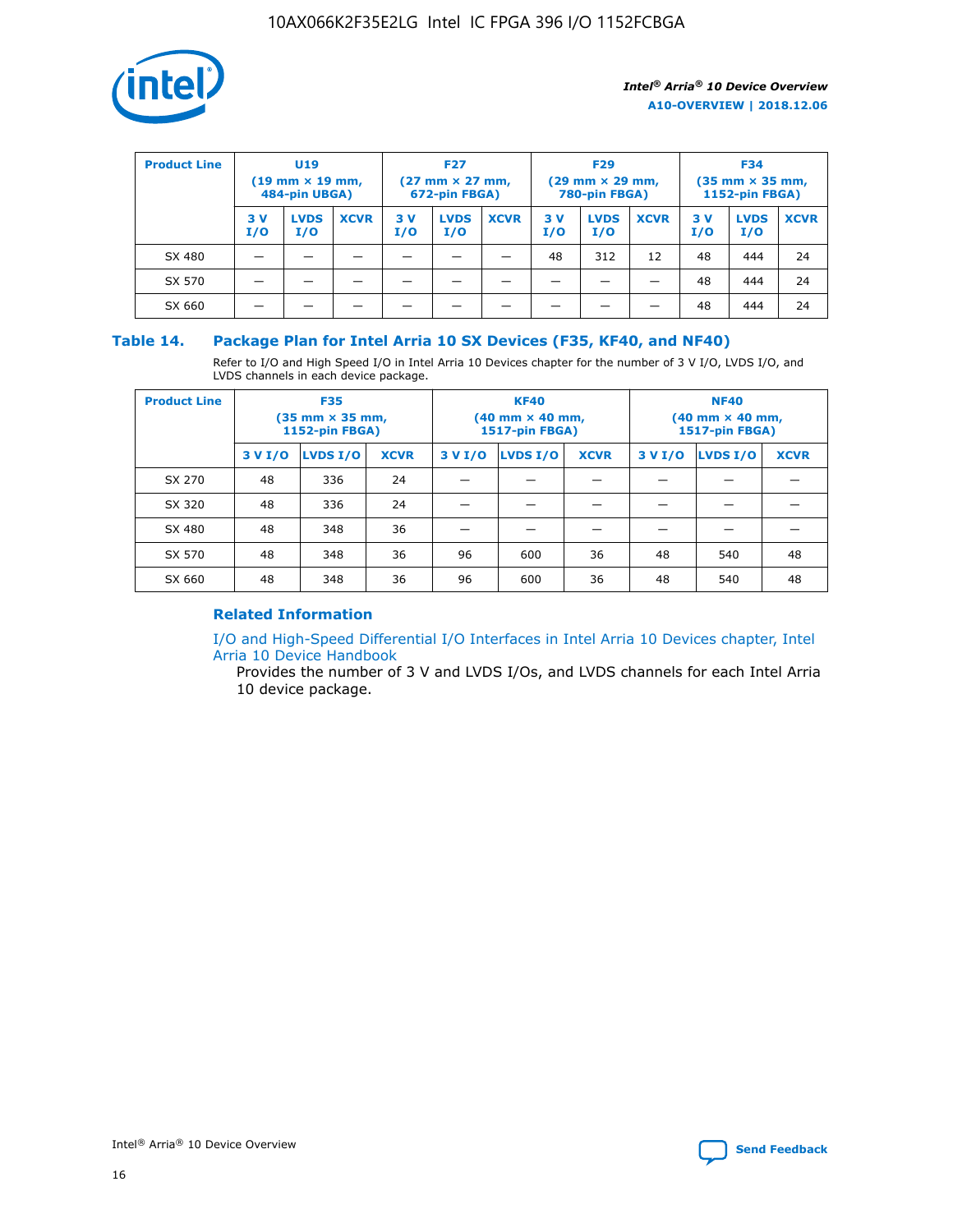

## **I/O Vertical Migration for Intel Arria 10 Devices**

#### **Figure 4. Migration Capability Across Intel Arria 10 Product Lines**

- The arrows indicate the migration paths. The devices included in each vertical migration path are shaded. Devices with fewer resources in the same path have lighter shades.
- To achieve the full I/O migration across product lines in the same migration path, restrict I/Os and transceivers usage to match the product line with the lowest I/O and transceiver counts.
- An LVDS I/O bank in the source device may be mapped to a 3 V I/O bank in the target device. To use memory interface clock frequency higher than 533 MHz, assign external memory interface pins only to banks that are LVDS I/O in both devices.
- There may be nominal 0.15 mm package height difference between some product lines in the same package type.
	- **Variant Product Line Package U19 F27 F29 F34 F35 KF40 NF40 RF40 NF45 SF45 UF45** Intel® Arria® 10 GX GX 160 GX 220 GX 270 GX 320 GX 480 GX 570 GX 660 GX 900 GX 1150 Intel Arria 10 GT GT 900 GT 1150 Intel Arria 10 SX SX 160 SX 220 SX 270 SX 320 SX 480 SX 570 SX 660
- Some migration paths are not shown in the Intel Quartus Prime software **Pin Migration View**.

*Note:* To verify the pin migration compatibility, use the **Pin Migration View** window in the Intel Quartus Prime software Pin Planner.

## **Adaptive Logic Module**

Intel Arria 10 devices use a 20 nm ALM as the basic building block of the logic fabric.

The ALM architecture is the same as the previous generation FPGAs, allowing for efficient implementation of logic functions and easy conversion of IP between the device generations.

The ALM, as shown in following figure, uses an 8-input fracturable look-up table (LUT) with four dedicated registers to help improve timing closure in register-rich designs and achieve an even higher design packing capability than the traditional two-register per LUT architecture.

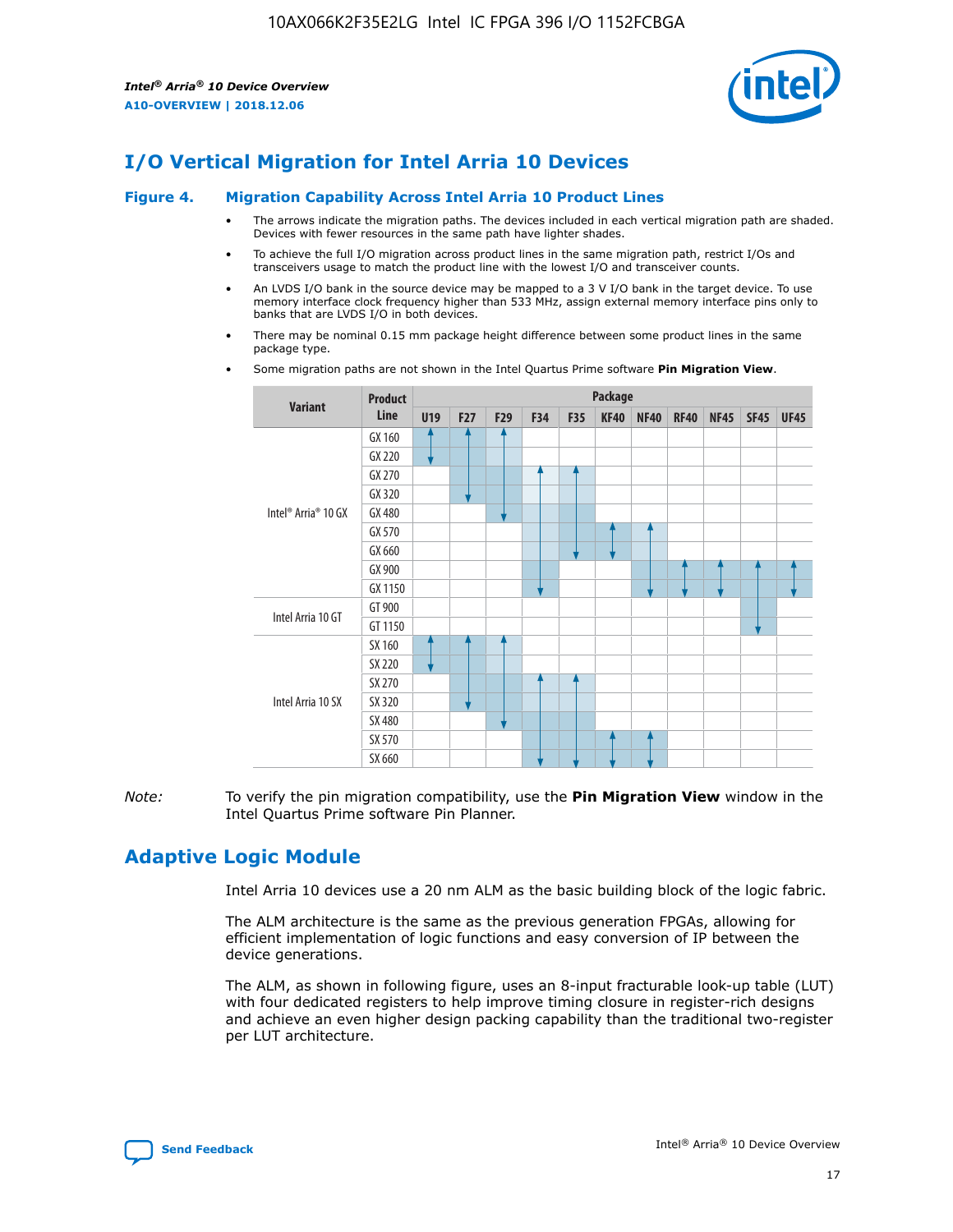

**Figure 5. ALM for Intel Arria 10 Devices**



The Intel Quartus Prime software optimizes your design according to the ALM logic structure and automatically maps legacy designs into the Intel Arria 10 ALM architecture.

## **Variable-Precision DSP Block**

The Intel Arria 10 variable precision DSP blocks support fixed-point arithmetic and floating-point arithmetic.

Features for fixed-point arithmetic:

- High-performance, power-optimized, and fully registered multiplication operations
- 18-bit and 27-bit word lengths
- Two 18 x 19 multipliers or one 27 x 27 multiplier per DSP block
- Built-in addition, subtraction, and 64-bit double accumulation register to combine multiplication results
- Cascading 19-bit or 27-bit when pre-adder is disabled and cascading 18-bit when pre-adder is used to form the tap-delay line for filtering applications
- Cascading 64-bit output bus to propagate output results from one block to the next block without external logic support
- Hard pre-adder supported in 19-bit and 27-bit modes for symmetric filters
- Internal coefficient register bank in both 18-bit and 27-bit modes for filter implementation
- 18-bit and 27-bit systolic finite impulse response (FIR) filters with distributed output adder
- Biased rounding support

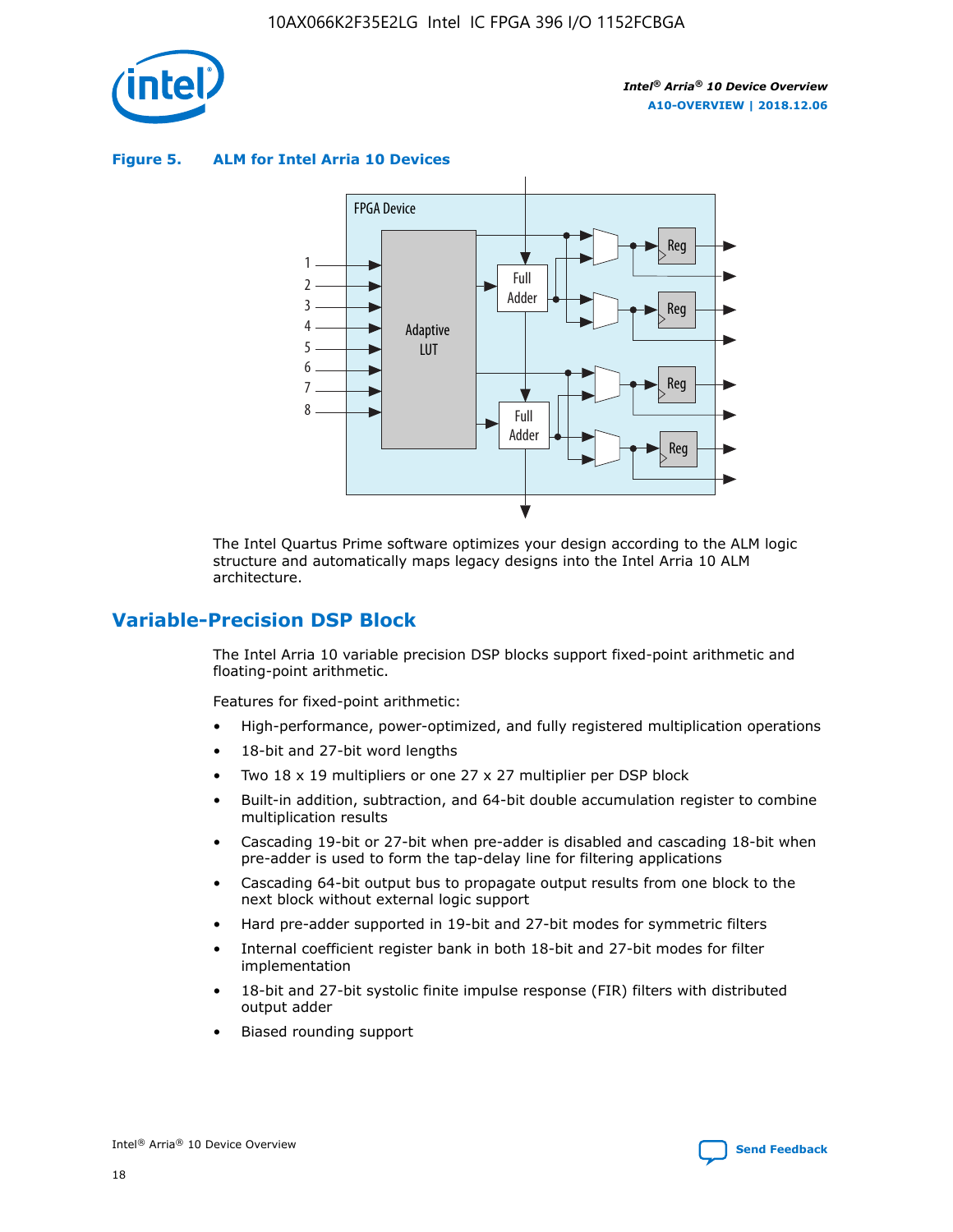

Features for floating-point arithmetic:

- A completely hardened architecture that supports multiplication, addition, subtraction, multiply-add, and multiply-subtract
- Multiplication with accumulation capability and a dynamic accumulator reset control
- Multiplication with cascade summation capability
- Multiplication with cascade subtraction capability
- Complex multiplication
- Direct vector dot product
- Systolic FIR filter

## **Table 15. Variable-Precision DSP Block Configurations for Intel Arria 10 Devices**

| <b>Usage Example</b>                                       | <b>Multiplier Size (Bit)</b>    | <b>DSP Block Resources</b> |
|------------------------------------------------------------|---------------------------------|----------------------------|
| Medium precision fixed point                               | Two 18 x 19                     |                            |
| High precision fixed or Single precision<br>floating point | One 27 x 27                     |                            |
| Fixed point FFTs                                           | One 19 x 36 with external adder |                            |
| Very high precision fixed point                            | One 36 x 36 with external adder |                            |
| Double precision floating point                            | One 54 x 54 with external adder | 4                          |

#### **Table 16. Resources for Fixed-Point Arithmetic in Intel Arria 10 Devices**

The table lists the variable-precision DSP resources by bit precision for each Intel Arria 10 device.

| <b>Variant</b>  | <b>Product Line</b> | <b>Variable-</b><br>precision<br><b>DSP Block</b> | <b>Independent Input and Output</b><br><b>Multiplications Operator</b> |                                     | 18 x 19<br><b>Multiplier</b><br><b>Adder Sum</b> | $18 \times 18$<br><b>Multiplier</b><br><b>Adder</b> |
|-----------------|---------------------|---------------------------------------------------|------------------------------------------------------------------------|-------------------------------------|--------------------------------------------------|-----------------------------------------------------|
|                 |                     |                                                   | 18 x 19<br><b>Multiplier</b>                                           | $27 \times 27$<br><b>Multiplier</b> | <b>Mode</b>                                      | <b>Summed with</b><br>36 bit Input                  |
| AIntel Arria 10 | GX 160              | 156                                               | 312                                                                    | 156                                 | 156                                              | 156                                                 |
| GX              | GX 220              | 192                                               | 384                                                                    | 192                                 | 192                                              | 192                                                 |
|                 | GX 270              | 830                                               | 1,660                                                                  | 830                                 | 830                                              | 830                                                 |
|                 | GX 320              | 984                                               | 1,968                                                                  | 984                                 | 984                                              | 984                                                 |
|                 | GX 480              | 1,368                                             | 2,736                                                                  | 1,368                               | 1,368                                            | 1,368                                               |
|                 | GX 570              | 1,523                                             | 3,046                                                                  | 1,523                               | 1,523                                            | 1,523                                               |
|                 | GX 660              | 1,687                                             | 3,374                                                                  | 1,687                               | 1,687                                            | 1,687                                               |
|                 | GX 900              | 1,518                                             | 3,036                                                                  | 1,518                               | 1,518                                            | 1,518                                               |
|                 | GX 1150             | 1,518                                             | 3,036                                                                  | 1,518                               | 1,518                                            | 1,518                                               |
| Intel Arria 10  | GT 900              | 1,518                                             | 3,036                                                                  | 1,518                               | 1,518                                            | 1,518                                               |
| GT              | GT 1150             | 1,518                                             | 3,036                                                                  | 1,518                               | 1,518                                            | 1,518                                               |
| Intel Arria 10  | SX 160              | 156                                               | 312                                                                    | 156                                 | 156                                              | 156                                                 |
| <b>SX</b>       | SX 220<br>192       |                                                   | 384                                                                    | 192                                 | 192                                              | 192                                                 |
|                 | SX 270              | 830                                               | 1,660                                                                  | 830                                 | 830                                              | 830                                                 |
|                 |                     |                                                   |                                                                        |                                     |                                                  | continued                                           |

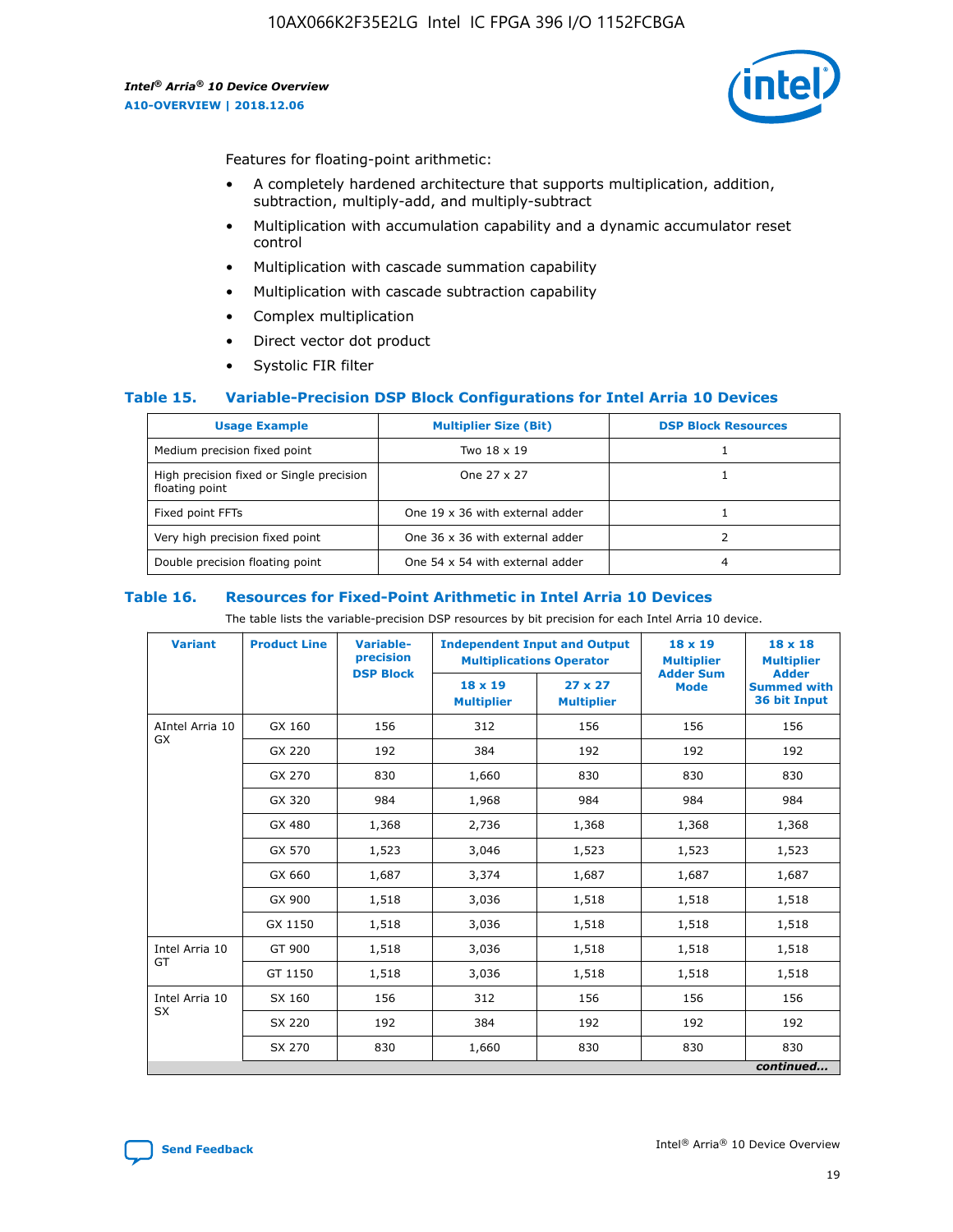

| <b>Variant</b> | <b>Product Line</b> | Variable-<br>precision | <b>Independent Input and Output</b><br><b>Multiplications Operator</b> |                                     | $18 \times 19$<br><b>Multiplier</b> | $18 \times 18$<br><b>Multiplier</b><br><b>Adder</b> |  |
|----------------|---------------------|------------------------|------------------------------------------------------------------------|-------------------------------------|-------------------------------------|-----------------------------------------------------|--|
|                |                     | <b>DSP Block</b>       | $18 \times 19$<br><b>Multiplier</b>                                    | $27 \times 27$<br><b>Multiplier</b> | <b>Adder Sum</b><br><b>Mode</b>     | <b>Summed with</b><br>36 bit Input                  |  |
|                | SX 320              | 984                    | 1,968                                                                  | 984                                 | 984                                 | 984                                                 |  |
|                | SX 480              | 1,368                  | 2,736                                                                  | 1,368                               | 1,368                               | 1,368                                               |  |
|                | SX 570              | 1,523                  | 3,046                                                                  | 1,523                               | 1,523                               | 1,523                                               |  |
|                | SX 660              | 1,687                  | 3,374                                                                  | 1,687                               | 1,687                               | 1,687                                               |  |

## **Table 17. Resources for Floating-Point Arithmetic in Intel Arria 10 Devices**

The table lists the variable-precision DSP resources by bit precision for each Intel Arria 10 device.

| <b>Variant</b> | <b>Product Line</b> | <b>Variable-</b><br>precision<br><b>DSP Block</b> | <b>Single</b><br><b>Precision</b><br><b>Floating-Point</b><br><b>Multiplication</b><br><b>Mode</b> | <b>Single-Precision</b><br><b>Floating-Point</b><br><b>Adder Mode</b> | Single-<br><b>Precision</b><br><b>Floating-Point</b><br><b>Multiply</b><br><b>Accumulate</b><br><b>Mode</b> | <b>Peak</b><br><b>Giga Floating-</b><br><b>Point</b><br><b>Operations</b><br>per Second<br>(GFLOPs) |
|----------------|---------------------|---------------------------------------------------|----------------------------------------------------------------------------------------------------|-----------------------------------------------------------------------|-------------------------------------------------------------------------------------------------------------|-----------------------------------------------------------------------------------------------------|
| Intel Arria 10 | GX 160              | 156                                               | 156                                                                                                | 156                                                                   | 156                                                                                                         | 140                                                                                                 |
| GX             | GX 220              | 192                                               | 192                                                                                                | 192                                                                   | 192                                                                                                         | 173                                                                                                 |
|                | GX 270              | 830                                               | 830                                                                                                | 830                                                                   | 830                                                                                                         | 747                                                                                                 |
|                | GX 320              | 984                                               | 984                                                                                                | 984                                                                   | 984                                                                                                         | 886                                                                                                 |
|                | GX 480              | 1,369                                             | 1,368                                                                                              | 1,368                                                                 | 1,368                                                                                                       | 1,231                                                                                               |
|                | GX 570              | 1,523                                             | 1,523                                                                                              | 1,523                                                                 | 1,523                                                                                                       | 1,371                                                                                               |
|                | GX 660              | 1,687                                             | 1,687                                                                                              | 1,687                                                                 | 1,687                                                                                                       | 1,518                                                                                               |
|                | GX 900              | 1,518                                             | 1,518                                                                                              | 1,518                                                                 | 1,518                                                                                                       | 1,366                                                                                               |
|                | GX 1150             | 1,518                                             | 1,518                                                                                              | 1,518                                                                 | 1,518                                                                                                       | 1,366                                                                                               |
| Intel Arria 10 | GT 900              | 1,518                                             | 1,518                                                                                              | 1,518                                                                 | 1,518                                                                                                       | 1,366                                                                                               |
| GT             | GT 1150             | 1,518                                             | 1,518                                                                                              | 1,518                                                                 | 1,518                                                                                                       | 1,366                                                                                               |
| Intel Arria 10 | SX 160              | 156                                               | 156                                                                                                | 156                                                                   | 156                                                                                                         | 140                                                                                                 |
| <b>SX</b>      | SX 220              | 192                                               | 192                                                                                                | 192                                                                   | 192                                                                                                         | 173                                                                                                 |
|                | SX 270              | 830                                               | 830                                                                                                | 830                                                                   | 830                                                                                                         | 747                                                                                                 |
|                | SX 320              | 984                                               | 984                                                                                                | 984                                                                   | 984                                                                                                         | 886                                                                                                 |
|                | SX 480              | 1,369                                             | 1,368                                                                                              | 1,368                                                                 | 1,368                                                                                                       | 1,231                                                                                               |
|                | SX 570              | 1,523                                             | 1,523                                                                                              | 1,523                                                                 | 1,523                                                                                                       | 1,371                                                                                               |
|                | SX 660              | 1,687                                             | 1,687                                                                                              | 1,687                                                                 | 1,687                                                                                                       | 1,518                                                                                               |

# **Embedded Memory Blocks**

The embedded memory blocks in the devices are flexible and designed to provide an optimal amount of small- and large-sized memory arrays to fit your design requirements.

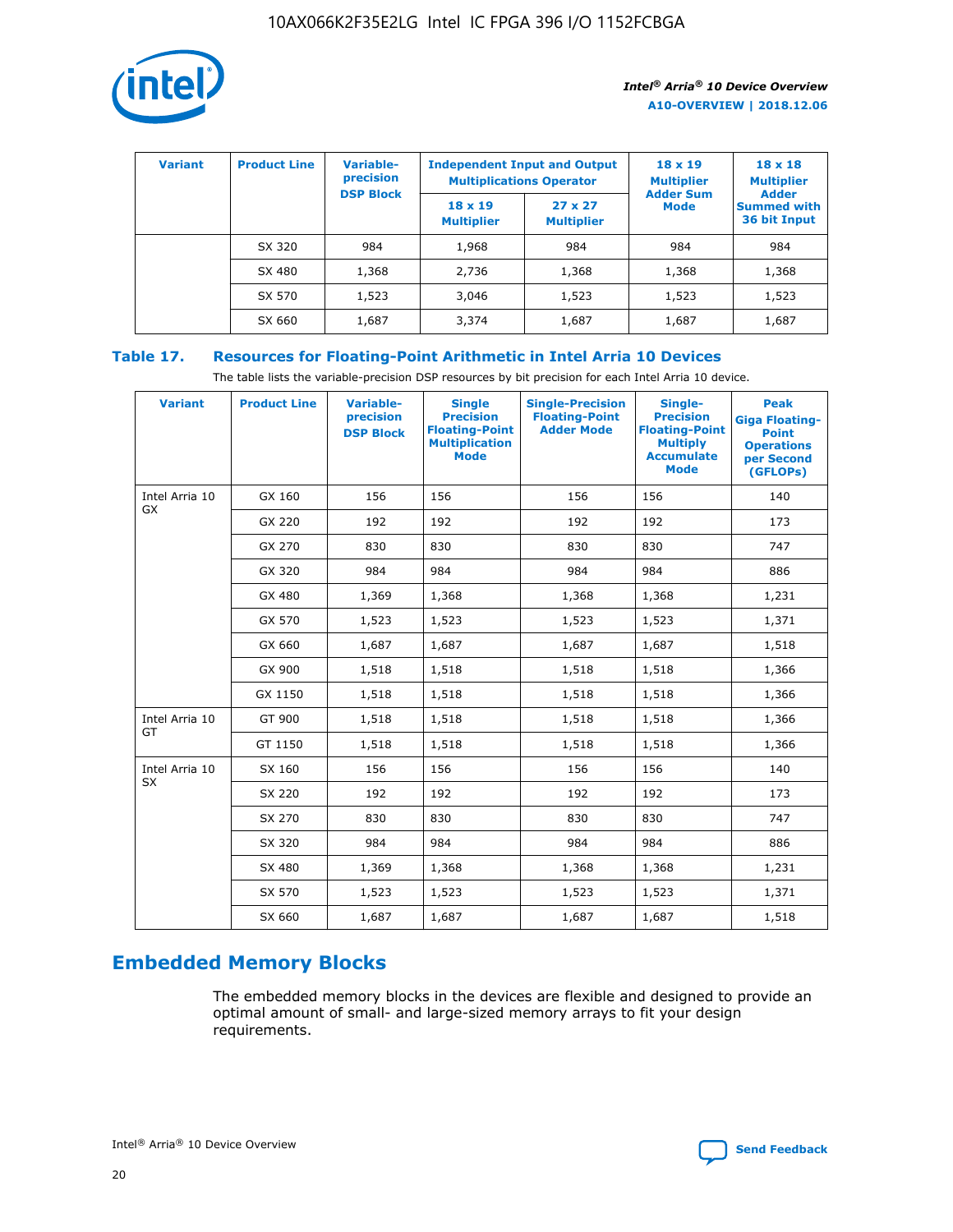

## **Types of Embedded Memory**

The Intel Arria 10 devices contain two types of memory blocks:

- 20 Kb M20K blocks—blocks of dedicated memory resources. The M20K blocks are ideal for larger memory arrays while still providing a large number of independent ports.
- 640 bit memory logic array blocks (MLABs)—enhanced memory blocks that are configured from dual-purpose logic array blocks (LABs). The MLABs are ideal for wide and shallow memory arrays. The MLABs are optimized for implementation of shift registers for digital signal processing (DSP) applications, wide and shallow FIFO buffers, and filter delay lines. Each MLAB is made up of ten adaptive logic modules (ALMs). In the Intel Arria 10 devices, you can configure these ALMs as ten 32 x 2 blocks, giving you one 32 x 20 simple dual-port SRAM block per MLAB.

## **Embedded Memory Capacity in Intel Arria 10 Devices**

|                   | <b>Product</b> | <b>M20K</b>  |                     | <b>MLAB</b>  |                     | <b>Total RAM Bit</b> |
|-------------------|----------------|--------------|---------------------|--------------|---------------------|----------------------|
| <b>Variant</b>    | <b>Line</b>    | <b>Block</b> | <b>RAM Bit (Kb)</b> | <b>Block</b> | <b>RAM Bit (Kb)</b> | (Kb)                 |
| Intel Arria 10 GX | GX 160         | 440          | 8,800               | 1,680        | 1,050               | 9,850                |
|                   | GX 220         | 587          | 11,740              | 2,703        | 1,690               | 13,430               |
|                   | GX 270         | 750          | 15,000              | 3,922        | 2,452               | 17,452               |
|                   | GX 320         | 891          | 17,820              | 4,363        | 2,727               | 20,547               |
|                   | GX 480         | 1,431        | 28,620              | 6,662        | 4,164               | 32,784               |
|                   | GX 570         | 1,800        | 36,000              | 8,153        | 5,096               | 41,096               |
|                   | GX 660         | 2,131        | 42,620              | 9,260        | 5,788               | 48,408               |
|                   | GX 900         | 2,423        | 48,460              | 15,017       | 9,386               | 57,846               |
|                   | GX 1150        | 2,713        | 54,260              | 20,774       | 12,984              | 67,244               |
| Intel Arria 10 GT | GT 900         | 2,423        | 48,460              | 15,017       | 9,386               | 57,846               |
|                   | GT 1150        | 2,713        | 54,260              | 20,774       | 12,984              | 67,244               |
| Intel Arria 10 SX | SX 160         | 440          | 8,800               | 1,680        | 1,050               | 9,850                |
|                   | SX 220         | 587          | 11,740              | 2,703        | 1,690               | 13,430               |
|                   | SX 270         | 750          | 15,000              | 3,922        | 2,452               | 17,452               |
|                   | SX 320         | 891          | 17,820              | 4,363        | 2,727               | 20,547               |
|                   | SX 480         | 1,431        | 28,620              | 6,662        | 4,164               | 32,784               |
|                   | SX 570         | 1,800        | 36,000              | 8,153        | 5,096               | 41,096               |
|                   | SX 660         | 2,131        | 42,620              | 9,260        | 5,788               | 48,408               |

#### **Table 18. Embedded Memory Capacity and Distribution in Intel Arria 10 Devices**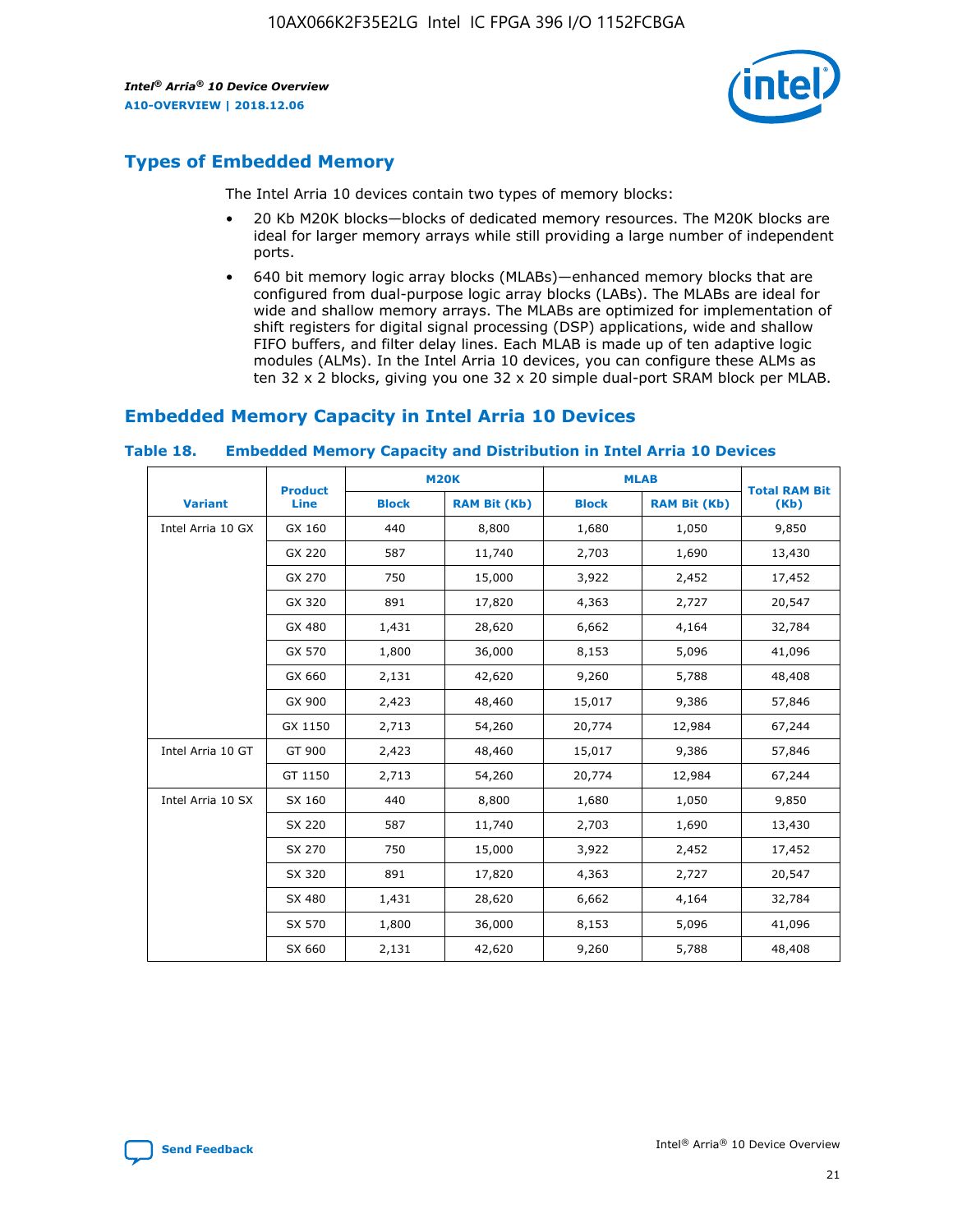

## **Embedded Memory Configurations for Single-port Mode**

### **Table 19. Single-port Embedded Memory Configurations for Intel Arria 10 Devices**

This table lists the maximum configurations supported for single-port RAM and ROM modes.

| <b>Memory Block</b> | Depth (bits) | <b>Programmable Width</b> |
|---------------------|--------------|---------------------------|
| MLAB                | 32           | x16, x18, or x20          |
|                     | 64(10)       | x8, x9, x10               |
| M20K                | 512          | x40, x32                  |
|                     | 1K           | x20, x16                  |
|                     | 2K           | x10, x8                   |
|                     | 4K           | x5, x4                    |
|                     | 8K           | x2                        |
|                     | 16K          | x1                        |

## **Clock Networks and PLL Clock Sources**

The clock network architecture is based on Intel's global, regional, and peripheral clock structure. This clock structure is supported by dedicated clock input pins, fractional clock synthesis PLLs, and integer I/O PLLs.

## **Clock Networks**

The Intel Arria 10 core clock networks are capable of up to 800 MHz fabric operation across the full industrial temperature range. For the external memory interface, the clock network supports the hard memory controller with speeds up to 2,400 Mbps in a quarter-rate transfer.

To reduce power consumption, the Intel Quartus Prime software identifies all unused sections of the clock network and powers them down.

## **Fractional Synthesis and I/O PLLs**

Intel Arria 10 devices contain up to 32 fractional synthesis PLLs and up to 16 I/O PLLs that are available for both specific and general purpose uses in the core:

- Fractional synthesis PLLs—located in the column adjacent to the transceiver blocks
- I/O PLLs—located in each bank of the 48 I/Os

## **Fractional Synthesis PLLs**

You can use the fractional synthesis PLLs to:

- Reduce the number of oscillators that are required on your board
- Reduce the number of clock pins that are used in the device by synthesizing multiple clock frequencies from a single reference clock source

<sup>(10)</sup> Supported through software emulation and consumes additional MLAB blocks.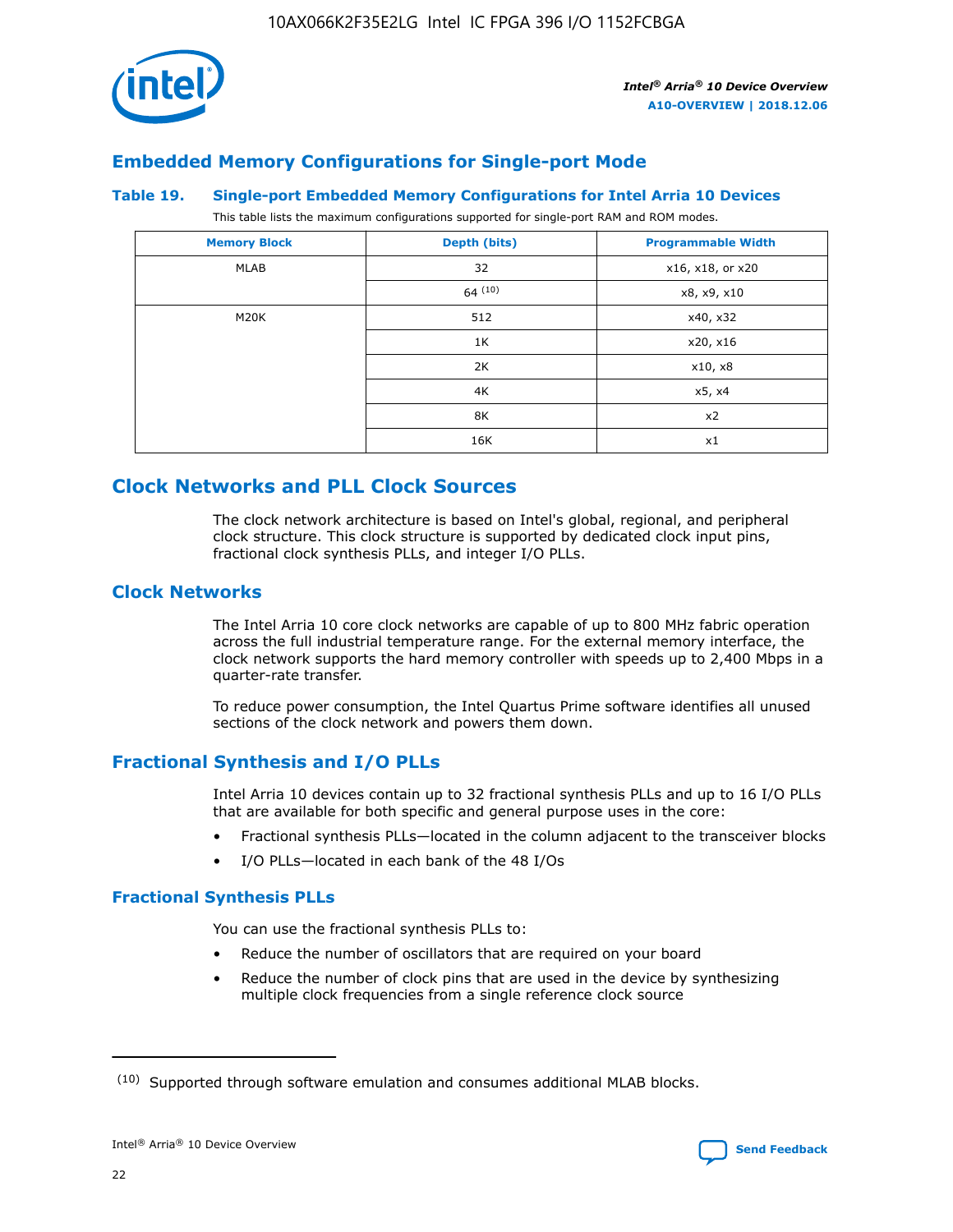

The fractional synthesis PLLs support the following features:

- Reference clock frequency synthesis for transceiver CMU and Advanced Transmit (ATX) PLLs
- Clock network delay compensation
- Zero-delay buffering
- Direct transmit clocking for transceivers
- Independently configurable into two modes:
	- Conventional integer mode equivalent to the general purpose PLL
	- Enhanced fractional mode with third order delta-sigma modulation
- PLL cascading

## **I/O PLLs**

The integer mode I/O PLLs are located in each bank of 48 I/Os. You can use the I/O PLLs to simplify the design of external memory and high-speed LVDS interfaces.

In each I/O bank, the I/O PLLs are adjacent to the hard memory controllers and LVDS SERDES. Because these PLLs are tightly coupled with the I/Os that need to use them, it makes it easier to close timing.

You can use the I/O PLLs for general purpose applications in the core such as clock network delay compensation and zero-delay buffering.

Intel Arria 10 devices support PLL-to-PLL cascading.

## **FPGA General Purpose I/O**

Intel Arria 10 devices offer highly configurable GPIOs. Each I/O bank contains 48 general purpose I/Os and a high-efficiency hard memory controller.

The following list describes the features of the GPIOs:

- Consist of 3 V I/Os for high-voltage application and LVDS I/Os for differential signaling
	- Up to two 3 V I/O banks, available in some devices, that support up to 3 V I/O standards
	- LVDS I/O banks that support up to 1.8 V I/O standards
- Support a wide range of single-ended and differential I/O interfaces
- LVDS speeds up to 1.6 Gbps
- Each LVDS pair of pins has differential input and output buffers, allowing you to configure the LVDS direction for each pair.
- Programmable bus hold and weak pull-up
- Programmable differential output voltage  $(V_{OD})$  and programmable pre-emphasis

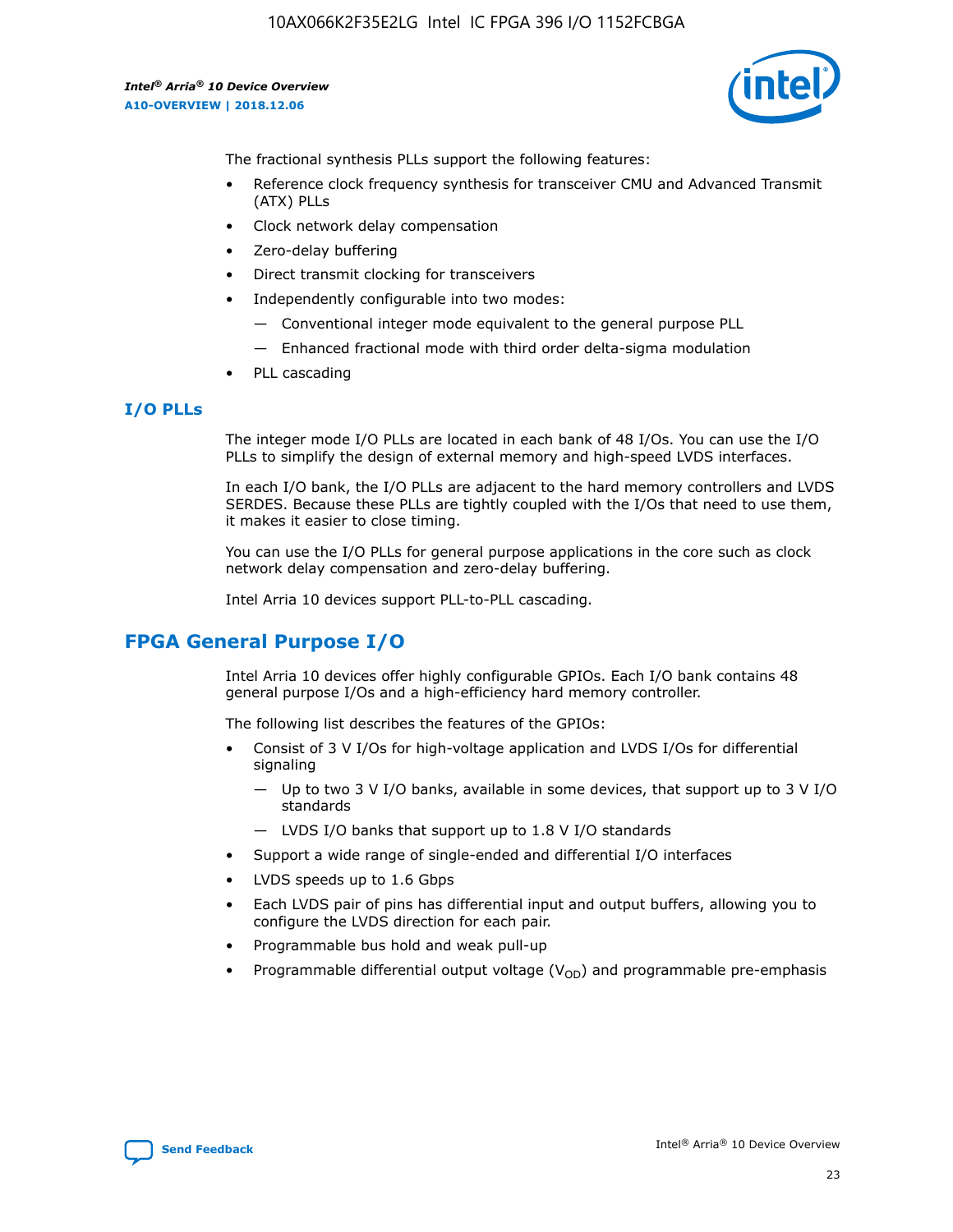

- Series (R<sub>S</sub>) and parallel (R<sub>T</sub>) on-chip termination (OCT) for all I/O banks with OCT calibration to limit the termination impedance variation
- On-chip dynamic termination that has the ability to swap between series and parallel termination, depending on whether there is read or write on a common bus for signal integrity
- Easy timing closure support using the hard read FIFO in the input register path, and delay-locked loop (DLL) delay chain with fine and coarse architecture

## **External Memory Interface**

Intel Arria 10 devices offer massive external memory bandwidth, with up to seven 32 bit DDR4 memory interfaces running at up to 2,400 Mbps. This bandwidth provides additional ease of design, lower power, and resource efficiencies of hardened highperformance memory controllers.

The memory interface within Intel Arria 10 FPGAs and SoCs delivers the highest performance and ease of use. You can configure up to a maximum width of 144 bits when using the hard or soft memory controllers. If required, you can bypass the hard memory controller and use a soft controller implemented in the user logic.

Each I/O contains a hardened DDR read/write path (PHY) capable of performing key memory interface functionality such as read/write leveling, FIFO buffering to lower latency and improve margin, timing calibration, and on-chip termination.

The timing calibration is aided by the inclusion of hard microcontrollers based on Intel's Nios® II technology, specifically tailored to control the calibration of multiple memory interfaces. This calibration allows the Intel Arria 10 device to compensate for any changes in process, voltage, or temperature either within the Intel Arria 10 device itself, or within the external memory device. The advanced calibration algorithms ensure maximum bandwidth and robust timing margin across all operating conditions.

In addition to parallel memory interfaces, Intel Arria 10 devices support serial memory technologies such as the Hybrid Memory Cube (HMC). The HMC is supported by the Intel Arria 10 high-speed serial transceivers which connect up to four HMC links, with each link running at data rates up to 15 Gbps.

## **Related Information**

#### [External Memory Interface Spec Estimator](http://www.altera.com/technology/memory/estimator/mem-emif-index.html)

Provides a parametric tool that allows you to find and compare the performance of the supported external memory interfaces in IntelFPGAs.

## **Memory Standards Supported by Intel Arria 10 Devices**

The I/Os are designed to provide high performance support for existing and emerging external memory standards.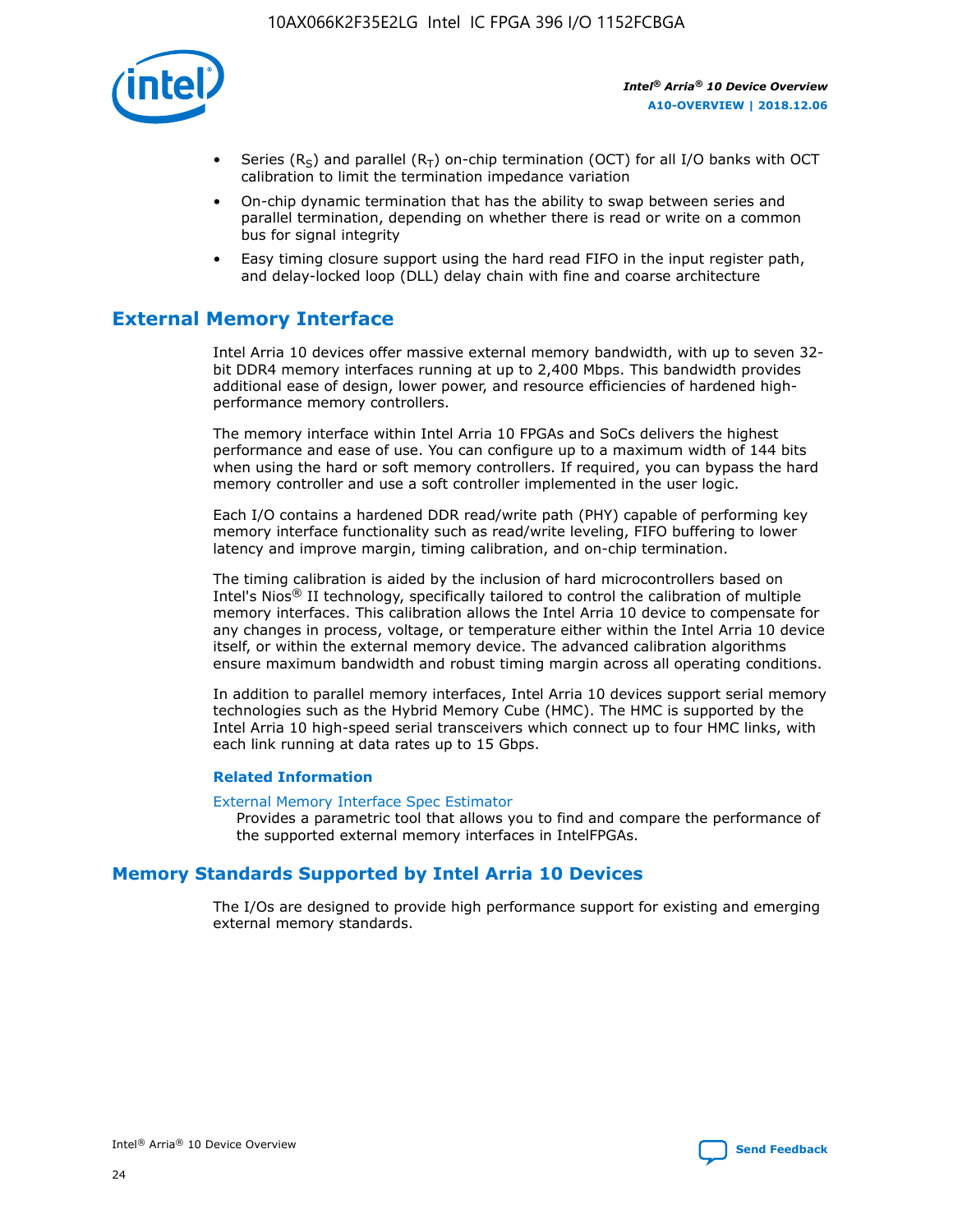

### **Table 20. Memory Standards Supported by the Hard Memory Controller**

This table lists the overall capability of the hard memory controller. For specific details, refer to the External Memory Interface Spec Estimator and Intel Arria 10 Device Datasheet.

| <b>Memory Standard</b> | <b>Rate Support</b> | <b>Ping Pong PHY Support</b> | <b>Maximum Frequency</b><br>(MHz) |
|------------------------|---------------------|------------------------------|-----------------------------------|
| <b>DDR4 SDRAM</b>      | Quarter rate        | Yes                          | 1,067                             |
|                        |                     |                              | 1,200                             |
| DDR3 SDRAM             | Half rate           | Yes                          | 533                               |
|                        |                     |                              | 667                               |
|                        | Quarter rate        | Yes                          | 1,067                             |
|                        |                     |                              | 1,067                             |
| <b>DDR3L SDRAM</b>     | Half rate           | Yes                          | 533                               |
|                        |                     |                              | 667                               |
|                        | Quarter rate        | Yes                          | 933                               |
|                        |                     |                              | 933                               |
| LPDDR3 SDRAM           | Half rate           |                              | 533                               |
|                        | Quarter rate        |                              | 800                               |

## **Table 21. Memory Standards Supported by the Soft Memory Controller**

| <b>Memory Standard</b>      | <b>Rate Support</b> | <b>Maximum Frequency</b><br>(MHz) |
|-----------------------------|---------------------|-----------------------------------|
| <b>RLDRAM 3 (11)</b>        | Quarter rate        | 1,200                             |
| ODR IV SRAM <sup>(11)</sup> | Quarter rate        | 1,067                             |
| <b>ODR II SRAM</b>          | Full rate           | 333                               |
|                             | Half rate           | 633                               |
| <b>ODR II+ SRAM</b>         | Full rate           | 333                               |
|                             | Half rate           | 633                               |
| <b>ODR II+ Xtreme SRAM</b>  | Full rate           | 333                               |
|                             | Half rate           | 633                               |

#### **Table 22. Memory Standards Supported by the HPS Hard Memory Controller**

The hard processor system (HPS) is available in Intel Arria 10 SoC devices only.

| <b>Memory Standard</b> | <b>Rate Support</b> | <b>Maximum Frequency</b><br>(MHz) |
|------------------------|---------------------|-----------------------------------|
| <b>DDR4 SDRAM</b>      | Half rate           | 1,200                             |
| <b>DDR3 SDRAM</b>      | Half rate           | 1,067                             |
| <b>DDR3L SDRAM</b>     | Half rate           | 933                               |

<sup>(11)</sup> Intel Arria 10 devices support this external memory interface using hard PHY with soft memory controller.

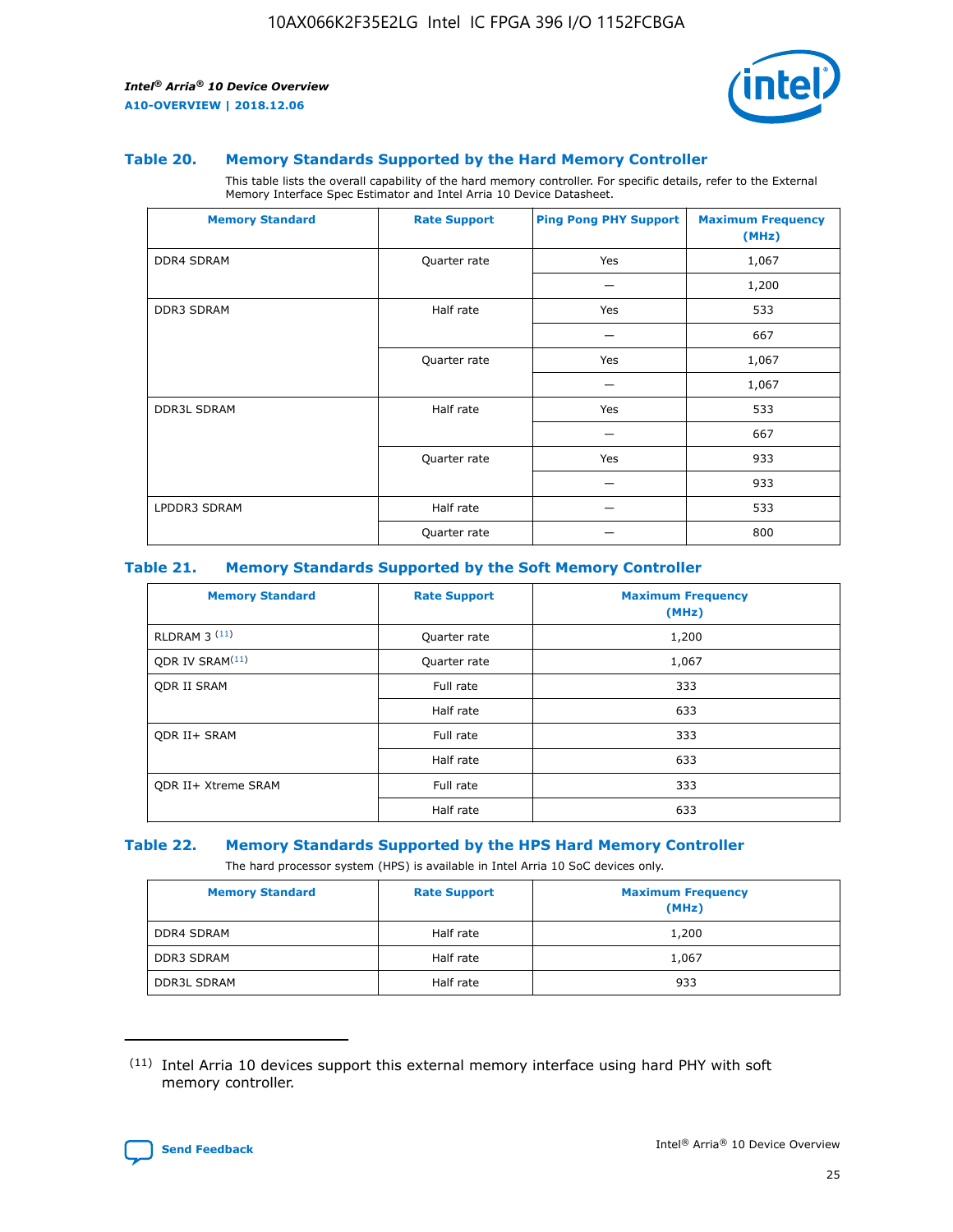

## **Related Information**

#### [Intel Arria 10 Device Datasheet](https://www.intel.com/content/www/us/en/programmable/documentation/mcn1413182292568.html#mcn1413182153340)

Lists the memory interface performance according to memory interface standards, rank or chip select configurations, and Intel Arria 10 device speed grades.

## **PCIe Gen1, Gen2, and Gen3 Hard IP**

Intel Arria 10 devices contain PCIe hard IP that is designed for performance and ease-of-use:

- Includes all layers of the PCIe stack—transaction, data link and physical layers.
- Supports PCIe Gen3, Gen2, and Gen1 Endpoint and Root Port in x1, x2, x4, or x8 lane configuration.
- Operates independently from the core logic—optional configuration via protocol (CvP) allows the PCIe link to power up and complete link training in less than 100 ms while the Intel Arria 10 device completes loading the programming file for the rest of the FPGA.
- Provides added functionality that makes it easier to support emerging features such as Single Root I/O Virtualization (SR-IOV) and optional protocol extensions.
- Provides improved end-to-end datapath protection using ECC.
- Supports FPGA configuration via protocol (CvP) using PCIe at Gen3, Gen2, or Gen1 speed.

#### **Related Information**

PCS Features on page 30

## **Enhanced PCS Hard IP for Interlaken and 10 Gbps Ethernet**

## **Interlaken Support**

The Intel Arria 10 enhanced PCS hard IP provides integrated Interlaken PCS supporting rates up to 25.8 Gbps per lane.

The Interlaken PCS is based on the proven functionality of the PCS developed for Intel's previous generation FPGAs, which demonstrated interoperability with Interlaken ASSP vendors and third-party IP suppliers. The Interlaken PCS is present in every transceiver channel in Intel Arria 10 devices.

## **Related Information**

PCS Features on page 30

## **10 Gbps Ethernet Support**

The Intel Arria 10 enhanced PCS hard IP supports 10GBASE-R PCS compliant with IEEE 802.3 10 Gbps Ethernet (10GbE). The integrated hard IP support for 10GbE and the 10 Gbps transceivers save external PHY cost, board space, and system power.

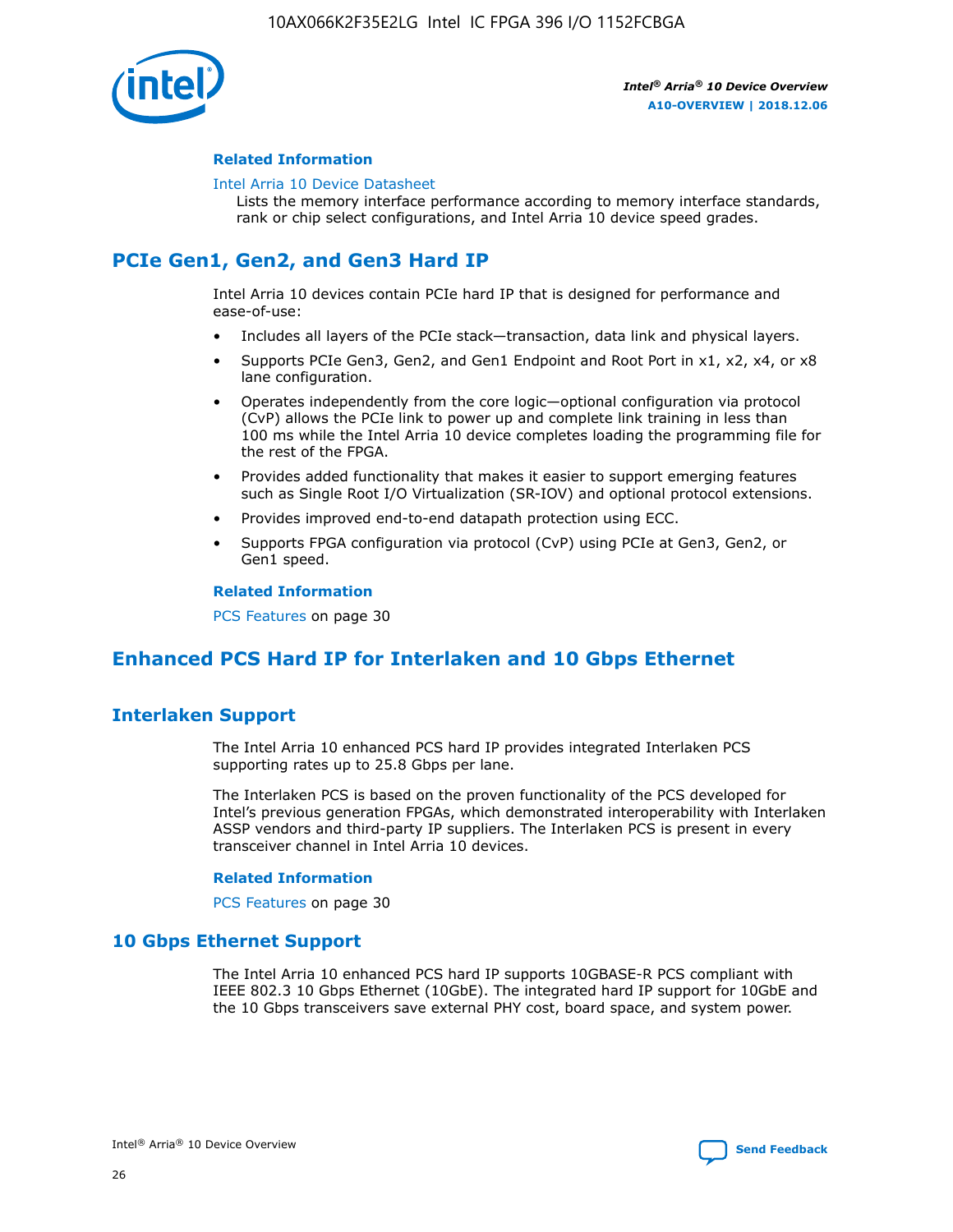

The scalable hard IP supports multiple independent 10GbE ports while using a single PLL for all the 10GBASE-R PCS instantiations, which saves on core logic resources and clock networks:

- Simplifies multiport 10GbE systems compared to XAUI interfaces that require an external XAUI-to-10G PHY.
- Incorporates Electronic Dispersion Compensation (EDC), which enables direct connection to standard 10 Gbps XFP and SFP+ pluggable optical modules.
- Supports backplane Ethernet applications and includes a hard 10GBASE-KR Forward Error Correction (FEC) circuit that you can use for 10 Gbps and 40 Gbps applications.

The 10 Gbps Ethernet PCS hard IP and 10GBASE-KR FEC are present in every transceiver channel.

#### **Related Information**

PCS Features on page 30

## **Low Power Serial Transceivers**

Intel Arria 10 FPGAs and SoCs include lowest power transceivers that deliver high bandwidth, throughput and low latency.

Intel Arria 10 devices deliver the industry's lowest power consumption per transceiver channel:

- 12.5 Gbps transceivers at as low as 242 mW
- 10 Gbps transceivers at as low as 168 mW
- 6 Gbps transceivers at as low as 117 mW

Intel Arria 10 transceivers support various data rates according to application:

- Chip-to-chip and chip-to-module applications—from 1 Gbps up to 25.8 Gbps
- Long reach and backplane applications—from 1 Gbps up to 12.5 with advanced adaptive equalization
- Critical power sensitive applications—from 1 Gbps up to 11.3 Gbps using lower power modes

The combination of 20 nm process technology and architectural advances provide the following benefits:

- Significant reduction in die area and power consumption
- Increase of up to two times in transceiver I/O density compared to previous generation devices while maintaining optimal signal integrity
- Up to 72 total transceiver channels—you can configure up to 6 of these channels to run as fast as 25.8 Gbps
- All channels feature continuous data rate support up to the maximum rated speed

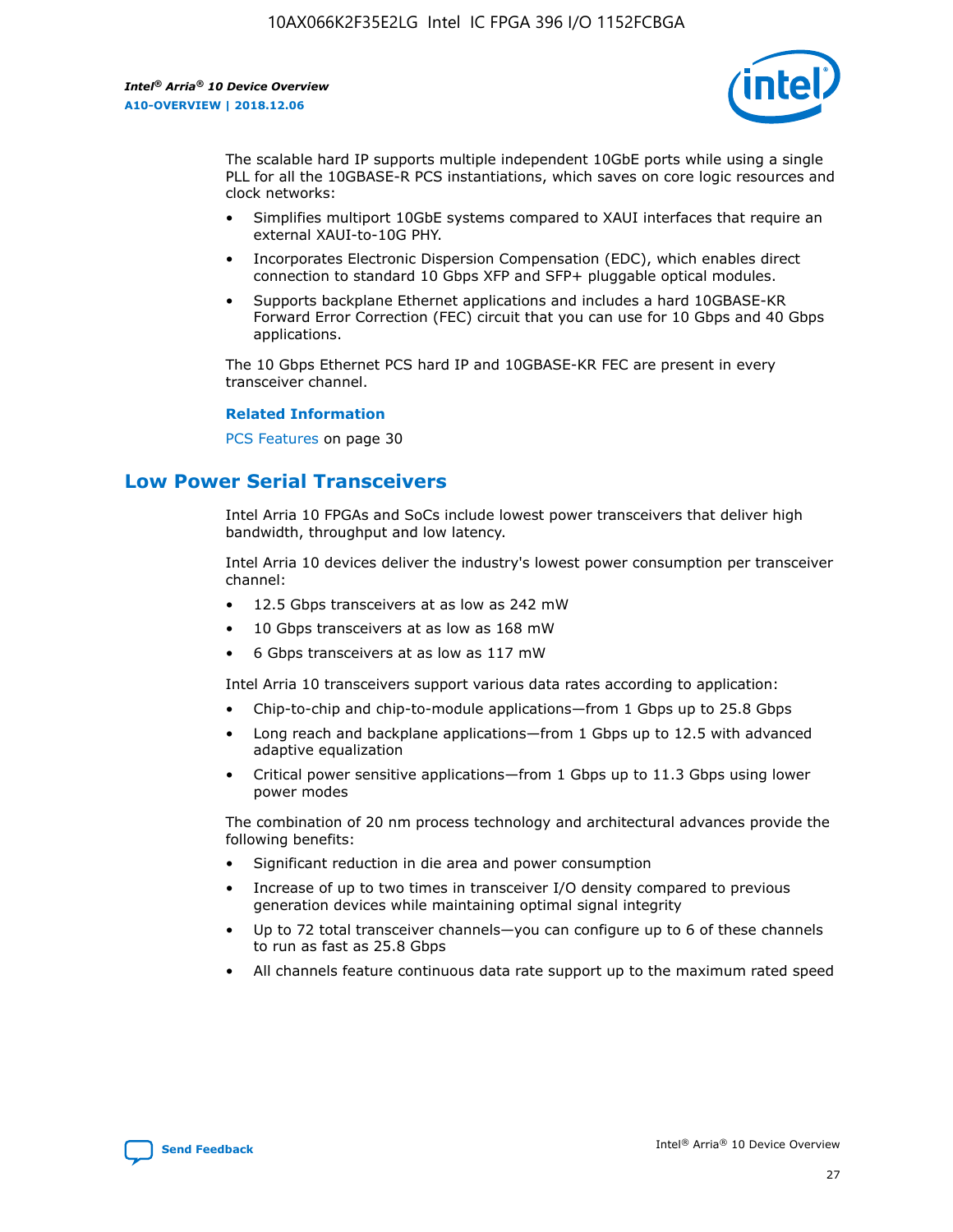



## **Figure 6. Intel Arria 10 Transceiver Block Architecture**

## **Transceiver Channels**

All transceiver channels feature a dedicated Physical Medium Attachment (PMA) and a hardened Physical Coding Sublayer (PCS).

- The PMA provides primary interfacing capabilities to physical channels.
- The PCS typically handles encoding/decoding, word alignment, and other preprocessing functions before transferring data to the FPGA core fabric.

A transceiver channel consists of a PMA and a PCS block. Most transceiver banks have 6 channels. There are some transceiver banks that contain only 3 channels.

A wide variety of bonded and non-bonded data rate configurations is possible using a highly configurable clock distribution network. Up to 80 independent transceiver data rates can be configured.

The following figures are graphical representations of top views of the silicon die, which correspond to reverse views for flip chip packages. Different Intel Arria 10 devices may have different floorplans than the ones shown in the figures.

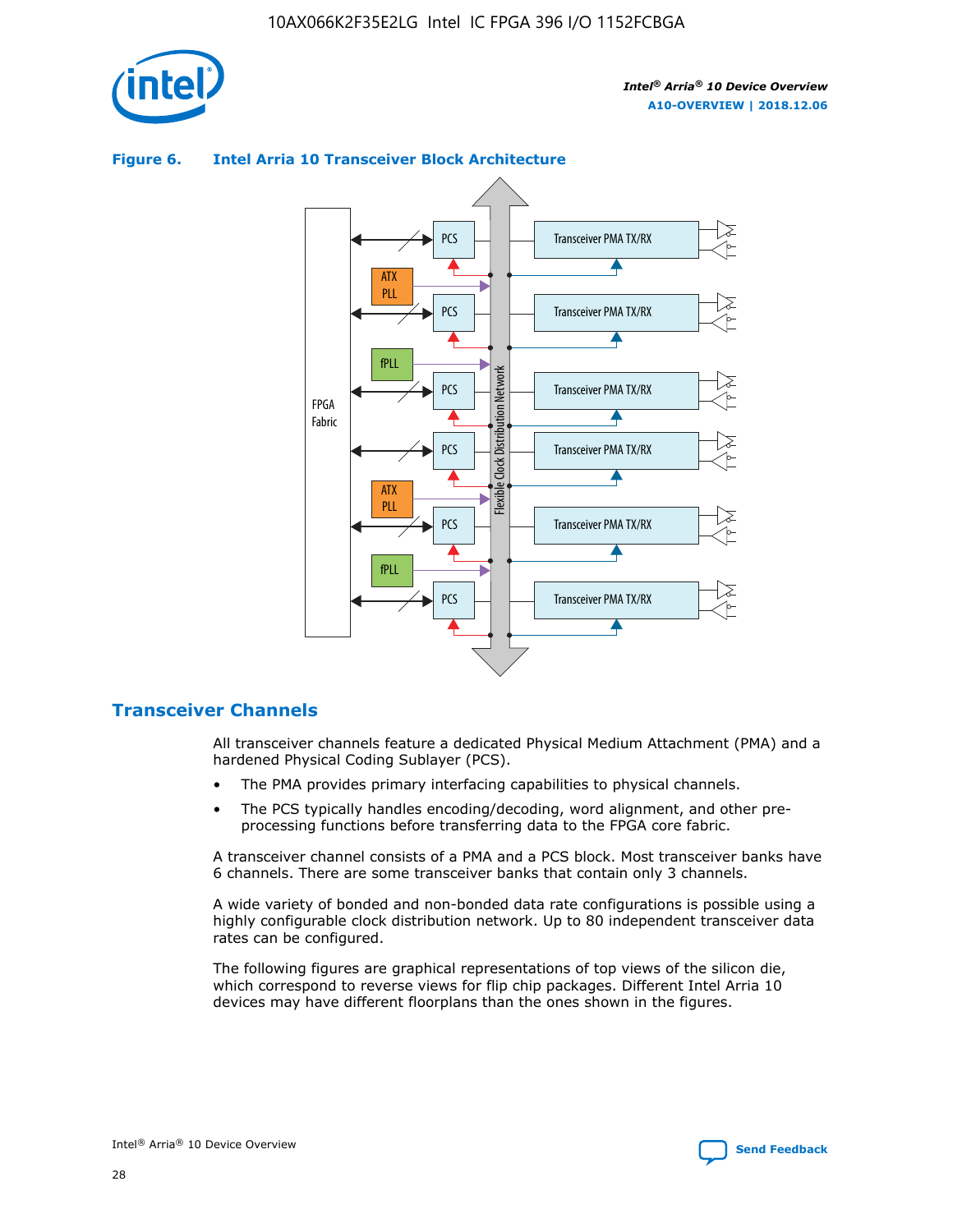

## **Figure 7. Device Chip Overview for Intel Arria 10 GX and GT Devices**





## **PMA Features**

Intel Arria 10 transceivers provide exceptional signal integrity at data rates up to 25.8 Gbps. Clocking options include ultra-low jitter ATX PLLs (LC tank based), clock multiplier unit (CMU) PLLs, and fractional PLLs.

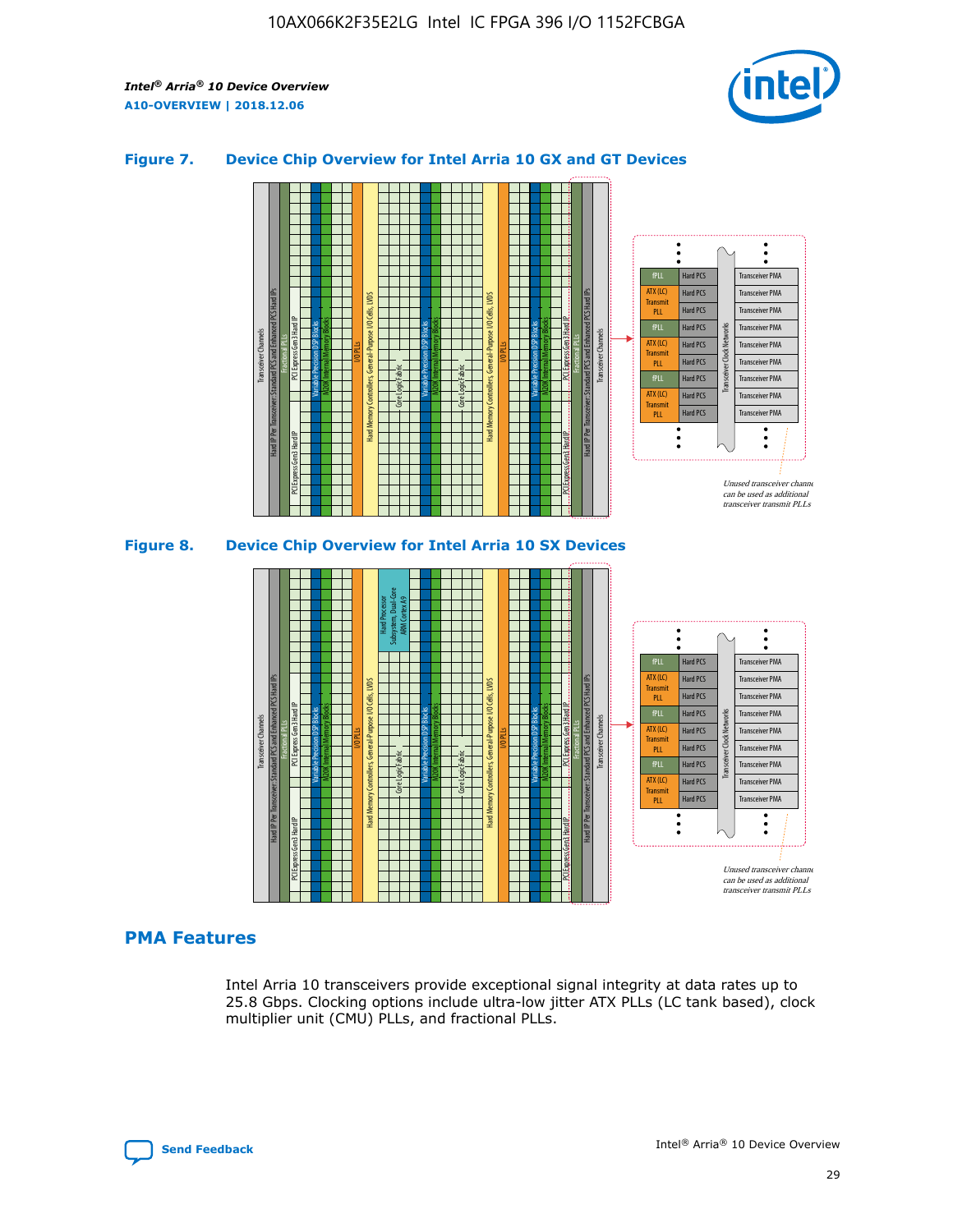

Each transceiver channel contains a channel PLL that can be used as the CMU PLL or clock data recovery (CDR) PLL. In CDR mode, the channel PLL recovers the receiver clock and data in the transceiver channel. Up to 80 independent data rates can be configured on a single Intel Arria 10 device.

## **Table 23. PMA Features of the Transceivers in Intel Arria 10 Devices**

| <b>Feature</b>                                             | <b>Capability</b>                                                                                                                                                                                                             |
|------------------------------------------------------------|-------------------------------------------------------------------------------------------------------------------------------------------------------------------------------------------------------------------------------|
| Chip-to-Chip Data Rates                                    | 1 Gbps to 17.4 Gbps (Intel Arria 10 GX devices)<br>1 Gbps to 25.8 Gbps (Intel Arria 10 GT devices)                                                                                                                            |
| <b>Backplane Support</b>                                   | Drive backplanes at data rates up to 12.5 Gbps                                                                                                                                                                                |
| <b>Optical Module Support</b>                              | SFP+/SFP, XFP, CXP, QSFP/QSFP28, CFP/CFP2/CFP4                                                                                                                                                                                |
| Cable Driving Support                                      | SFP+ Direct Attach, PCI Express over cable, eSATA                                                                                                                                                                             |
| Transmit Pre-Emphasis                                      | 4-tap transmit pre-emphasis and de-emphasis to compensate for system channel loss                                                                                                                                             |
| Continuous Time Linear<br>Equalizer (CTLE)                 | Dual mode, high-gain, and high-data rate, linear receive equalization to compensate for<br>system channel loss                                                                                                                |
| Decision Feedback Equalizer<br>(DFE)                       | 7-fixed and 4-floating tap DFE to equalize backplane channel loss in the presence of<br>crosstalk and noisy environments                                                                                                      |
| Variable Gain Amplifier                                    | Optimizes the signal amplitude prior to the CDR sampling and operates in fixed and<br>adaptive modes                                                                                                                          |
| Altera Digital Adaptive<br>Parametric Tuning (ADAPT)       | Fully digital adaptation engine to automatically adjust all link equalization parameters-<br>including CTLE, DFE, and variable gain amplifier blocks—that provide optimal link margin<br>without intervention from user logic |
| Precision Signal Integrity<br>Calibration Engine (PreSICE) | Hardened calibration controller to quickly calibrate all transceiver control parameters on<br>power-up, which provides the optimal signal integrity and jitter performance                                                    |
| Advanced Transmit (ATX)<br><b>PLL</b>                      | Low jitter ATX (LC tank based) PLLs with continuous tuning range to cover a wide range of<br>standard and proprietary protocols                                                                                               |
| <b>Fractional PLLs</b>                                     | On-chip fractional frequency synthesizers to replace on-board crystal oscillators and reduce<br>system cost                                                                                                                   |
| Digitally Assisted Analog<br><b>CDR</b>                    | Superior jitter tolerance with fast lock time                                                                                                                                                                                 |
| Dynamic Partial<br>Reconfiguration                         | Allows independent control of the Avalon memory-mapped interface of each transceiver<br>channel for the highest transceiver flexibility                                                                                       |
| Multiple PCS-PMA and PCS-<br>PLD interface widths          | 8-, 10-, 16-, 20-, 32-, 40-, or 64-bit interface widths for flexibility of deserialization width,<br>encoding, and reduced latency                                                                                            |

## **PCS Features**

This table summarizes the Intel Arria 10 transceiver PCS features. You can use the transceiver PCS to support a wide range of protocols ranging from 1 Gbps to 25.8 Gbps.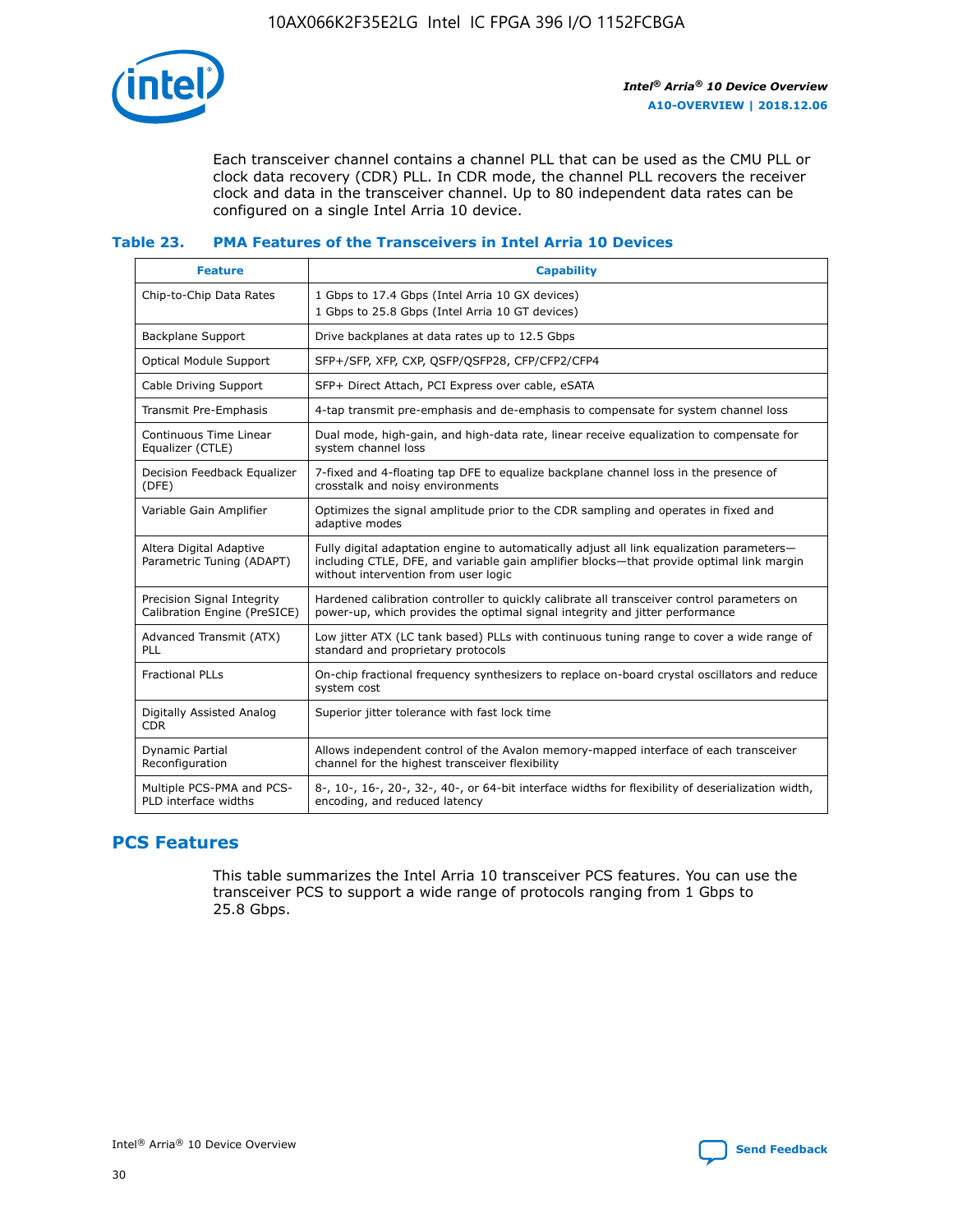

| <b>PCS</b>    | <b>Description</b>                                                                                                                                                                                                                                                                                                                                                                                             |
|---------------|----------------------------------------------------------------------------------------------------------------------------------------------------------------------------------------------------------------------------------------------------------------------------------------------------------------------------------------------------------------------------------------------------------------|
| Standard PCS  | Operates at a data rate up to 12 Gbps<br>Supports protocols such as PCI-Express, CPRI 4.2+, GigE, IEEE 1588 in Hard PCS<br>Implements other protocols using Basic/Custom (Standard PCS) transceiver<br>configuration rules.                                                                                                                                                                                    |
| Enhanced PCS  | Performs functions common to most serial data industry standards, such as word<br>alignment, encoding/decoding, and framing, before data is sent or received off-chip<br>through the PMA<br>• Handles data transfer to and from the FPGA fabric<br>Handles data transfer internally to and from the PMA<br>Provides frequency compensation<br>Performs channel bonding for multi-channel low skew applications |
| PCIe Gen3 PCS | Supports the seamless switching of Data and Clock between the Gen1, Gen2, and Gen3<br>data rates<br>Provides support for PIPE 3.0 features<br>Supports the PIPE interface with the Hard IP enabled, as well as with the Hard IP<br>bypassed                                                                                                                                                                    |

#### **Related Information**

- PCIe Gen1, Gen2, and Gen3 Hard IP on page 26
- Interlaken Support on page 26
- 10 Gbps Ethernet Support on page 26

## **PCS Protocol Support**

This table lists some of the protocols supported by the Intel Arria 10 transceiver PCS. For more information about the blocks in the transmitter and receiver data paths, refer to the related information.

| <b>Protocol</b>                                 | <b>Data Rate</b><br>(Gbps) | <b>Transceiver IP</b>       | <b>PCS Support</b>                      |
|-------------------------------------------------|----------------------------|-----------------------------|-----------------------------------------|
| PCIe Gen3 x1, x2, x4, x8                        | 8.0                        | Native PHY (PIPE)           | Standard PCS and PCIe<br>Gen3 PCS       |
| PCIe Gen2 x1, x2, x4, x8                        | 5.0                        | Native PHY (PIPE)           | <b>Standard PCS</b>                     |
| PCIe Gen1 x1, x2, x4, x8                        | 2.5                        | Native PHY (PIPE)           | Standard PCS                            |
| 1000BASE-X Gigabit Ethernet                     | 1.25                       | Native PHY                  | <b>Standard PCS</b>                     |
| 1000BASE-X Gigabit Ethernet with<br>IEEE 1588v2 | 1.25                       | Native PHY                  | Standard PCS                            |
| 10GBASE-R                                       | 10.3125                    | Native PHY                  | <b>Enhanced PCS</b>                     |
| 10GBASE-R with IEEE 1588v2                      | 10.3125                    | Native PHY                  | <b>Enhanced PCS</b>                     |
| 10GBASE-R with KR FEC                           | 10.3125                    | Native PHY                  | <b>Enhanced PCS</b>                     |
| 10GBASE-KR and 1000BASE-X                       | 10.3125                    | 1G/10GbE and 10GBASE-KR PHY | Standard PCS and<br><b>Enhanced PCS</b> |
| Interlaken (CEI-6G/11G)                         | 3.125 to 17.4              | Native PHY                  | <b>Enhanced PCS</b>                     |
| SFI-S/SFI-5.2                                   | 11.2                       | Native PHY                  | <b>Enhanced PCS</b>                     |
| $10G$ SDI                                       | 10.692                     | Native PHY                  | <b>Enhanced PCS</b>                     |
|                                                 |                            |                             | continued                               |

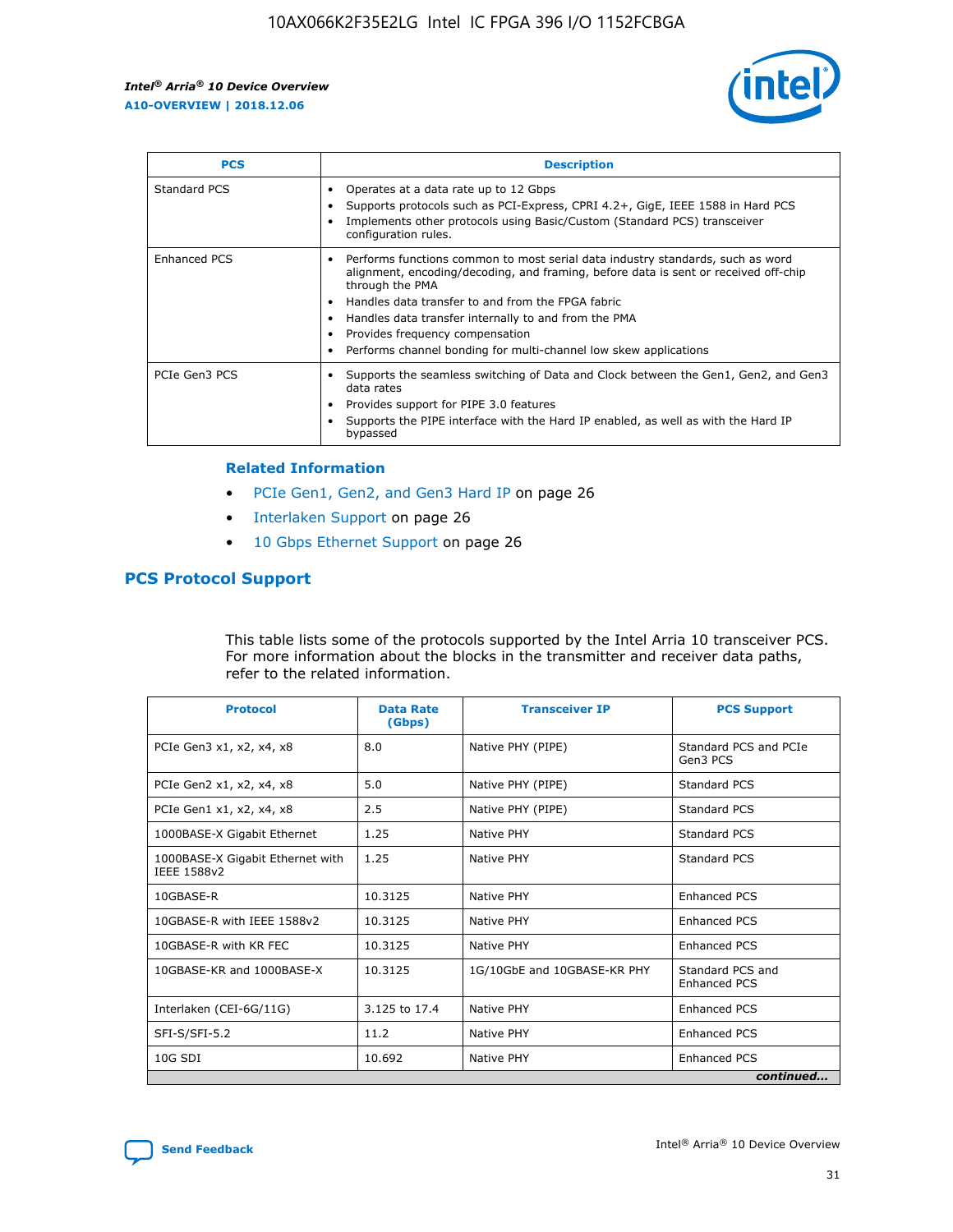

| <b>Protocol</b>      | <b>Data Rate</b><br>(Gbps) | <b>Transceiver IP</b> | <b>PCS Support</b> |
|----------------------|----------------------------|-----------------------|--------------------|
| CPRI 6.0 (64B/66B)   | 0.6144 to<br>10.1376       | Native PHY            | Enhanced PCS       |
| CPRI 4.2 (8B/10B)    | 0.6144 to<br>9.8304        | Native PHY            | Standard PCS       |
| OBSAI RP3 v4.2       | 0.6144 to 6.144            | Native PHY            | Standard PCS       |
| SD-SDI/HD-SDI/3G-SDI | $0.143(12)$ to<br>2.97     | Native PHY            | Standard PCS       |

## **Related Information**

#### [Intel Arria 10 Transceiver PHY User Guide](https://www.intel.com/content/www/us/en/programmable/documentation/nik1398707230472.html#nik1398707091164)

Provides more information about the supported transceiver protocols and PHY IP, the PMA architecture, and the standard, enhanced, and PCIe Gen3 PCS architecture.

## **SoC with Hard Processor System**

Each SoC device combines an FPGA fabric and a hard processor system (HPS) in a single device. This combination delivers the flexibility of programmable logic with the power and cost savings of hard IP in these ways:

- Reduces board space, system power, and bill of materials cost by eliminating a discrete embedded processor
- Allows you to differentiate the end product in both hardware and software, and to support virtually any interface standard
- Extends the product life and revenue through in-field hardware and software updates

 $(12)$  The 0.143 Gbps data rate is supported using oversampling of user logic that you must implement in the FPGA fabric.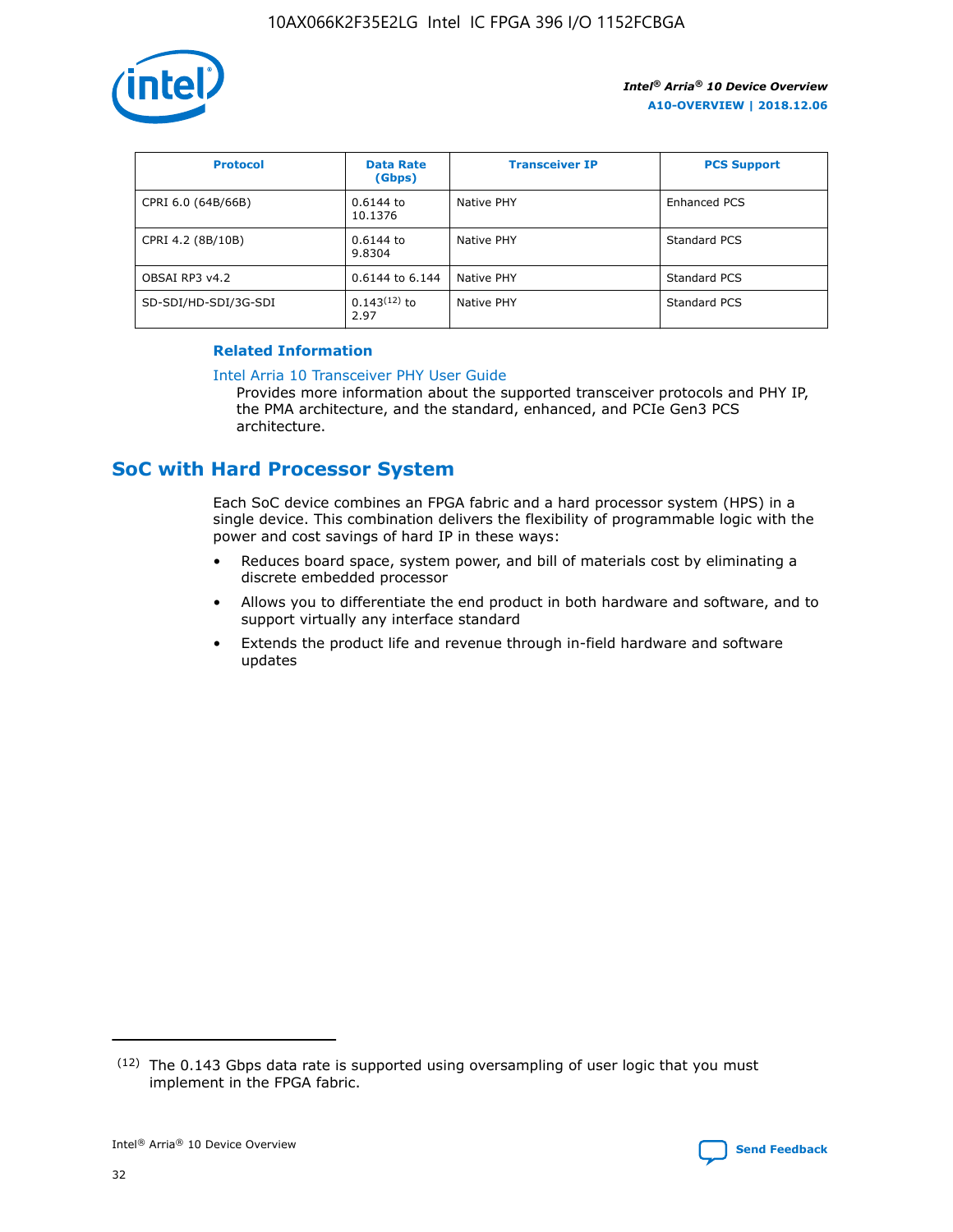

### **Figure 9. HPS Block Diagram**

This figure shows a block diagram of the HPS with the dual ARM Cortex-A9 MPCore processor.



## **Key Advantages of 20-nm HPS**

The 20-nm HPS strikes a balance between enabling maximum software compatibility with 28-nm SoCs while still improving upon the 28-nm HPS architecture. These improvements address the requirements of the next generation target markets such as wireless and wireline communications, compute and storage equipment, broadcast and military in terms of performance, memory bandwidth, connectivity via backplane and security.

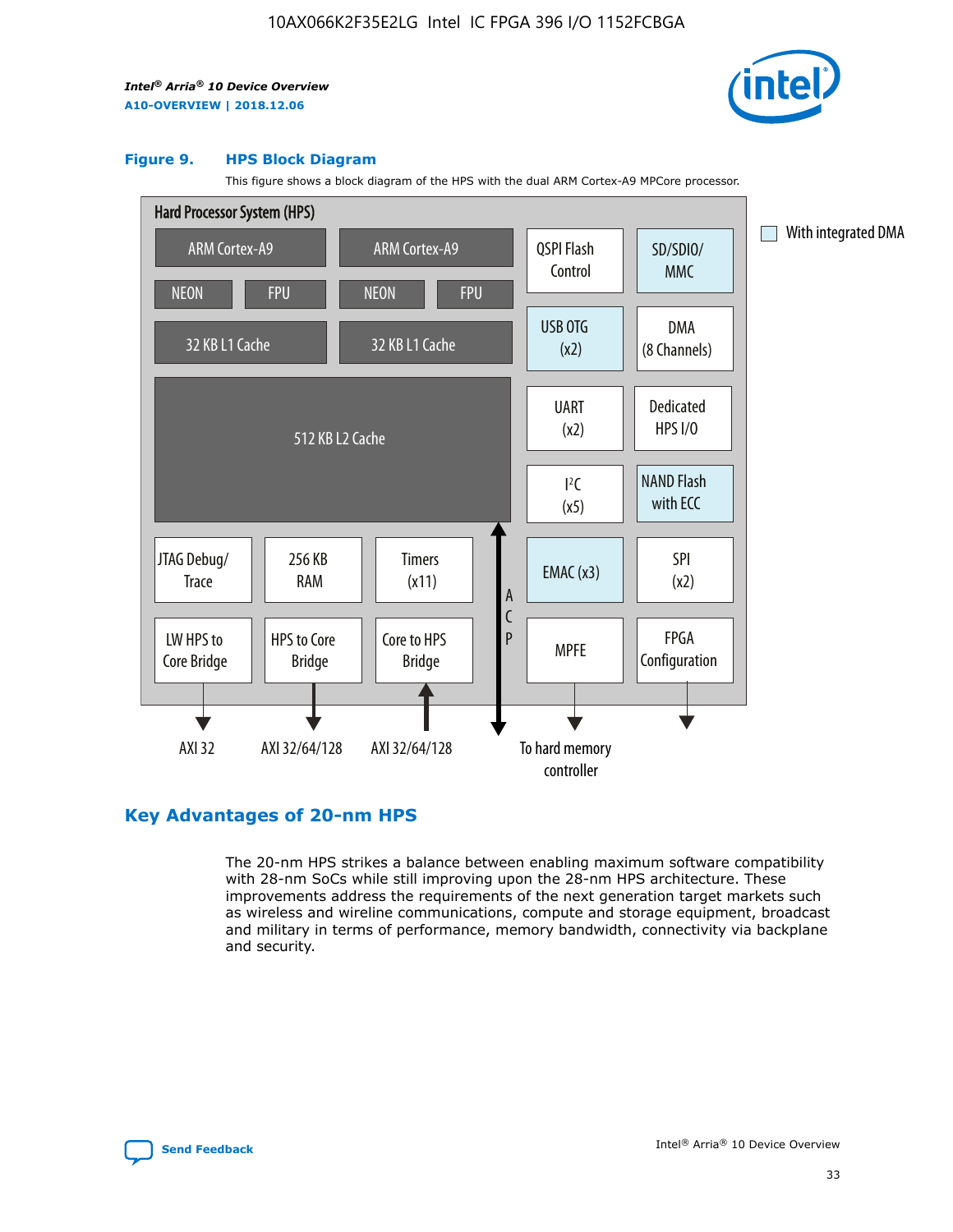

## **Table 24. Improvements in 20 nm HPS**

This table lists the key improvements of the 20 nm HPS compared to the 28 nm HPS.

| Advantages/<br><b>Improvements</b>                          | <b>Description</b>                                                                                                                                                                                                                                                                                                                                                                                                                                                                                                                                                                                                                                                                                                                                                                                                                                                                                                      |
|-------------------------------------------------------------|-------------------------------------------------------------------------------------------------------------------------------------------------------------------------------------------------------------------------------------------------------------------------------------------------------------------------------------------------------------------------------------------------------------------------------------------------------------------------------------------------------------------------------------------------------------------------------------------------------------------------------------------------------------------------------------------------------------------------------------------------------------------------------------------------------------------------------------------------------------------------------------------------------------------------|
| Increased performance and<br>overdrive capability           | While the nominal processor frequency is 1.2 GHz, the 20 nm HPS offers an "overdrive"<br>feature which enables a higher processor operating frequency. This requires a higher supply<br>voltage value that is unique to the HPS and may require a separate regulator.                                                                                                                                                                                                                                                                                                                                                                                                                                                                                                                                                                                                                                                   |
| Increased processor memory<br>bandwidth and DDR4<br>support | Up to 64-bit DDR4 memory at 2,400 Mbps support is available for the processor. The hard<br>memory controller for the HPS comprises a multi-port front end that manages connections<br>to a single port memory controller. The multi-port front end allows logic core and the HPS<br>to share ports and thereby the available bandwidth of the memory controller.                                                                                                                                                                                                                                                                                                                                                                                                                                                                                                                                                        |
| Flexible I/O sharing                                        | An advanced I/O pin muxing scheme allows improved sharing of I/O between the HPS and<br>the core logic. The following types of I/O are available for SoC:<br>17 dedicated I/Os-physically located inside the HPS block and are not accessible to<br>logic within the core. The 17 dedicated I/Os are used for HPS clock, resets, and<br>interfacing with boot devices, QSPI, and SD/MMC.<br>48 direct shared I/O-located closest to the HPS block and are ideal for high speed HPS<br>peripherals such as EMAC, USB, and others. There is one bank of 48 I/Os that supports<br>direct sharing where the 48 I/Os can be shared 12 I/Os at a time.<br>Standard (shared) I/O-all standard I/Os can be shared by the HPS peripherals and any<br>logic within the core. For designs where more than 48 I/Os are reguired to fully use all<br>the peripherals in the HPS, these I/Os can be connected through the core logic. |
| <b>EMAC</b> core                                            | Three EMAC cores are available in the HPS. The EMAC cores enable an application to<br>support two redundant Ethernet connections; for example, backplane, or two EMAC cores<br>for managing IEEE 1588 time stamp information while allowing a third EMAC core for debug<br>and configuration. All three EMACs can potentially share the same time stamps, simplifying<br>the 1588 time stamping implementation. A new serial time stamp interface allows core<br>logic to access and read the time stamp values. The integrated EMAC controllers can be<br>connected to external Ethernet PHY through the provided MDIO or I <sup>2</sup> C interface.                                                                                                                                                                                                                                                                  |
| On-chip memory                                              | The on-chip memory is updated to 256 KB support and can support larger data sets and<br>real time algorithms.                                                                                                                                                                                                                                                                                                                                                                                                                                                                                                                                                                                                                                                                                                                                                                                                           |
| <b>ECC</b> enhancements                                     | Improvements in L2 Cache ECC management allow identification of errors down to the<br>address level. ECC enhancements also enable improved error injection and status reporting<br>via the introduction of new memory mapped access to syndrome and data signals.                                                                                                                                                                                                                                                                                                                                                                                                                                                                                                                                                                                                                                                       |
| HPS to FPGA Interconnect<br>Backbone                        | Although the HPS and the Logic Core can operate independently, they are tightly coupled<br>via a high-bandwidth system interconnect built from high-performance ARM AMBA AXI bus<br>bridges. IP bus masters in the FPGA fabric have access to HPS bus slaves via the FPGA-to-<br>HPS interconnect. Similarly, HPS bus masters have access to bus slaves in the core fabric<br>via the HPS-to-FPGA bridge. Both bridges are AMBA AXI-3 compliant and support<br>simultaneous read and write transactions. Up to three masters within the core fabric can<br>share the HPS SDRAM controller with the processor. Additionally, the processor can be used<br>to configure the core fabric under program control via a dedicated 32-bit configuration port.                                                                                                                                                                  |
| FPGA configuration and HPS<br>booting                       | The FPGA fabric and HPS in the SoCs are powered independently. You can reduce the clock<br>frequencies or gate the clocks to reduce dynamic power.<br>You can configure the FPGA fabric and boot the HPS independently, in any order, providing<br>you with more design flexibility.                                                                                                                                                                                                                                                                                                                                                                                                                                                                                                                                                                                                                                    |
| Security                                                    | New security features have been introduced for anti-tamper management, secure boot,<br>encryption (AES), and authentication (SHA).                                                                                                                                                                                                                                                                                                                                                                                                                                                                                                                                                                                                                                                                                                                                                                                      |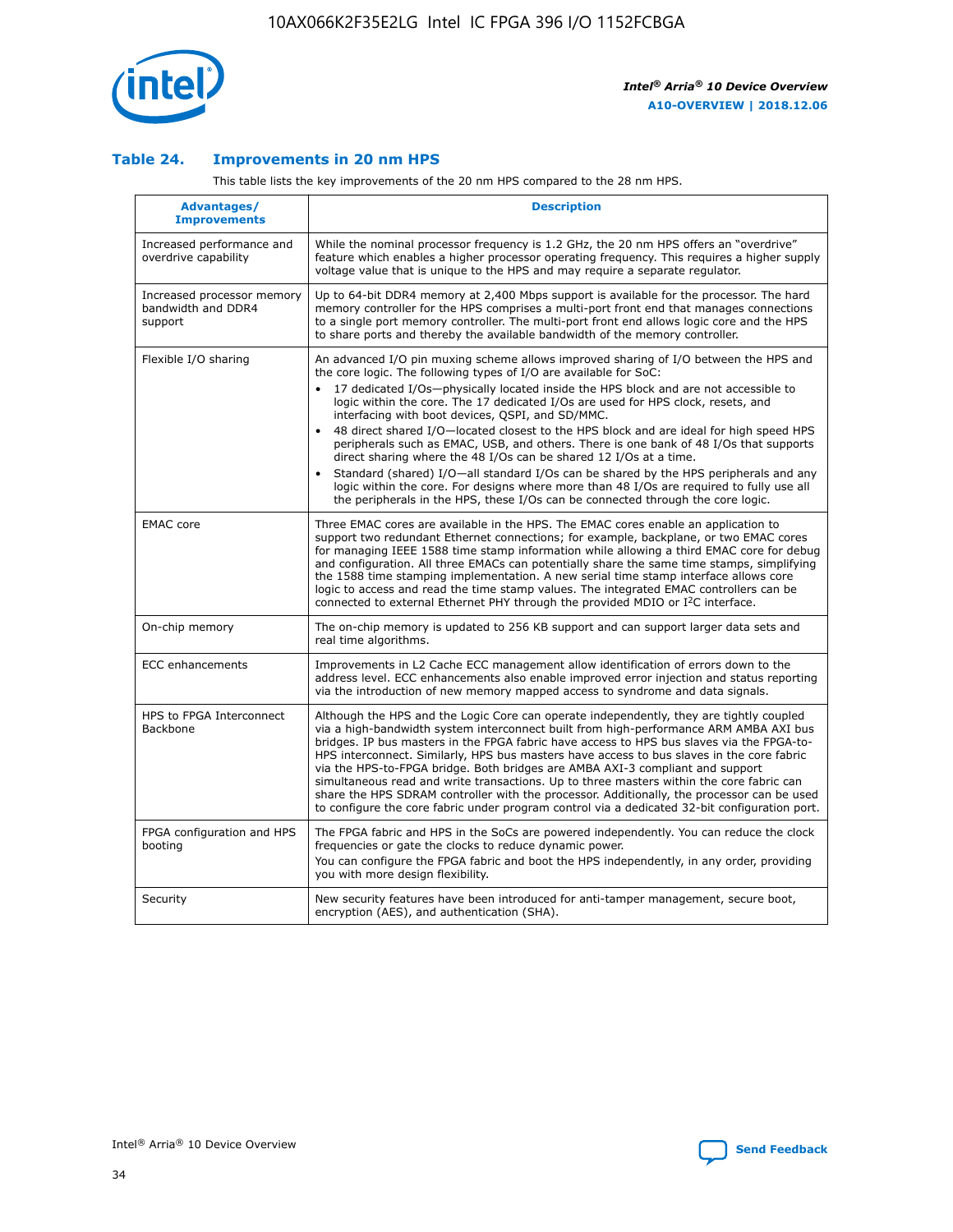

## **Features of the HPS**

The HPS has the following features:

- 1.2-GHz, dual-core ARM Cortex-A9 MPCore processor with up to 1.5-GHz via overdrive
	- ARMv7-A architecture that runs 32-bit ARM instructions, 16-bit and 32-bit Thumb instructions, and 8-bit Java byte codes in Jazelle style
	- Superscalar, variable length, out-of-order pipeline with dynamic branch prediction
	- Instruction Efficiency 2.5 MIPS/MHz, which provides total performance of 7500 MIPS at 1.5 GHz
- Each processor core includes:
	- 32 KB of L1 instruction cache, 32 KB of L1 data cache
	- Single- and double-precision floating-point unit and NEON media engine
	- CoreSight debug and trace technology
	- Snoop Control Unit (SCU) and Acceleration Coherency Port (ACP)
- 512 KB of shared L2 cache
- 256 KB of scratch RAM
- Hard memory controller with support for DDR3, DDR4 and optional error correction code (ECC) support
- Multiport Front End (MPFE) Scheduler interface to the hard memory controller
- 8-channel direct memory access (DMA) controller
- QSPI flash controller with SIO, DIO, QIO SPI Flash support
- NAND flash controller (ONFI 1.0 or later) with DMA and ECC support, updated to support 8 and 16-bit Flash devices and new command DMA to offload CPU for fast power down recovery
- Updated SD/SDIO/MMC controller to eMMC 4.5 with DMA with CE-ATA digital command support
- 3 10/100/1000 Ethernet media access control (MAC) with DMA
- 2 USB On-the-Go (OTG) controllers with DMA
- $\bullet$  5 I<sup>2</sup>C controllers (3 can be used by EMAC for MIO to external PHY)
- 2 UART 16550 Compatible controllers
- 4 serial peripheral interfaces (SPI) (2 Master, 2 Slaves)
- 62 programmable general-purpose I/Os, which includes 48 direct share I/Os that allows the HPS peripherals to connect directly to the FPGA I/Os
- 7 general-purpose timers
- 4 watchdog timers
- Anti-tamper, Secure Boot, Encryption (AES) and Authentication (SHA)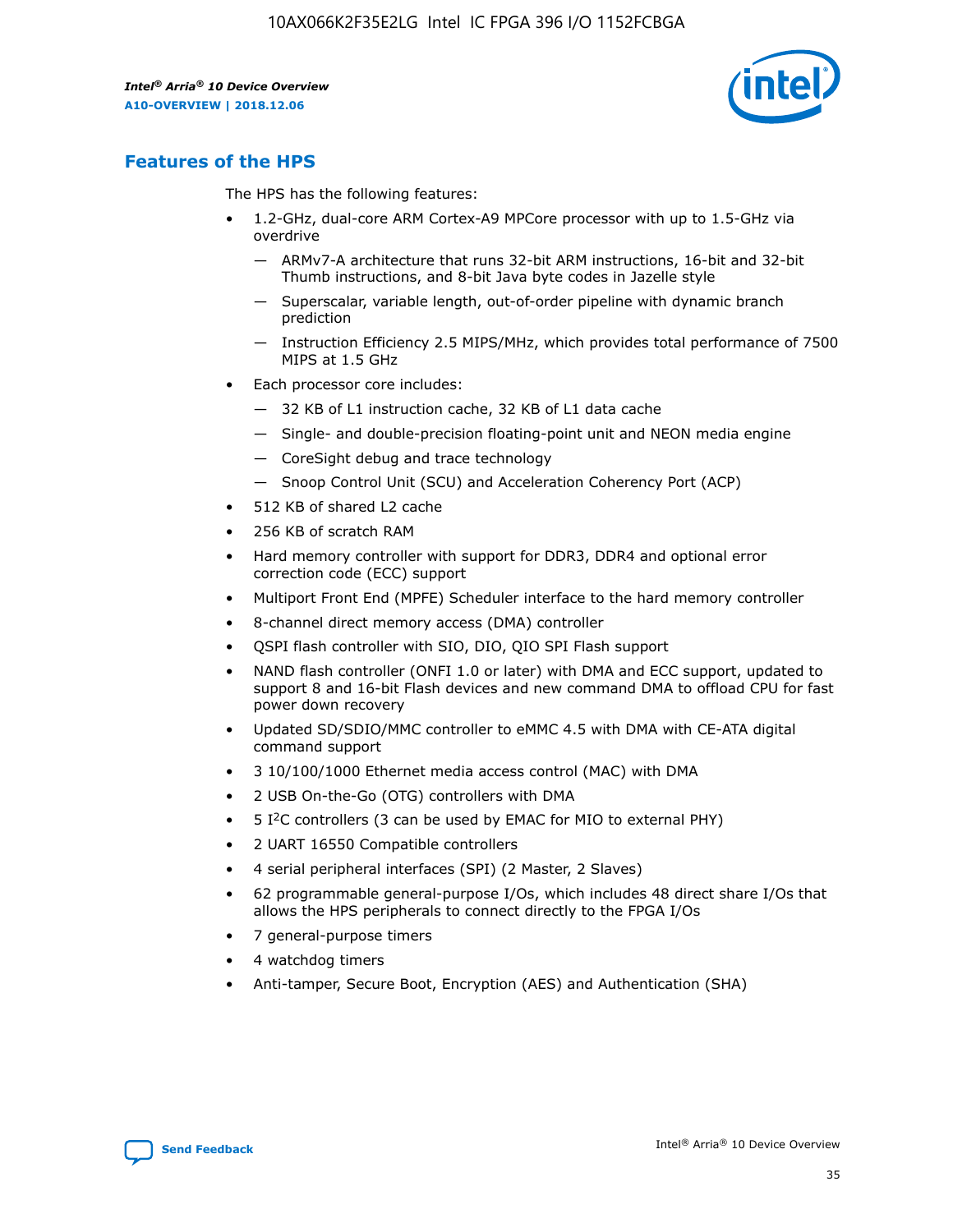

## **System Peripherals and Debug Access Port**

Each Ethernet MAC, USB OTG, NAND flash controller, and SD/MMC controller module has an integrated DMA controller. For modules without an integrated DMA controller, an additional DMA controller module provides up to eight channels of high-bandwidth data transfers. Peripherals that communicate off-chip are multiplexed with other peripherals at the HPS pin level. This allows you to choose which peripherals interface with other devices on your PCB.

The debug access port provides interfaces to industry standard JTAG debug probes and supports ARM CoreSight debug and core traces to facilitate software development.

## **HPS–FPGA AXI Bridges**

The HPS–FPGA bridges, which support the Advanced Microcontroller Bus Architecture (AMBA) Advanced eXtensible Interface (AXI™) specifications, consist of the following bridges:

- FPGA-to-HPS AMBA AXI bridge—a high-performance bus supporting 32, 64, and 128 bit data widths that allows the FPGA fabric to issue transactions to slaves in the HPS.
- HPS-to-FPGA Avalon/AMBA AXI bridge—a high-performance bus supporting 32, 64, and 128 bit data widths that allows the HPS to issue transactions to slaves in the FPGA fabric.
- Lightweight HPS-to-FPGA AXI bridge—a lower latency 32 bit width bus that allows the HPS to issue transactions to soft peripherals in the FPGA fabric. This bridge is primarily used for control and status register (CSR) accesses to peripherals in the FPGA fabric.

The HPS–FPGA AXI bridges allow masters in the FPGA fabric to communicate with slaves in the HPS logic, and vice versa. For example, the HPS-to-FPGA AXI bridge allows you to share memories instantiated in the FPGA fabric with one or both microprocessors in the HPS, while the FPGA-to-HPS AXI bridge allows logic in the FPGA fabric to access the memory and peripherals in the HPS.

Each HPS–FPGA bridge also provides asynchronous clock crossing for data transferred between the FPGA fabric and the HPS.

#### **HPS SDRAM Controller Subsystem**

The HPS SDRAM controller subsystem contains a multiport SDRAM controller and DDR PHY that are shared between the FPGA fabric (through the FPGA-to-HPS SDRAM interface), the level 2 (L2) cache, and the level 3 (L3) system interconnect. The FPGA-to-HPS SDRAM interface supports AMBA AXI and Avalon® Memory-Mapped (Avalon-MM) interface standards, and provides up to six individual ports for access by masters implemented in the FPGA fabric.

The HPS SDRAM controller supports up to 3 masters (command ports), 3x 64-bit read data ports and 3x 64-bit write data ports.

To maximize memory performance, the SDRAM controller subsystem supports command and data reordering, deficit round-robin arbitration with aging, and high-priority bypass features.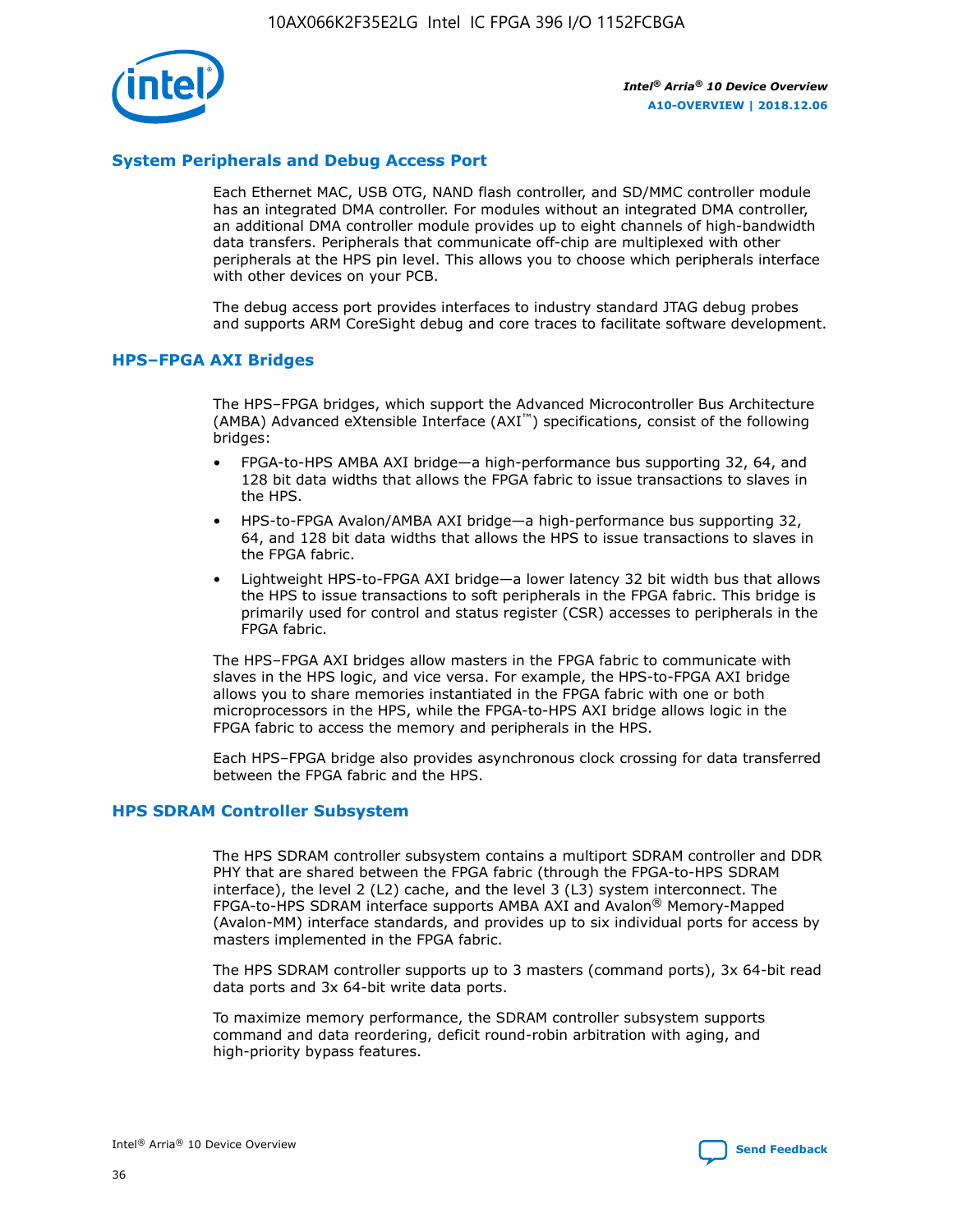

## **FPGA Configuration and HPS Booting**

The FPGA fabric and HPS in the SoC FPGA must be powered at the same time. You can reduce the clock frequencies or gate the clocks to reduce dynamic power.

Once powered, the FPGA fabric and HPS can be configured independently thus providing you with more design flexibility:

- You can boot the HPS independently. After the HPS is running, the HPS can fully or partially reconfigure the FPGA fabric at any time under software control. The HPS can also configure other FPGAs on the board through the FPGA configuration controller.
- Configure the FPGA fabric first, and then boot the HPS from memory accessible to the FPGA fabric.

## **Hardware and Software Development**

For hardware development, you can configure the HPS and connect your soft logic in the FPGA fabric to the HPS interfaces using the Platform Designer system integration tool in the Intel Quartus Prime software.

For software development, the ARM-based SoC FPGA devices inherit the rich software development ecosystem available for the ARM Cortex-A9 MPCore processor. The software development process for Intel SoC FPGAs follows the same steps as those for other SoC devices from other manufacturers. Support for Linux\*, VxWorks\*, and other operating systems are available for the SoC FPGAs. For more information on the operating systems support availability, contact the Intel FPGA sales team.

You can begin device-specific firmware and software development on the Intel SoC FPGA Virtual Target. The Virtual Target is a fast PC-based functional simulation of a target development system—a model of a complete development board. The Virtual Target enables the development of device-specific production software that can run unmodified on actual hardware.

## **Dynamic and Partial Reconfiguration**

The Intel Arria 10 devices support dynamic and partial reconfiguration. You can use dynamic and partial reconfiguration simultaneously to enable seamless reconfiguration of both the device core and transceivers.

## **Dynamic Reconfiguration**

You can reconfigure the PMA and PCS blocks while the device continues to operate. This feature allows you to change the data rates, protocol, and analog settings of a channel in a transceiver bank without affecting on-going data transfer in other transceiver banks. This feature is ideal for applications that require dynamic multiprotocol or multirate support.

## **Partial Reconfiguration**

Using partial reconfiguration, you can reconfigure some parts of the device while keeping the device in operation.

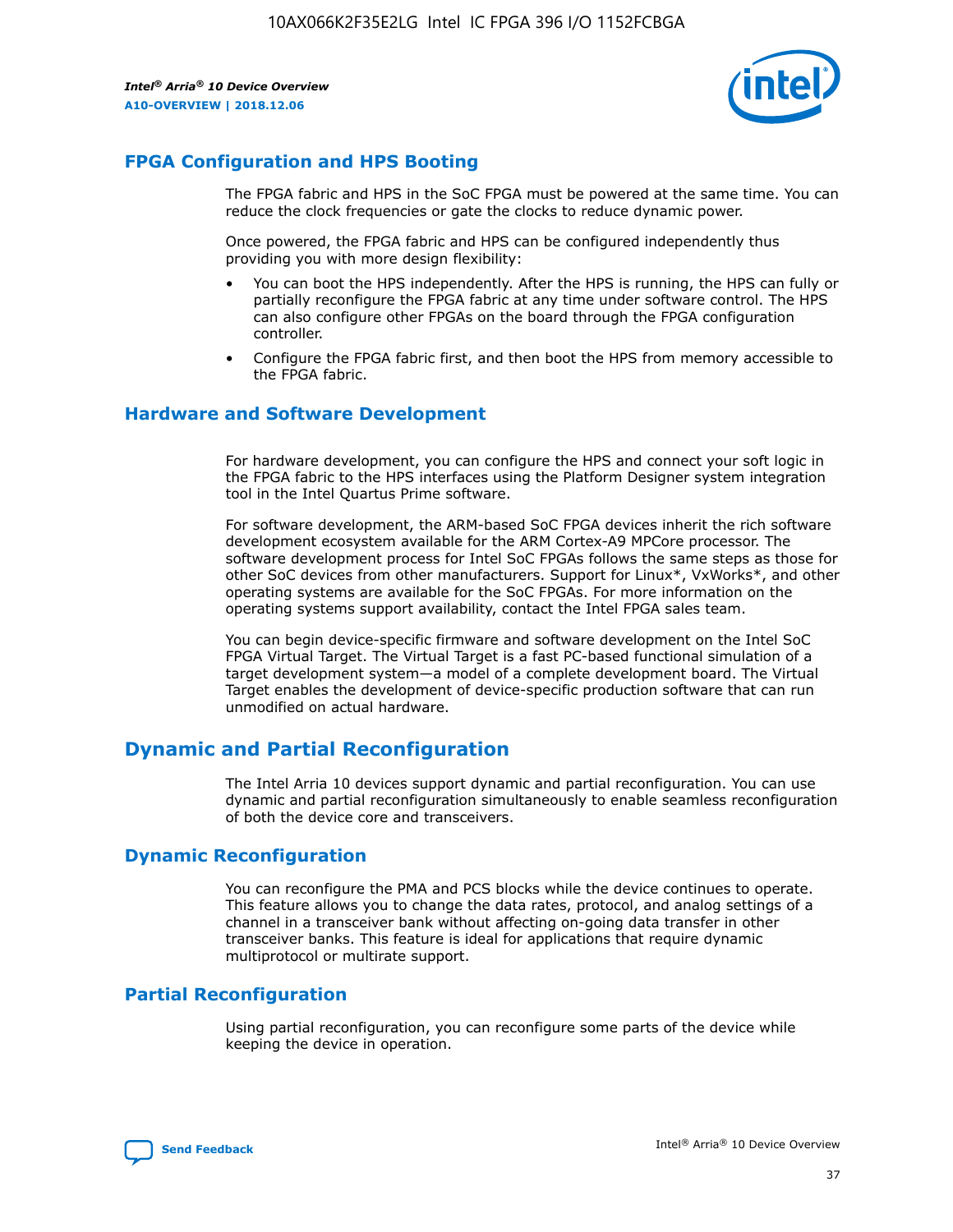

Instead of placing all device functions in the FPGA fabric, you can store some functions that do not run simultaneously in external memory and load them only when required. This capability increases the effective logic density of the device, and lowers cost and power consumption.

In the Intel solution, you do not have to worry about intricate device architecture to perform a partial reconfiguration. The partial reconfiguration capability is built into the Intel Quartus Prime design software, making such time-intensive task simple.

Intel Arria 10 devices support partial reconfiguration in the following configuration options:

- Using an internal host:
	- All supported configuration modes where the FPGA has access to external memory devices such as serial and parallel flash memory.
	- Configuration via Protocol [CvP (PCIe)]
- Using an external host—passive serial (PS), fast passive parallel (FPP) x8, FPP x16, and FPP x32 I/O interface.

# **Enhanced Configuration and Configuration via Protocol**

## **Table 25. Configuration Schemes and Features of Intel Arria 10 Devices**

Intel Arria 10 devices support 1.8 V programming voltage and several configuration schemes.

| <b>Scheme</b>                                                          | <b>Data</b><br><b>Width</b> | <b>Max Clock</b><br>Rate<br>(MHz) | <b>Max Data</b><br>Rate<br>(Mbps)<br>(13) | <b>Decompression</b> | <b>Design</b><br>Security <sup>(1</sup><br>4) | <b>Partial</b><br><b>Reconfiguration</b><br>(15) | <b>Remote</b><br><b>System</b><br><b>Update</b> |
|------------------------------------------------------------------------|-----------------------------|-----------------------------------|-------------------------------------------|----------------------|-----------------------------------------------|--------------------------------------------------|-------------------------------------------------|
| <b>JTAG</b>                                                            | 1 bit                       | 33                                | 33                                        |                      |                                               | Yes(16)                                          |                                                 |
| Active Serial (AS)<br>through the<br>EPCO-L<br>configuration<br>device | 1 bit,<br>4 bits            | 100                               | 400                                       | Yes                  | Yes                                           | $Y_{PS}(16)$                                     | Yes                                             |
| Passive serial (PS)<br>through CPLD or<br>external<br>microcontroller  | 1 bit                       | 100                               | 100                                       | Yes                  | Yes                                           | Yes(16)                                          | Parallel<br>Flash<br>Loader<br>(PFL) IP<br>core |
|                                                                        |                             |                                   |                                           |                      |                                               |                                                  | continued                                       |

<sup>(13)</sup> Enabling either compression or design security features affects the maximum data rate. Refer to the Intel Arria 10 Device Datasheet for more information.

<sup>(14)</sup> Encryption and compression cannot be used simultaneously.

 $<sup>(15)</sup>$  Partial reconfiguration is an advanced feature of the device family. If you are interested in</sup> using partial reconfiguration, contact Intel for support.

 $(16)$  Partial configuration can be performed only when it is configured as internal host.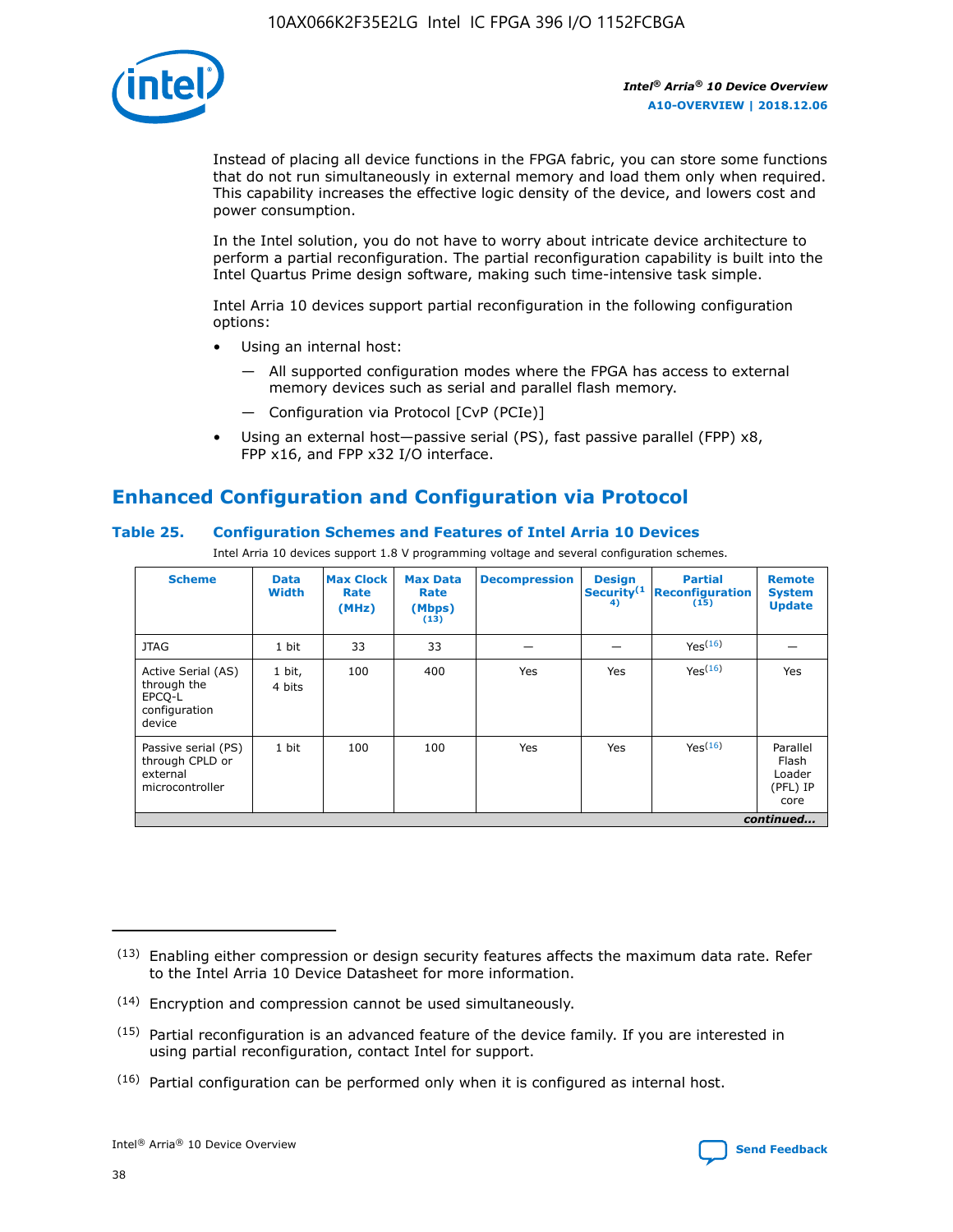

| <b>Scheme</b>                                    | <b>Data</b><br><b>Width</b> | <b>Max Clock</b><br>Rate<br>(MHz) | <b>Max Data</b><br>Rate<br>(Mbps)<br>(13) | <b>Decompression</b> | <b>Design</b><br>Security <sup>(1</sup><br>4) | <b>Partial</b><br><b>Reconfiguration</b><br>(15) | <b>Remote</b><br><b>System</b><br><b>Update</b> |
|--------------------------------------------------|-----------------------------|-----------------------------------|-------------------------------------------|----------------------|-----------------------------------------------|--------------------------------------------------|-------------------------------------------------|
| Fast passive                                     | 8 bits                      | 100                               | 3200                                      | <b>Yes</b>           | Yes                                           | Yes(17)                                          | PFL IP                                          |
| parallel (FPP)<br>through CPLD or                | 16 bits                     |                                   |                                           | Yes                  | Yes                                           |                                                  | core                                            |
| external<br>microcontroller                      | 32 bits                     |                                   |                                           | Yes                  | Yes                                           |                                                  |                                                 |
| Configuration via                                | 16 bits                     | 100                               | 3200                                      | Yes                  | Yes                                           | Yes <sup>(17)</sup>                              |                                                 |
| <b>HPS</b>                                       | 32 bits                     |                                   |                                           | Yes                  | Yes                                           |                                                  |                                                 |
| Configuration via<br>Protocol [CvP<br>$(PCIe^*)$ | x1, x2,<br>x4, x8<br>lanes  |                                   | 8000                                      | Yes                  | Yes                                           | Yes <sup>(16)</sup>                              |                                                 |

You can configure Intel Arria 10 devices through PCIe using Configuration via Protocol (CvP). The Intel Arria 10 CvP implementation conforms to the PCIe 100 ms power-up-to-active time requirement.

#### **Related Information**

[Configuration via Protocol \(CvP\) Implementation in Intel FPGAs User Guide](https://www.intel.com/content/www/us/en/programmable/documentation/dsu1441819344145.html#dsu1442269728522) Provides more information about the CvP configuration scheme.

## **SEU Error Detection and Correction**

Intel Arria 10 devices offer robust and easy-to-use single-event upset (SEU) error detection and correction circuitry.

The detection and correction circuitry includes protection for Configuration RAM (CRAM) programming bits and user memories. The CRAM is protected by a continuously running CRC error detection circuit with integrated ECC that automatically corrects one or two errors and detects higher order multi-bit errors. When more than two errors occur, correction is available through reloading of the core programming file, providing a complete design refresh while the FPGA continues to operate.

The physical layout of the Intel Arria 10 CRAM array is optimized to make the majority of multi-bit upsets appear as independent single-bit or double-bit errors which are automatically corrected by the integrated CRAM ECC circuitry. In addition to the CRAM protection, the M20K memory blocks also include integrated ECC circuitry and are layout-optimized for error detection and correction. The MLAB does not have ECC.

(14) Encryption and compression cannot be used simultaneously.

<sup>(17)</sup> Supported at a maximum clock rate of 100 MHz.



 $(13)$  Enabling either compression or design security features affects the maximum data rate. Refer to the Intel Arria 10 Device Datasheet for more information.

 $(15)$  Partial reconfiguration is an advanced feature of the device family. If you are interested in using partial reconfiguration, contact Intel for support.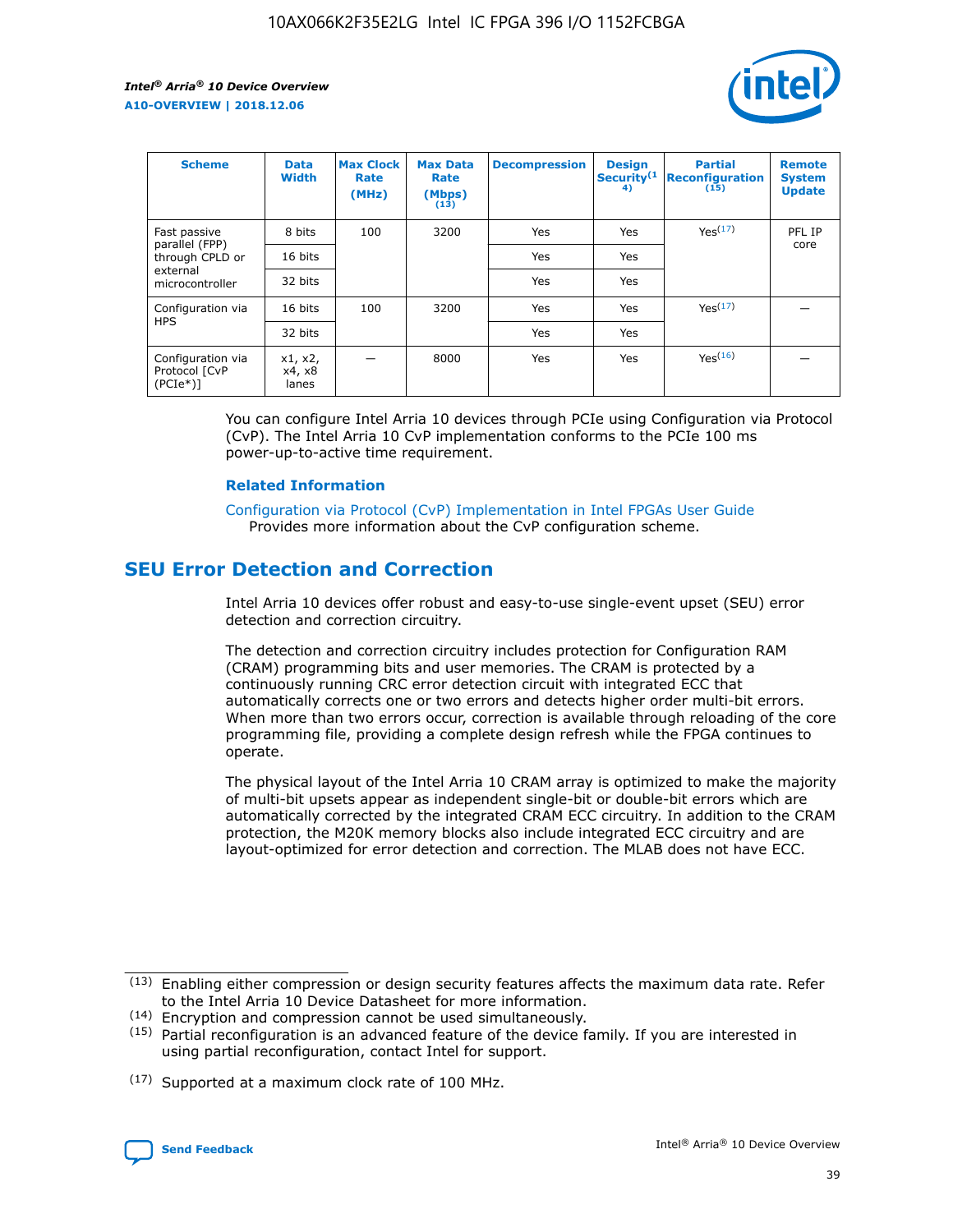

## **Power Management**

Intel Arria 10 devices leverage the advanced 20 nm process technology, a low 0.9 V core power supply, an enhanced core architecture, and several optional power reduction techniques to reduce total power consumption by as much as 40% compared to Arria V devices and as much as 60% compared to Stratix V devices.

The optional power reduction techniques in Intel Arria 10 devices include:

- **SmartVID**—a code is programmed into each device during manufacturing that allows a smart regulator to operate the device at lower core  $V_{CC}$  while maintaining performance
- **Programmable Power Technology**—non-critical timing paths are identified by the Intel Quartus Prime software and the logic in these paths is biased for low power instead of high performance
- **Low Static Power Options**—devices are available with either standard static power or low static power while maintaining performance

Furthermore, Intel Arria 10 devices feature Intel's industry-leading low power transceivers and include a number of hard IP blocks that not only reduce logic resources but also deliver substantial power savings compared to soft implementations. In general, hard IP blocks consume up to 90% less power than the equivalent soft logic implementations.

## **Incremental Compilation**

The Intel Quartus Prime software incremental compilation feature reduces compilation time and helps preserve performance to ease timing closure. The incremental compilation feature enables the partial reconfiguration flow for Intel Arria 10 devices.

Incremental compilation supports top-down, bottom-up, and team-based design flows. This feature facilitates modular, hierarchical, and team-based design flows where different designers compile their respective design sections in parallel. Furthermore, different designers or IP providers can develop and optimize different blocks of the design independently. These blocks can then be imported into the top level project.

## **Document Revision History for Intel Arria 10 Device Overview**

| <b>Document</b><br><b>Version</b> | <b>Changes</b>                                                                                                                                                                                                                                                              |
|-----------------------------------|-----------------------------------------------------------------------------------------------------------------------------------------------------------------------------------------------------------------------------------------------------------------------------|
| 2018.12.06                        | Added links to Intel Arria 10 device errata documents.<br>Removed automotive temperature option from the Intel Arria 10 GX devices.<br>Removed -3 fabric speed grade from the Intel Arria 10 GT devices.<br>Updated power options for the Intel Arria 10 GX and GT devices. |
| 2018.04.09                        | Updated the lowest $V_{CC}$ from 0.83 V to 0.82 V in the topic listing a summary of the device features.                                                                                                                                                                    |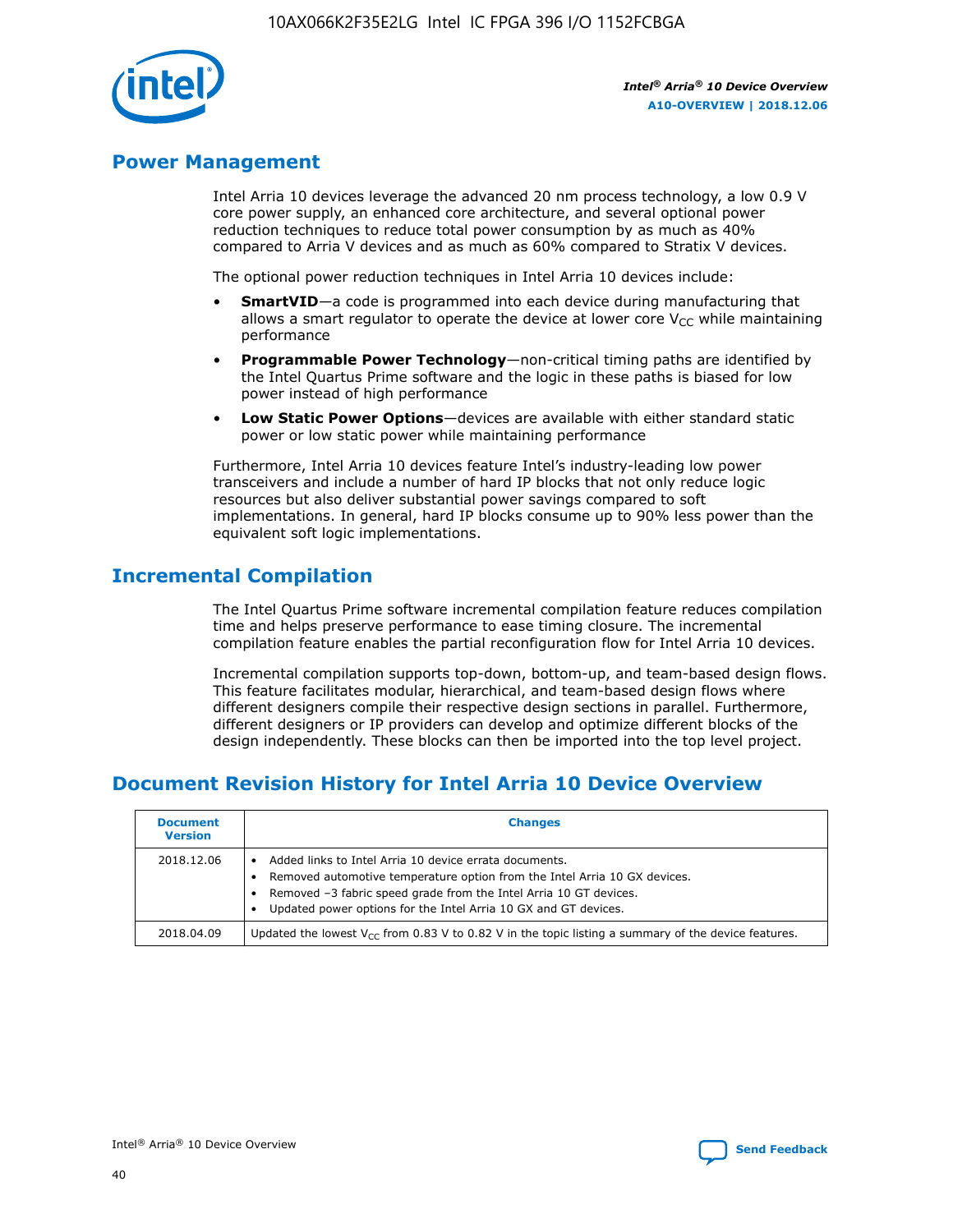*Intel® Arria® 10 Device Overview* **A10-OVERVIEW | 2018.12.06**



| <b>Date</b>    | <b>Version</b> | <b>Changes</b>                                                                                                                                                                                                                                                                                                                                                                                                                                                                                                                                                                                                                                                                                                                                                                                                                                                                                                                                                            |
|----------------|----------------|---------------------------------------------------------------------------------------------------------------------------------------------------------------------------------------------------------------------------------------------------------------------------------------------------------------------------------------------------------------------------------------------------------------------------------------------------------------------------------------------------------------------------------------------------------------------------------------------------------------------------------------------------------------------------------------------------------------------------------------------------------------------------------------------------------------------------------------------------------------------------------------------------------------------------------------------------------------------------|
| January 2018   | 2018.01.17     | Updated the maximum data rate for HPS (Intel Arria 10 SX devices<br>external memory interface DDR3 controller from 2,166 Mbps to 2,133<br>Mbps.<br>Updated maximum frequency supported for half rate QDRII and QDRII<br>+ SRAM to 633 MHz in Memory Standards Supported by the Soft<br>Memory Controller table.<br>Updated transceiver backplane capability to 12.5 Gbps.<br>$\bullet$<br>Removed transceiver speed grade 5 in Sample Ordering Core and<br>Available Options for Intel Arria 10 GX Devices figure.<br>Removed package code 40, low static power, SmartVID, industrial, and<br>military operating temperature support from Sample Ordering Core and<br>Available Options for Intel Arria 10 GT Devices figure.<br>Updated short reach transceiver rate for Intel Arria 10 GT devices to<br>25.8 Gbps.<br>Removed On-Die Instrumentation - EyeQ and Jitter Margin Tool<br>support from PMA Features of the Transceivers in Intel Arria 10 Devices<br>table. |
| September 2017 | 2017.09.20     | Updated the maximum speed of the DDR4 external memory interface from<br>1,333 MHz/2,666 Mbps to 1,200 MHz/2,400 Mbps.                                                                                                                                                                                                                                                                                                                                                                                                                                                                                                                                                                                                                                                                                                                                                                                                                                                     |
| July 2017      | 2017.07.13     | Corrected the automotive temperature range in the figure showing the<br>available options for the Intel Arria 10 GX devices from "-40°C to 100°C"<br>to "-40°C to 125°C".                                                                                                                                                                                                                                                                                                                                                                                                                                                                                                                                                                                                                                                                                                                                                                                                 |
| July 2017      | 2017.07.06     | Added automotive temperature option to Intel Arria 10 GX device family.                                                                                                                                                                                                                                                                                                                                                                                                                                                                                                                                                                                                                                                                                                                                                                                                                                                                                                   |
| May 2017       | 2017.05.08     | Corrected protocol names with "1588" to "IEEE 1588v2".<br>$\bullet$<br>Updated the vertical migration table to remove vertical migration<br>$\bullet$<br>between Intel Arria 10 GX and Intel Arria 10 SX device variants.<br>Removed all "Preliminary" marks.<br>$\bullet$                                                                                                                                                                                                                                                                                                                                                                                                                                                                                                                                                                                                                                                                                                |
| March 2017     | 2017.03.15     | Removed the topic about migration from Intel Arria 10 to Intel Stratix<br>10 devices.<br>Rebranded as Intel.<br>$\bullet$                                                                                                                                                                                                                                                                                                                                                                                                                                                                                                                                                                                                                                                                                                                                                                                                                                                 |
| October 2016   | 2016.10.31     | Removed package F36 from Intel Arria 10 GX devices.<br>Updated Intel Arria 10 GT sample ordering code and maximum GX<br>$\bullet$<br>transceiver count. Intel Arria 10 GT devices are available only in the<br>SF45 package option with a maximum of 72 transceivers.                                                                                                                                                                                                                                                                                                                                                                                                                                                                                                                                                                                                                                                                                                     |
| May 2016       | 2016.05.02     | Updated the FPGA Configuration and HPS Booting topic.<br>$\bullet$<br>Remove V <sub>CC</sub> PowerManager from the Summary of Features, Power<br>Management and Arria 10 Device Variants and packages topics. This<br>feature is no longer supported in Arria 10 devices.<br>Removed LPDDR3 from the Memory Standards Supported by the HPS<br>Hard Memory Controller table in the Memory Standards Supported by<br>Intel Arria 10 Devices topic. This standard is only supported by the<br>FPGA.<br>Removed transceiver speed grade 5 from the Device Variants and<br>Packages topic for Arria 10 GX and SX devices.                                                                                                                                                                                                                                                                                                                                                      |
| February 2016  | 2016.02.11     | Changed the maximum Arria 10 GT datarate to 25.8 Gbps and the<br>minimum datarate to 1 Gbps globally.<br>Revised the state for Core clock networks in the Summary of Features<br>$\bullet$<br>topic.<br>Changed the transceiver parameters in the "Summary of Features for<br>$\bullet$<br>Arria 10 Devices" table.<br>• Changed the transceiver parameters in the "Maximum Resource Counts<br>for Arria 10 GT Devices" table.<br>Changed the package availability for GT devices in the "Package Plan<br>for Arria 10 GT Devices" table.<br>Changed the package configurations for GT devices in the "Migration"<br>Capability Across Arria 10 Product Lines" figure.<br>continued                                                                                                                                                                                                                                                                                       |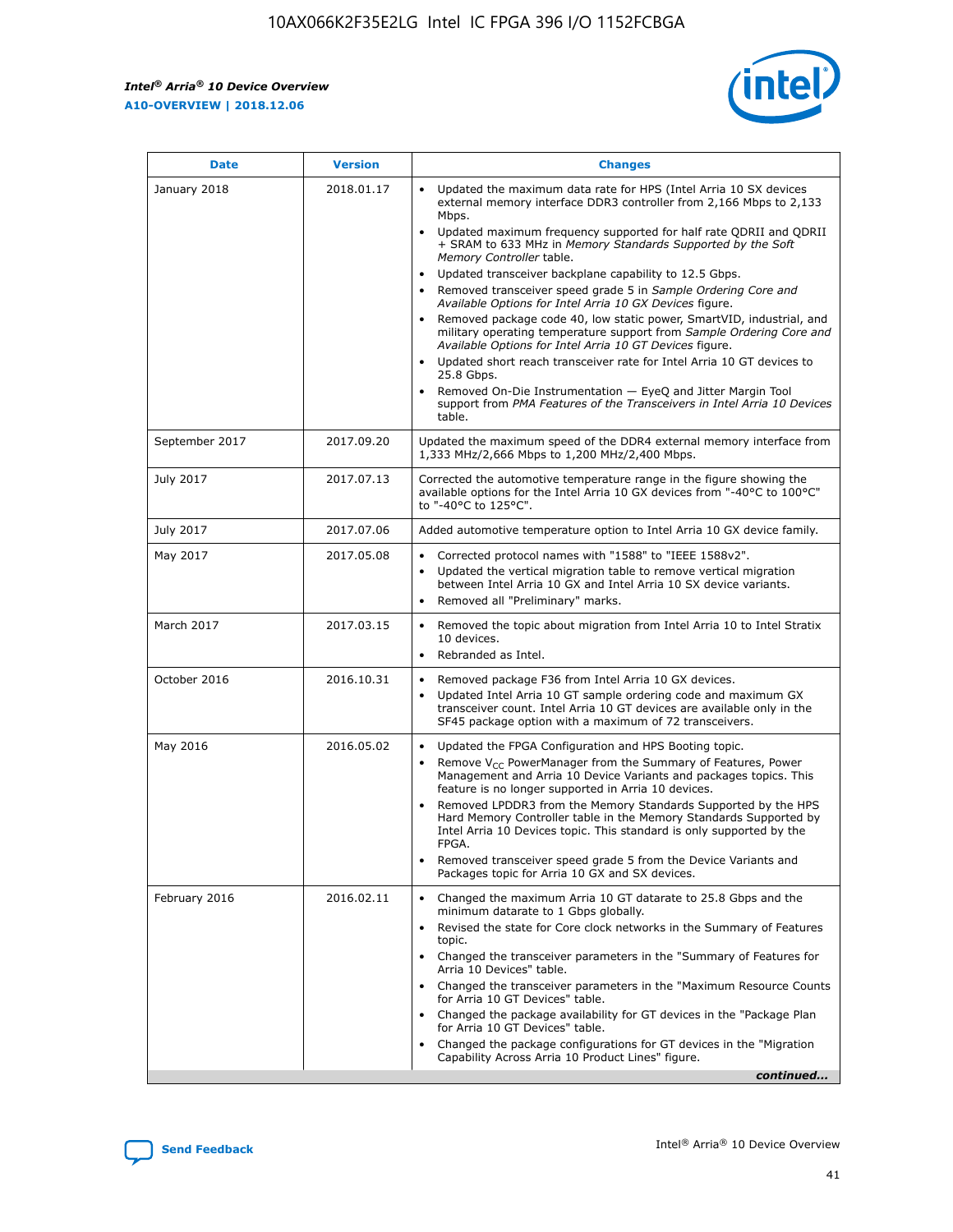

| <b>Date</b>   | <b>Version</b> | <b>Changes</b>                                                                                                                                                               |
|---------------|----------------|------------------------------------------------------------------------------------------------------------------------------------------------------------------------------|
|               |                | • Changed transceiver parameters in the "Low Power Serial Transceivers"<br>section.                                                                                          |
|               |                | • Changed the transceiver descriptions in the "Device Variants for the<br>Arria 10 Device Family" table.                                                                     |
|               |                | Changed the "Sample Ordering Code and Available Options for Arria 10<br>$\bullet$<br>GT Devices" figure.                                                                     |
|               |                | Changed the datarates for GT devices in the "PMA Features" section.                                                                                                          |
|               |                | Changed the datarates for GT devices in the "PCS Features" section.<br>$\bullet$                                                                                             |
| December 2015 | 2015.12.14     | Updated the number of M20K memory blocks for Arria 10 GX 660 from<br>2133 to 2131 and corrected the total RAM bit from 48,448 Kb to<br>48,408 Kb.                            |
|               |                | Corrected the number of DSP blocks for Arria 10 GX 660 from 1688 to<br>1687 in the table listing floating-point arithmetic resources.                                        |
| November 2015 | 2015.11.02     | Updated the maximum resources for Arria 10 GX 220, GX 320, GX 480,<br>$\bullet$<br>GX 660, SX 220, SX 320, SX 480, and SX 660.                                               |
|               |                | • Updated resource count for Arria 10 GX 320, GX 480, GX 660, SX 320,<br>SX 480, a SX 660 devices in Number of Multipliers in Intel Arria 10<br><b>Devices</b> table.        |
|               |                | Updated the available options for Arria 10 GX, GT, and SX.                                                                                                                   |
|               |                | Changed instances of Quartus II to Quartus Prime.<br>$\bullet$                                                                                                               |
| June 2015     | 2015.06.15     | Corrected label for Intel Arria 10 GT product lines in the vertical migration<br>figure.                                                                                     |
| May 2015      | 2015.05.15     | Corrected the DDR3 half rate and quarter rate maximum frequencies in the<br>table that lists the memory standards supported by the Intel Arria 10 hard<br>memory controller. |
| May 2015      | 2015.05.04     | • Added support for 13.5G JESD204b in the Summary of Features table.<br>• Added a link to Arria 10 GT Channel Usage in the Arria 10 GT Package<br>Plan topic.                |
|               |                | • Added a note to the table, Maximum Resource Counts for Arria 10 GT<br>devices.                                                                                             |
|               |                | • Updated the power requirements of the transceivers in the Low Power<br>Serial Transceivers topic.                                                                          |
| January 2015  | 2015.01.23     | • Added floating point arithmetic features in the Summary of Features<br>table.                                                                                              |
|               |                | • Updated the total embedded memory from 38.38 megabits (Mb) to<br>65.6 Mb.                                                                                                  |
|               |                | • Updated the table that lists the memory standards supported by Intel<br>Arria 10 devices.                                                                                  |
|               |                | Removed support for DDR3U, LPDDR3 SDRAM, RLDRAM 2, and DDR2.                                                                                                                 |
|               |                | Moved RLDRAM 3 support from hard memory controller to soft memory<br>controller. RLDRAM 3 support uses hard PHY with soft memory<br>controller.                              |
|               |                | Added soft memory controller support for QDR IV.<br>٠                                                                                                                        |
|               |                | Updated the maximum resource count table to include the number of<br>hard memory controllers available in each device variant.                                               |
|               |                | Updated the transceiver PCS data rate from 12.5 Gbps to 12 Gbps.<br>$\bullet$                                                                                                |
|               |                | Updated the max clock rate of PS, FPP x8, FPP x16, and Configuration<br>via HPS from 125 MHz to 100 MHz.                                                                     |
|               |                | Added a feature for fractional synthesis PLLs: PLL cascading.                                                                                                                |
|               |                | Updated the HPS programmable general-purpose I/Os from 54 to 62.<br>$\bullet$<br>continued                                                                                   |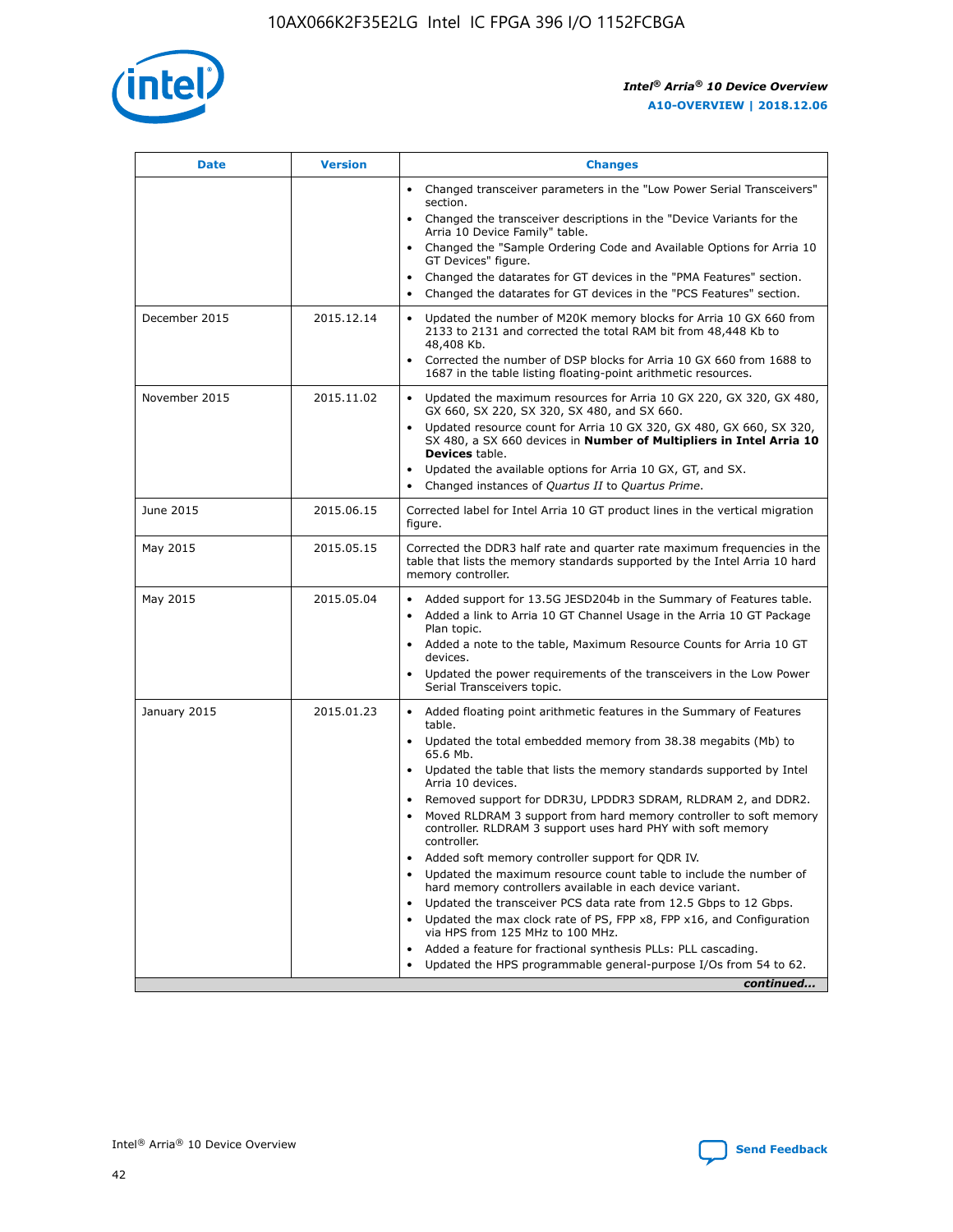r



| <b>Date</b>    | <b>Version</b> | <b>Changes</b>                                                                                                                                                                                                                                                                                                                                                                                                                                                                                                                                      |
|----------------|----------------|-----------------------------------------------------------------------------------------------------------------------------------------------------------------------------------------------------------------------------------------------------------------------------------------------------------------------------------------------------------------------------------------------------------------------------------------------------------------------------------------------------------------------------------------------------|
| September 2014 | 2014.09.30     | Corrected the 3 V I/O and LVDS I/O counts for F35 and F36 packages<br>$\bullet$<br>of Arria 10 GX.<br>Corrected the 3 V I/O, LVDS I/O, and transceiver counts for the NF40<br>$\bullet$<br>package of the Arria GX 570 and 660.<br>Removed 3 V I/O, LVDS I/O, and transceiver counts for the NF40<br>$\bullet$<br>package of the Arria GX 900 and 1150. The NF40 package is not<br>available for Arria 10 GX 900 and 1150.                                                                                                                          |
| August 2014    | 2014.08.18     | Updated Memory (Kb) M20K maximum resources for Arria 10 GX 660<br>devices from 42,660 to 42,620.<br>Added GPIO columns consisting of LVDS I/O Bank and 3V I/O Bank in<br>$\bullet$<br>the Package Plan table.<br>Added how to use memory interface clock frequency higher than 533<br>$\bullet$<br>MHz in the I/O vertical migration.<br>Added information to clarify that RLDRAM3 support uses hard PHY with<br>$\bullet$<br>soft memory controller.<br>Added variable precision DSP blocks support for floating-point<br>$\bullet$<br>arithmetic. |
| June 2014      | 2014.06.19     | Updated number of dedicated I/Os in the HPS block to 17.                                                                                                                                                                                                                                                                                                                                                                                                                                                                                            |
| February 2014  | 2014.02.21     | Updated transceiver speed grade options for GT devices in Figure 2.                                                                                                                                                                                                                                                                                                                                                                                                                                                                                 |
| February 2014  | 2014.02.06     | Updated data rate for Arria 10 GT devices from 28.1 Gbps to 28.3 Gbps.                                                                                                                                                                                                                                                                                                                                                                                                                                                                              |
| December 2013  | 2013.12.10     | Updated the HPS memory standards support from LPDDR2 to LPDDR3.<br>Updated HPS block diagram to include dedicated HPS I/O and FPGA<br>$\bullet$<br>Configuration blocks as well as repositioned SD/SDIO/MMC, DMA, SPI<br>and NAND Flash with ECC blocks.                                                                                                                                                                                                                                                                                            |
| December 2013  | 2013.12.02     | Initial release.                                                                                                                                                                                                                                                                                                                                                                                                                                                                                                                                    |